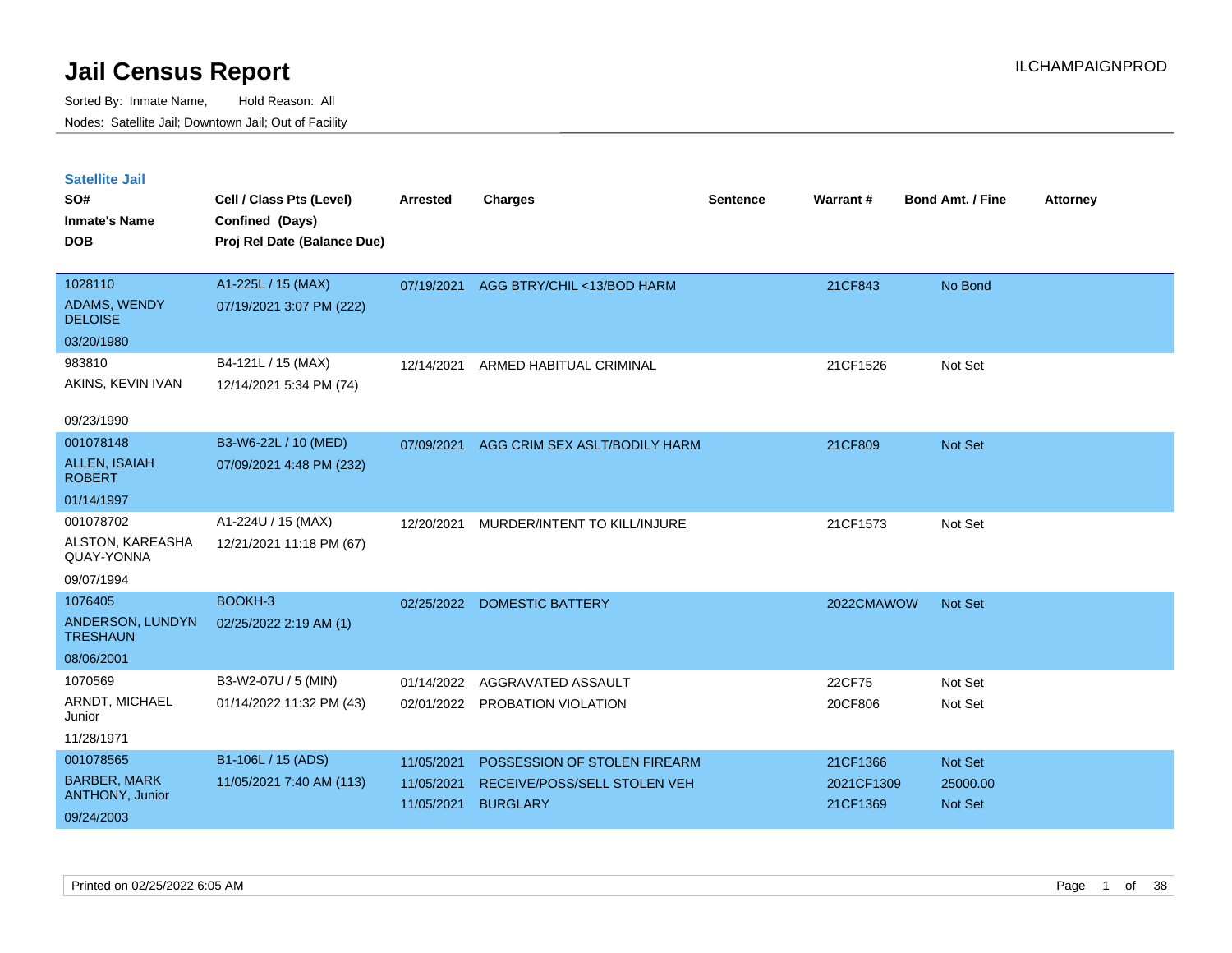| Sorted By: Inmate Name,                               | Hold Reason: All            |                 |                                           |                 |             |                         |                 |
|-------------------------------------------------------|-----------------------------|-----------------|-------------------------------------------|-----------------|-------------|-------------------------|-----------------|
| Nodes: Satellite Jail; Downtown Jail; Out of Facility |                             |                 |                                           |                 |             |                         |                 |
| SO#                                                   | Cell / Class Pts (Level)    | <b>Arrested</b> | <b>Charges</b>                            | <b>Sentence</b> | Warrant#    | <b>Bond Amt. / Fine</b> | <b>Attorney</b> |
| <b>Inmate's Name</b>                                  | Confined (Days)             |                 |                                           |                 |             |                         |                 |
| <b>DOB</b>                                            | Proj Rel Date (Balance Due) |                 |                                           |                 |             |                         |                 |
|                                                       |                             |                 |                                           |                 |             |                         |                 |
| 518851                                                | B1-107U / 10 (MED)          |                 | 01/11/2022 FELON POSS/USE WEAPON/FIREARM  |                 | 20CF361     | 15000.00                |                 |
| BARKER, ALEXANDER<br><b>MASSIE</b>                    | 01/11/2022 2:37 PM (46)     | 01/11/2022      | POSS AMT CON SUB EXCEPT(A)/(D)            |                 | 2020CF863   | 15000.00                |                 |
|                                                       |                             | 01/11/2022      | <b>BAD CHK/OBTAIN CON PROP/&gt;150</b>    |                 | 20CF192     | 15000.00                |                 |
|                                                       |                             | 01/11/2022      | <b>BAD CHK/OBTAIN CON PROP/&gt;150</b>    |                 | 19CF1686    | 15000.00                |                 |
|                                                       |                             | 01/11/2022      | METH DELIVERY/15<100 GRAMS                | 20y (DOC)       | 20CF1383    | No Bond                 |                 |
|                                                       |                             | 01/11/2022      | DRIVING ON REVOKED LICENSE                |                 | 2020TR16539 | 1500.00                 |                 |
|                                                       |                             | 01/11/2022      | OBSTRUCTING IDENTIFICATION                |                 | 2020CM222   | 1500.00                 |                 |
| 09/24/1986                                            |                             |                 |                                           |                 |             |                         |                 |
| 1073281                                               | A1-227L / 5 (MIN)           | 11/15/2021      | DOM BTRY/CONTACT/1-2 PRECONV              |                 | 2021CF206   | 5000.00                 |                 |
| BASLER, MONET<br><b>MARISA</b>                        | 11/15/2021 11:08 PM (103)   |                 |                                           |                 |             |                         |                 |
| 08/17/1994                                            |                             |                 |                                           |                 |             |                         |                 |
| 969121                                                | A4-206L / 15 (MAX)          | 11/25/2021      | <b>CRIM TRESPASS TO RESIDENCE</b>         |                 | 21CF1444    | Not Set                 |                 |
| <b>BECKLEY, ANTHONY</b><br><b>PATRICK</b>             | 11/25/2021 7:16 PM (93)     |                 |                                           |                 |             |                         |                 |
| 06/30/1989                                            |                             |                 |                                           |                 |             |                         |                 |
| 517915                                                | B3-W1-01U / 5 (MIN)         | 08/03/2021      | <b>BURGLARY</b>                           |                 | 21CF289     | 20000.00                |                 |
| BOXLEY, CHARLES                                       | 08/03/2021 2:18 PM (207)    | 08/03/2021      | <b>BURGLARY</b>                           |                 | 21CF679     | 20000.00                |                 |
| OMAR<br>01/10/1985                                    |                             | 08/03/2021      | FORGERY/ISSUE/DELIVER DOCUMENT            |                 |             | No Bond                 |                 |
| 923208                                                | B3-W3-12L / 10 (MED)        |                 |                                           |                 |             |                         |                 |
| <b>BREADY, ANDREW</b>                                 | 01/22/2022 7:43 PM (35)     | 01/22/2022      | <b>CRIM TRES TO RES/PERS PRESENT</b>      |                 | 22CF92      | Not Set                 |                 |
| <b>NICHOLAS</b>                                       |                             |                 |                                           |                 |             |                         |                 |
| 06/08/1988                                            |                             |                 |                                           |                 |             |                         |                 |
| 990633                                                | A3-112L / 5 (MIN)           | 02/15/2022      | POSS AMT CON SUB EXCEPT(A)/(D)            | 5y(DOC)         | 2017CF598   | No Bond                 |                 |
| BRIFFORD, WILLIE<br>Junior                            | 02/15/2022 8:56 AM (11)     | 02/15/2022      | <b>CIVIL FTA WARRANT</b>                  |                 | 019F154     | 2500.00                 |                 |
| 09/13/1987                                            |                             |                 |                                           |                 |             |                         |                 |
| 61675                                                 | B1-202L / 10 (MED)          |                 | 02/10/2022 AGG DISCHARGE FIREARM/OCC BLDG |                 | 20CF374     | 100000.00               |                 |
| <b>BROWN, ANTONIO</b><br><b>BURNETT</b>               | 02/10/2022 3:28 PM (16)     |                 |                                           |                 |             |                         |                 |
| 03/04/1983                                            |                             |                 |                                           |                 |             |                         |                 |

Printed on 02/25/2022 6:05 AM Page 2 of 38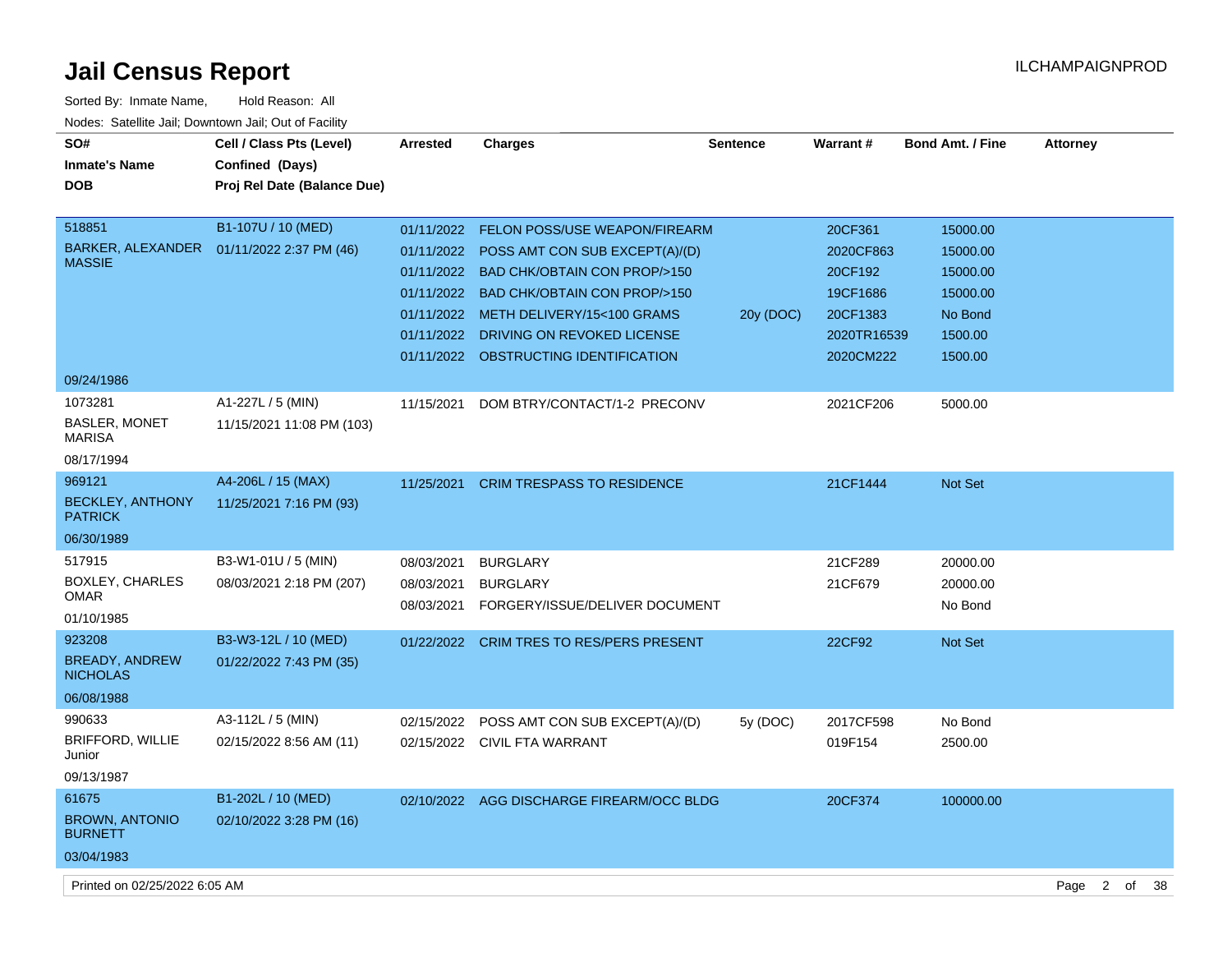| 10000. Catolino can, Domntonn can, Oat or I domt<br>SO# | Cell / Class Pts (Level)    | <b>Arrested</b>   | <b>Charges</b>                           | <b>Sentence</b> | <b>Warrant#</b> | <b>Bond Amt. / Fine</b> | <b>Attorney</b> |
|---------------------------------------------------------|-----------------------------|-------------------|------------------------------------------|-----------------|-----------------|-------------------------|-----------------|
| Inmate's Name                                           | Confined (Days)             |                   |                                          |                 |                 |                         |                 |
| DOB                                                     | Proj Rel Date (Balance Due) |                   |                                          |                 |                 |                         |                 |
|                                                         |                             |                   |                                          |                 |                 |                         |                 |
| 1018137                                                 | A2-222U                     | 02/23/2022        | POSSESSING A CONTROLLED SUBSTAND         |                 | 20 CF 1009      | No Bond                 |                 |
| <b>BROWN, ASHLEY</b><br>SHAUNTRELL                      | 02/23/2022 3:25 PM (3)      |                   |                                          |                 |                 |                         |                 |
| 09/08/1993                                              | 3/24/2022 (0.00)            |                   |                                          |                 |                 |                         |                 |
| 001078008                                               | A3-112U / 15 (MAX)          |                   | 02/15/2022 AGG BATTERY/DISCHARGE FIREARM |                 | 21CF1090        | 500000.00               |                 |
| BROWN, CODY<br>RUSSELL                                  | 02/15/2022 9:17 AM (11)     |                   |                                          |                 |                 |                         |                 |
| 02/15/2004                                              |                             |                   |                                          |                 |                 |                         |                 |
| 51247                                                   | B1-202U / 10 (MED)          | 04/15/2021        | <b>FELON POSS/USE WEAPON/FIREARM</b>     |                 | 21CF411         | Not Set                 |                 |
| <b>BROWN, DANTE</b><br>MAURICE                          | 04/15/2021 6:24 PM (317)    |                   |                                          |                 |                 |                         |                 |
| 04/19/1979                                              |                             |                   |                                          |                 |                 |                         |                 |
| 990921                                                  | B4-122L / 15 (MAX)          | 01/20/2022        | MFG/DEL 1<15 GR COCAINE/ANLG             |                 | 19CF369         | 25000.00                |                 |
| <b>BROWN, QUINTIN</b><br>MARSHAUN                       | 01/20/2022 7:19 PM (37)     |                   | 01/20/2022 ARMED HABITUAL CRIMINAL       |                 | 21CF935         | 750000.00               |                 |
| 09/26/1991                                              |                             |                   |                                          |                 |                 |                         |                 |
| 29957                                                   | B4-222L / 15 (MAX)          | 11/13/2021        | FELON POSS/USE WEAPON/FIREARM            |                 | 21CF1390        | Not Set                 |                 |
| <b>BROWN, RODNEY</b><br>Louis                           | 11/13/2021 8:57 PM (105)    | 11/13/2021        | AGG CRIM SX AB/>5 YR OLDER VIC           |                 | 2019CF0718      | 250000.00               |                 |
| 01/07/1968                                              |                             |                   |                                          |                 |                 |                         |                 |
| 981645                                                  | B4-224L / 15 (MAX)          | 01/27/2022 MURDER |                                          |                 | 22CF114         | 1000000.00              |                 |
| BRUMFIELD,<br>JONATHAN EZEKEIL                          | 01/27/2022 8:15 PM (30)     |                   |                                          |                 |                 |                         |                 |
| 08/03/1989                                              |                             |                   |                                          |                 |                 |                         |                 |
| 001078739                                               | A2-122L / 5 (ADS)           |                   | 01/05/2022 CRIMINAL TRESPASS BUILDING    |                 | 2020CM392       | 1000.00                 |                 |
| BRYANT, JUDITH ANN                                      | 01/05/2022 6:36 PM (52)     |                   |                                          |                 |                 |                         |                 |
| 10/22/1957                                              |                             |                   |                                          |                 |                 |                         |                 |
| 001078166                                               | A2-222L / 15 (MAX)          | 02/21/2022        | RESIDENTIAL BURGLARY                     |                 | 22CF204         | Not Set                 |                 |
| <b>BURDEN, DESIRAY</b><br>LASHAY                        | 02/21/2022 2:13 AM (5)      |                   |                                          |                 |                 |                         |                 |
| 12/30/2002                                              |                             |                   |                                          |                 |                 |                         |                 |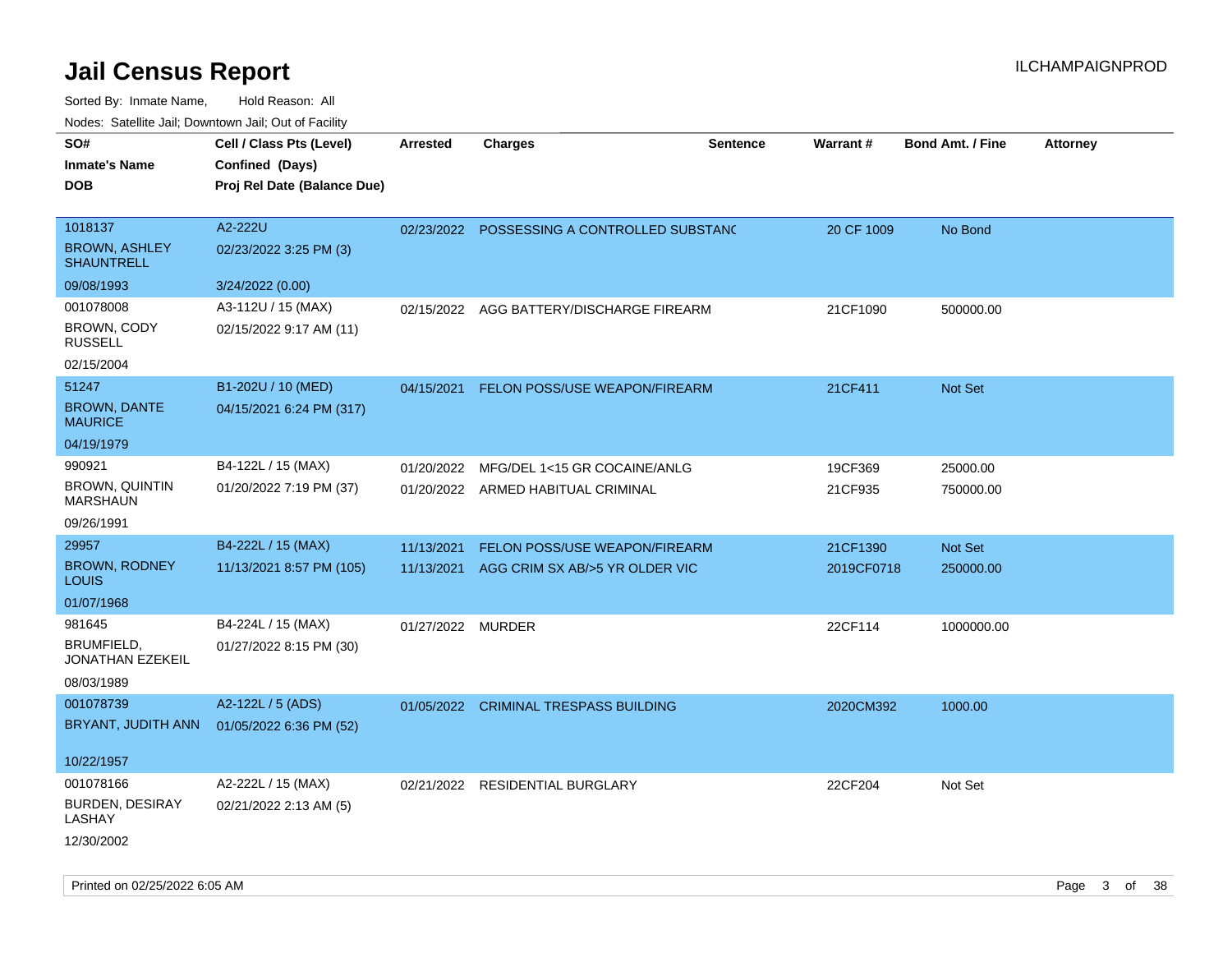| SO#<br><b>Inmate's Name</b><br><b>DOB</b> | Cell / Class Pts (Level)<br>Confined (Days)<br>Proj Rel Date (Balance Due) | <b>Arrested</b> | <b>Charges</b>                           | <b>Sentence</b> | Warrant#      | <b>Bond Amt. / Fine</b> | <b>Attorney</b> |
|-------------------------------------------|----------------------------------------------------------------------------|-----------------|------------------------------------------|-----------------|---------------|-------------------------|-----------------|
| 1047579                                   | <b>BOOKF-2</b>                                                             |                 | 02/24/2022 AGGRAVATED BATTERY            |                 | 2022CFAWOW    | Not Set                 |                 |
| <b>BUTLER, TAMYRA</b><br><b>COSHAWN</b>   | 02/24/2022 5:40 AM (2)                                                     |                 | 02/24/2022 BRING WEAPON/TOOL PENAL INST  |                 | 2022CFAWOW    | <b>Not Set</b>          |                 |
| 07/06/1988                                |                                                                            |                 |                                          |                 |               |                         |                 |
| 001077954                                 | B3-W7-28L / 10 (MED)                                                       | 12/21/2021      | <b>RESIDENTIAL BURGLARY</b>              |                 | 21CF1570      | Not Set                 |                 |
|                                           | CALKINS, STEVEN RAY 12/21/2021 6:35 AM (67)                                |                 |                                          |                 |               |                         |                 |
| 01/01/1992                                |                                                                            |                 |                                          |                 |               |                         |                 |
| 39474                                     | B1-101U / 10 (ADS)                                                         | 07/06/2021      | MFG/DEL 15<100 GR HEROIN/ANLG            |                 | 21CF792       | Not Set                 |                 |
| <b>CAMPBELL, AARON</b><br><b>JACOB</b>    | 07/06/2021 11:56 PM (235)                                                  |                 |                                          |                 |               |                         |                 |
| 07/18/1974                                |                                                                            |                 |                                          |                 |               |                         |                 |
| 001078211                                 | A3-117L / 5 (ADS)                                                          |                 | 02/16/2022 AGGRAVATED DOMESTIC BATTERY   |                 | 22CF196       | Not Set                 |                 |
| Third                                     | CARR, HENRY JAMEN, 02/16/2022 3:16 PM (10)                                 |                 |                                          |                 |               |                         |                 |
| 07/03/1999                                |                                                                            |                 |                                          |                 |               |                         |                 |
| 1060436                                   | B1-106U / 10 (MED)                                                         | 01/06/2022      | AGGRAVATED UNLAWFUL RESTRAINT            |                 | 22CF29        | <b>Not Set</b>          |                 |
| <b>CARTER, DERESHEO</b><br><b>DEWAYNE</b> | 01/06/2022 8:43 PM (51)                                                    |                 | 01/06/2022 FELON ESCAPE/PEACE OFFICER    |                 | <b>22CF28</b> | <b>Not Set</b>          |                 |
| 09/10/1991                                |                                                                            |                 |                                          |                 |               |                         |                 |
| 001077353                                 | B1-205L / 15 (MAX)                                                         | 02/12/2022      | ALCOHOL SALES - MINOR 19-20              |                 | 2020OV127     | 1000.00                 |                 |
| CARTER, JAMES<br><b>IVORY</b>             | 02/13/2022 1:19 AM (13)                                                    |                 | 02/12/2022 FELON POSS/USE WEAPON/FIREARM |                 | 22CF173       | No Bond                 |                 |
| 08/12/2000                                |                                                                            |                 |                                          |                 |               |                         |                 |
| 958898                                    | <b>BOOKH-4 / 15 (ADS)</b>                                                  |                 | 02/08/2022 AGGRAVATED DOMESTIC BATTERY   |                 | 2021 CF 1409  | Not Set                 |                 |
| <b>CHAMBERS, GARY</b><br><b>DANTE</b>     | 02/08/2022 2:27 PM (18)                                                    |                 |                                          |                 |               |                         |                 |
| 05/24/1973                                | 3/2/2022 (0.00)                                                            |                 |                                          |                 |               |                         |                 |
| 1029088                                   | B1-201U / 10 (MED)                                                         |                 | 12/21/2021 FELON POSS/USE FIREARM PRIOR  |                 | 21CF1338      | 250000.00               |                 |
| CHAPPLE, MALIK<br><b>BIANCO</b>           | 12/22/2021 10:02 AM (66)                                                   |                 |                                          |                 |               |                         |                 |
| 10/25/1994                                |                                                                            |                 |                                          |                 |               |                         |                 |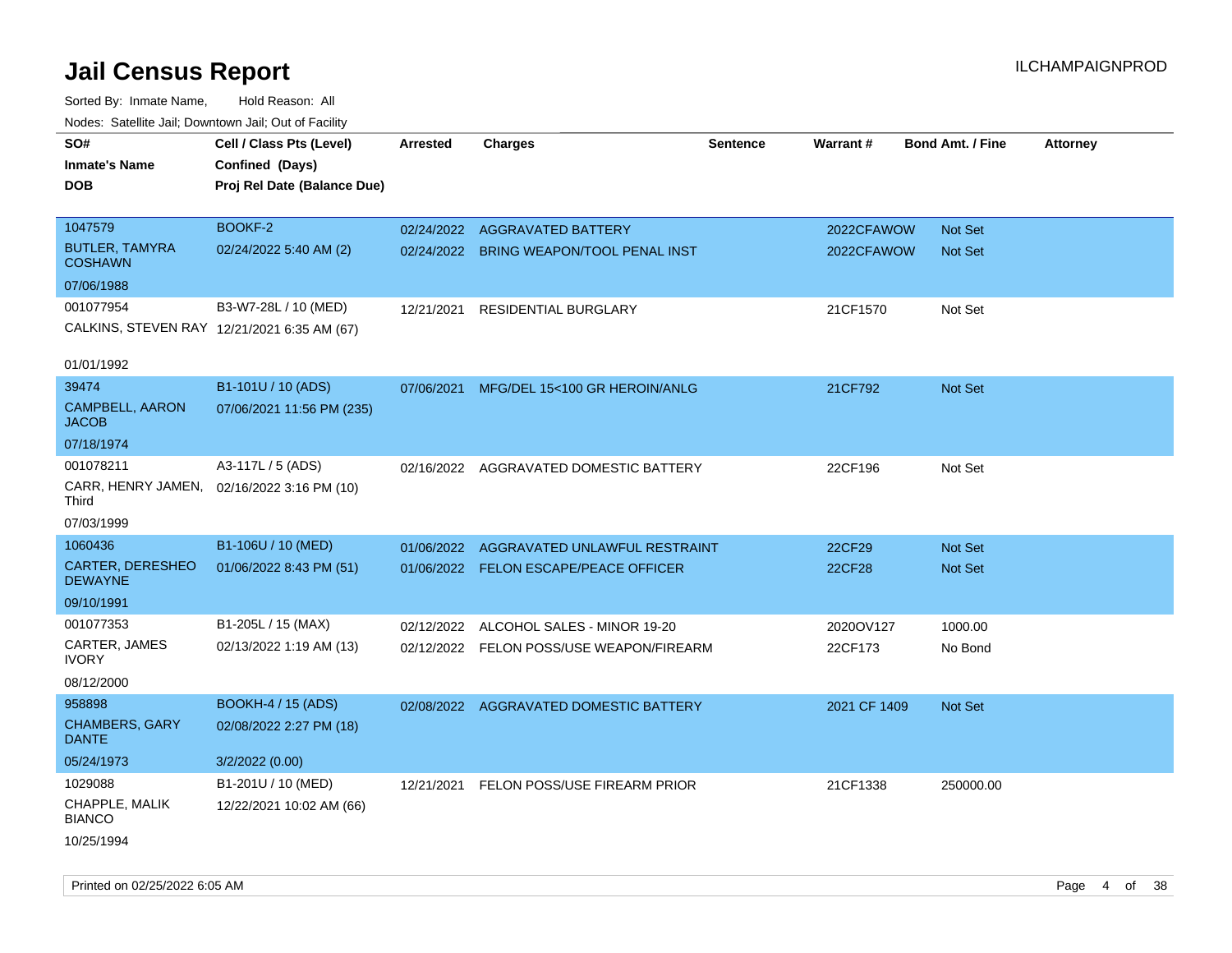| rouco. Calcillo Jali, Downtown Jali, Out of Facility |                                              |                 |                                          |                 |            |                         |                 |
|------------------------------------------------------|----------------------------------------------|-----------------|------------------------------------------|-----------------|------------|-------------------------|-----------------|
| SO#                                                  | Cell / Class Pts (Level)                     | <b>Arrested</b> | <b>Charges</b>                           | <b>Sentence</b> | Warrant#   | <b>Bond Amt. / Fine</b> | <b>Attorney</b> |
| Inmate's Name                                        | Confined (Days)                              |                 |                                          |                 |            |                         |                 |
| <b>DOB</b>                                           | Proj Rel Date (Balance Due)                  |                 |                                          |                 |            |                         |                 |
|                                                      |                                              |                 |                                          |                 |            |                         |                 |
| 001078812                                            | B1-206U / 15 (MAX)                           |                 | 02/01/2022 ARMED ROBBERY/ARMED W/FIREARM |                 | 22CF145    | <b>Not Set</b>          |                 |
| <b>COBB, SINTRAE</b><br>SANCHEZ                      | 02/01/2022 8:33 PM (25)                      |                 |                                          |                 |            |                         |                 |
| 07/05/2002                                           |                                              |                 |                                          |                 |            |                         |                 |
| 001077485                                            | A1-227U / 15 (MAX)                           | 12/21/2021      | MURDER/INTENT TO KILL/INJURE             |                 | 2021CF1282 | 1000000.00              |                 |
| COLBERT, ARIEANA<br><b>FELICIA</b>                   | 12/21/2021 2:08 PM (67)                      |                 |                                          |                 |            |                         |                 |
| 12/13/2000                                           |                                              |                 |                                          |                 |            |                         |                 |
| 34805                                                | B4-227U / 15 (MAX)                           | 10/01/2021      | <b>DOMESTIC BATTERY</b>                  |                 | 21CF1183   | Not Set                 |                 |
|                                                      | CONERLY, KIN JOSEPH 10/01/2021 1:53 AM (148) | 10/01/2021      | <b>ARMED HABITUAL CRIMINAL</b>           |                 | 21CF1184   | <b>Not Set</b>          |                 |
|                                                      |                                              | 10/06/2021      | POSS STOLEN VEHICLE > \$25,000           |                 | 19CF1786   | <b>Not Set</b>          |                 |
| 11/16/1971                                           |                                              |                 |                                          |                 |            |                         |                 |
| 1074319                                              | B1-104L / 15 (MAX)                           | 10/12/2021      | AGGRAVATED CRUELTY TO ANIMALS            |                 | 21CF1238   | Not Set                 |                 |
| <b>CRAIG, DAVUCCI</b><br>DAVION                      | 10/12/2021 11:36 AM (137)                    | 10/14/2021      | MURDER                                   |                 | 21CF1239   | Not Set                 |                 |
| 08/02/2001                                           |                                              |                 |                                          |                 |            |                         |                 |
| 001078832                                            | B1-201L / 10 (MED)                           |                 | 02/10/2022 FELON POSS/USE WEAPON/FIREARM | 3y(DOC)         | 21CF350    | No Bond                 |                 |
| <b>CRAWFORD,</b><br>LAMARKUS LAVELL                  | 02/10/2022 2:32 PM (16)                      |                 |                                          |                 |            |                         |                 |
| 07/04/1989                                           |                                              |                 |                                          |                 |            |                         |                 |
| 001077549                                            | B2-T3-10L / 10 (SPH)                         | 12/22/2020      | <b>PRED CRIM SEX ASLT/VICTIM &lt;13</b>  |                 | 2020CF1469 | Not Set                 |                 |
| CRISTOBAL-MATEO,<br>CRISTOBAL                        | 12/22/2020 1:17 PM (431)                     |                 |                                          |                 |            |                         |                 |
| 12/02/1988                                           |                                              |                 |                                          |                 |            |                         |                 |
| 25022                                                | A3-217L / 10 (ADS)                           |                 | 02/17/2022 AGG DUI/2/PASS<16             |                 | 2021CF560  | No Bond                 |                 |
| <b>CRUMP, ROBERT</b><br><b>ANTHONY</b>               | 02/17/2022 11:48 AM (9)                      |                 |                                          |                 |            |                         |                 |
| 02/06/1966                                           | 3/3/2022 (0.00)                              |                 |                                          |                 |            |                         |                 |
| 988538                                               | B3-W7-27U / 10 (MED)                         | 12/21/2021      | AGGRAVATED DOMESTIC BATTERY              |                 | 21CF1564   | Not Set                 |                 |
| DAVIDSON, HARLEY<br>KYLE SCOTT                       | 12/21/2021 5:45 AM (67)                      |                 |                                          |                 |            |                         |                 |
| 08/05/1990                                           | 4/18/2022 (0.00)                             |                 |                                          |                 |            |                         |                 |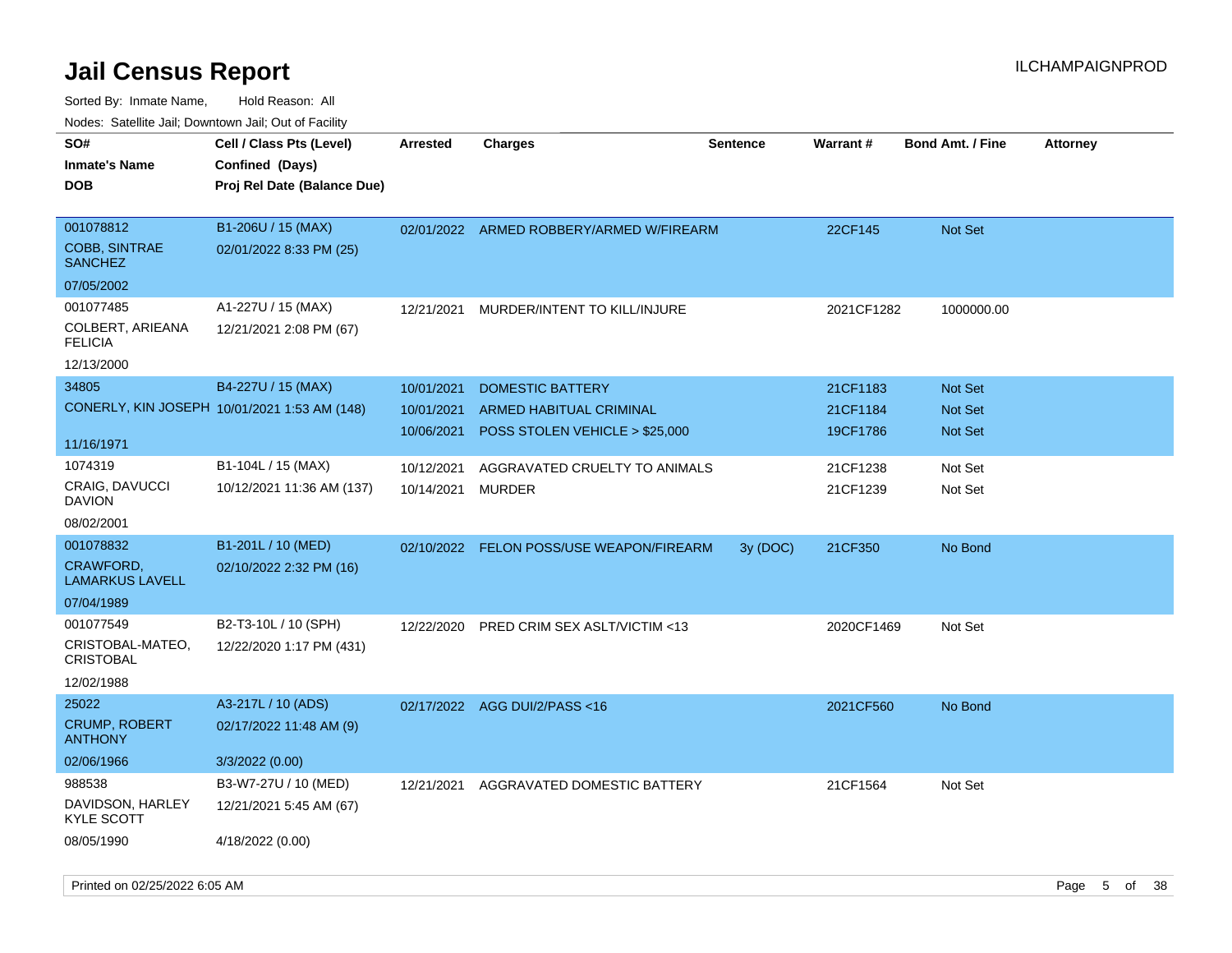Sorted By: Inmate Name, Hold Reason: All Nodes: Satellite Jail; Downtown Jail; Out of Facility

| SO#                                     | Cell / Class Pts (Level)    | <b>Arrested</b> | <b>Charges</b>                           | <b>Sentence</b> | <b>Warrant#</b> | <b>Bond Amt. / Fine</b> | <b>Attorney</b> |
|-----------------------------------------|-----------------------------|-----------------|------------------------------------------|-----------------|-----------------|-------------------------|-----------------|
| <b>Inmate's Name</b>                    | Confined (Days)             |                 |                                          |                 |                 |                         |                 |
| <b>DOB</b>                              | Proj Rel Date (Balance Due) |                 |                                          |                 |                 |                         |                 |
|                                         |                             |                 |                                          |                 |                 |                         |                 |
| 1023587                                 | A4-105U / 15 (MAX)          | 09/24/2021      | MFG/DEL CANNABIS/2.5-10 GRAMS            |                 | 21CF1155        | Not Set                 |                 |
| <b>DAVIS, MARTIN</b><br><b>DENNIS</b>   | 09/24/2021 9:38 PM (155)    | 09/24/2021      | <b>ARMED HABITUAL CRIMINAL</b>           |                 | 2021-CF681      | 500000.00               |                 |
| 12/02/1994                              |                             |                 |                                          |                 |                 |                         |                 |
| 001078538                               | A4-107L / 10 (MED)          | 10/26/2021      | <b>CRIM SEX ASSAULT/FORCE</b>            |                 | 21CF1301        | Not Set                 |                 |
| DAWKINS, LEN                            | 10/26/2021 8:18 PM (123)    |                 |                                          |                 |                 |                         |                 |
| 03/23/1987                              |                             |                 |                                          |                 |                 |                         |                 |
| 56972                                   | B3-W8-32L / 10 (MED)        | 08/30/2021      | POSS STOLEN VEHICLE > \$25,000           |                 | 21CF1044        | Not Set                 |                 |
| DAY, DANIEL JOSEPH                      | 08/30/2021 3:07 PM (180)    | 09/04/2021      | <b>BURGLARY</b>                          |                 | 21CF1054        | Not Set                 |                 |
|                                         |                             |                 |                                          |                 |                 |                         |                 |
| 10/16/1982                              |                             |                 |                                          |                 |                 |                         |                 |
| 64070                                   | BOOKH-8 / 10 (MED)          | 02/18/2022      | <b>BURGLARY</b>                          |                 | 21CF1176        | 20000.00                |                 |
| DECKER, ANTHONY V                       | 02/18/2022 6:52 PM (8)      |                 | 02/18/2022 POSSESSION OF METH<5 GRAMS    |                 | 21CF1205        | 15000.00                |                 |
|                                         |                             |                 | 02/18/2022 DRIVING ON SUSPENDED LICENSE  |                 | 21TR8418        | 3000.00                 |                 |
| 11/27/1982                              |                             |                 |                                          |                 |                 |                         |                 |
| 64463                                   | B4-224U / 15 (MAX)          | 02/11/2022      | AGG DUI/3/BAC 0.16+                      | 14m (DOC)       | 21CF676         | No Bond                 |                 |
| DOOLEY, CALVIN<br><b>DARWOOD</b>        | 02/11/2022 11:24 AM (15)    |                 | 02/11/2022 AGG DUI/3/BAC 0.16+           | 18m (DOC)       | 20CF1326        | No Bond                 |                 |
| 05/13/1982                              |                             |                 |                                          |                 |                 |                         |                 |
| 25659                                   | B4-125L / 15 (MAX)          | 06/15/2021      | <b>RESIDENTIAL BURGLARY</b>              |                 | 2020CF1218      | 50000.00                |                 |
| DORRIS, LORENZO                         | 06/15/2021 6:17 AM (256)    | 06/15/2021      | <b>BURGLARY</b>                          |                 | 21CF689         | Not Set                 |                 |
| 07/19/1966                              |                             |                 |                                          |                 |                 |                         |                 |
| 1024895                                 | B1-105U / 10 (MED)          | 12/15/2021      | MFG/DEL 100<400 GR COCA/ANLG             |                 | 21CF1535        | Not Set                 |                 |
| <b>EDWARDS, GEORGE</b><br><b>CORTEZ</b> | 12/15/2021 12:26 PM (73)    |                 | 12/15/2021 AGGRAVATED BATTERY            |                 | 21CF1536        | <b>Not Set</b>          |                 |
| 06/19/1994                              |                             |                 |                                          |                 |                 |                         |                 |
| 1074720                                 | B2-T4-13U / 15 (SPH)        |                 | 01/19/2022 PRED CRIM SEX ASLT/VICTIM <13 |                 | 21CF1414        | 500000.00               |                 |
| ELVIR-REYES, JORGE<br><b>LEONARDO</b>   | 01/19/2022 1:43 PM (38)     |                 |                                          |                 |                 |                         |                 |
|                                         |                             |                 |                                          |                 |                 |                         |                 |

06/03/1988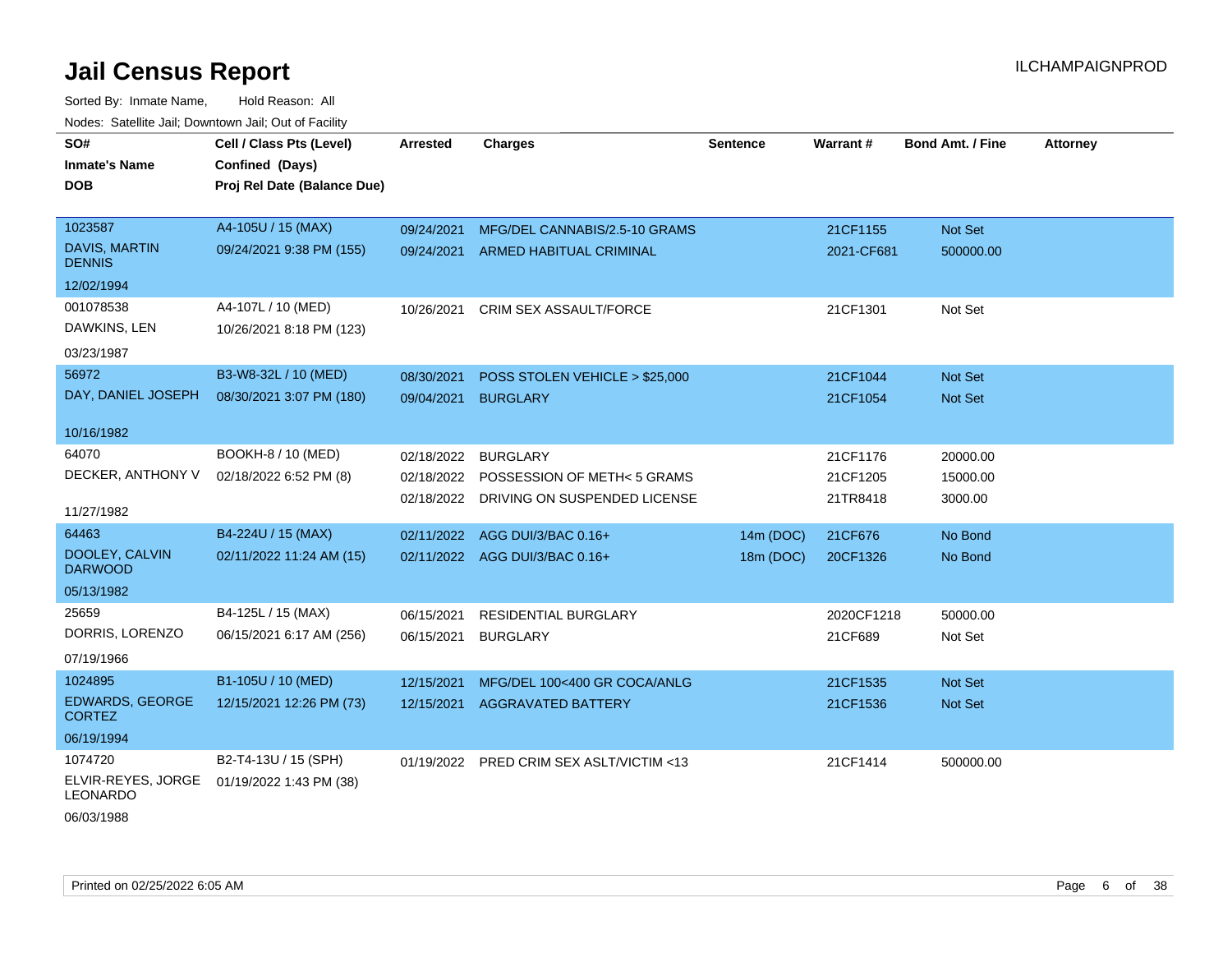| rouce. Calcinic Jan, Downtown Jan, Out or Facility |                                              |                 |                                           |                 |             |                         |                 |
|----------------------------------------------------|----------------------------------------------|-----------------|-------------------------------------------|-----------------|-------------|-------------------------|-----------------|
| SO#                                                | Cell / Class Pts (Level)                     | <b>Arrested</b> | <b>Charges</b>                            | <b>Sentence</b> | Warrant#    | <b>Bond Amt. / Fine</b> | <b>Attorney</b> |
| <b>Inmate's Name</b>                               | Confined (Days)                              |                 |                                           |                 |             |                         |                 |
| DOB                                                | Proj Rel Date (Balance Due)                  |                 |                                           |                 |             |                         |                 |
|                                                    |                                              |                 |                                           |                 |             |                         |                 |
| 43977                                              | B2-T1-02L / 5 (SPH)                          | 12/20/2021      | AGG FLEEING POLICE/21 MPH OVER            |                 | 21CF1566    | <b>Not Set</b>          |                 |
| <b>EMKES, DOUGLAS</b><br><b>ALAN</b>               | 12/20/2021 9:59 AM (68)                      | 12/20/2021      | <b>PAROLE REVOCATION</b>                  |                 |             | No Bond                 |                 |
| 06/08/1959                                         |                                              |                 |                                           |                 |             |                         |                 |
| 987328                                             | A2-123L / 10 (MED)                           | 12/11/2021      | AGG ASLT PEACE OFF/FIRE/ER WRK            |                 | 21CF1515    | Not Set                 |                 |
| ERVIN, DEIDRA ANN<br>RUTH                          | 12/11/2021 8:48 PM (77)                      |                 |                                           |                 |             |                         |                 |
| 04/15/1991                                         |                                              |                 |                                           |                 |             |                         |                 |
| 1026175                                            | B4-127U / 10 (MED)                           | 02/06/2022      | FELON FAIL/RETURN FRM FURLOUGH            |                 | 21CF1554    | No Bond                 |                 |
| FALCONER, AVERY                                    | 02/06/2022 4:49 AM (20)                      |                 | 02/06/2022 CITY OV ARREST                 |                 | 2021-OV-65  | 1000.00                 |                 |
| <b>FOX</b>                                         |                                              |                 | 02/07/2022 MFG/DEL 1<15 GR COCAINE/ANLG   | 6y (DOC)        | 2019CF1617  | No Bond                 |                 |
| 04/07/1989                                         |                                              |                 |                                           |                 |             |                         |                 |
| 527081                                             | B3-W5-20L / 10 (MED)                         |                 | 09/06/2021 ARSON/REAL/PERSONAL PROP>\$150 |                 | 2021 CF 797 | 25000.00                |                 |
| FERGUSON,<br><b>CHRISTOPHER</b>                    | 09/06/2021 1:18 PM (173)                     |                 |                                           |                 |             |                         |                 |
| 12/21/1981                                         |                                              |                 |                                           |                 |             |                         |                 |
| 1069513                                            | BOOKH-3                                      |                 | 02/25/2022 DOMESTIC BATTERY               |                 | 2022CMAWOW  | <b>Not Set</b>          |                 |
| FIFER, JOHN CLAUDE                                 | 02/25/2022 1:23 AM (1)                       |                 |                                           |                 |             |                         |                 |
|                                                    |                                              |                 |                                           |                 |             |                         |                 |
| 07/29/1983                                         |                                              |                 |                                           |                 |             |                         |                 |
| 962759                                             | B2-T1-01U / 15 (SPH)                         | 07/16/2021      | <b>METH DELIVERY&lt;5 GRAMS</b>           |                 | 21CF833     | Not Set                 |                 |
|                                                    | FINLEY, KEVIN DANTE 07/16/2021 9:44 PM (225) | 07/29/2021      | AGG CRIM SEX ASSAULT/FELONY               |                 | 21CF891     | No Bond                 |                 |
|                                                    |                                              |                 |                                           |                 |             |                         |                 |
| 12/28/1988                                         |                                              |                 |                                           |                 |             |                         |                 |
| 1039744                                            | B4-122U / 15 (MAX)                           | 12/06/2021      | <b>MURDER</b>                             |                 | 20CF959     | 1000000.00              |                 |
| <b>FONVILLE, TREVOY</b><br><b>JERMAINE</b>         | 12/06/2021 10:52 AM (82)                     |                 |                                           |                 |             |                         |                 |
| 01/13/1996                                         |                                              |                 |                                           |                 |             |                         |                 |
| 001078863                                          | A3-216U / 15 (MAX)                           |                 | 02/19/2022 POSSESSION OF STOLEN FIREARM   |                 | 22CF203     | Not Set                 |                 |
| FOSTER, JOHN<br>CARELL                             | 02/19/2022 6:01 AM (7)                       |                 |                                           |                 |             |                         |                 |
| 03/13/1981                                         |                                              |                 |                                           |                 |             |                         |                 |
|                                                    |                                              |                 |                                           |                 |             |                         |                 |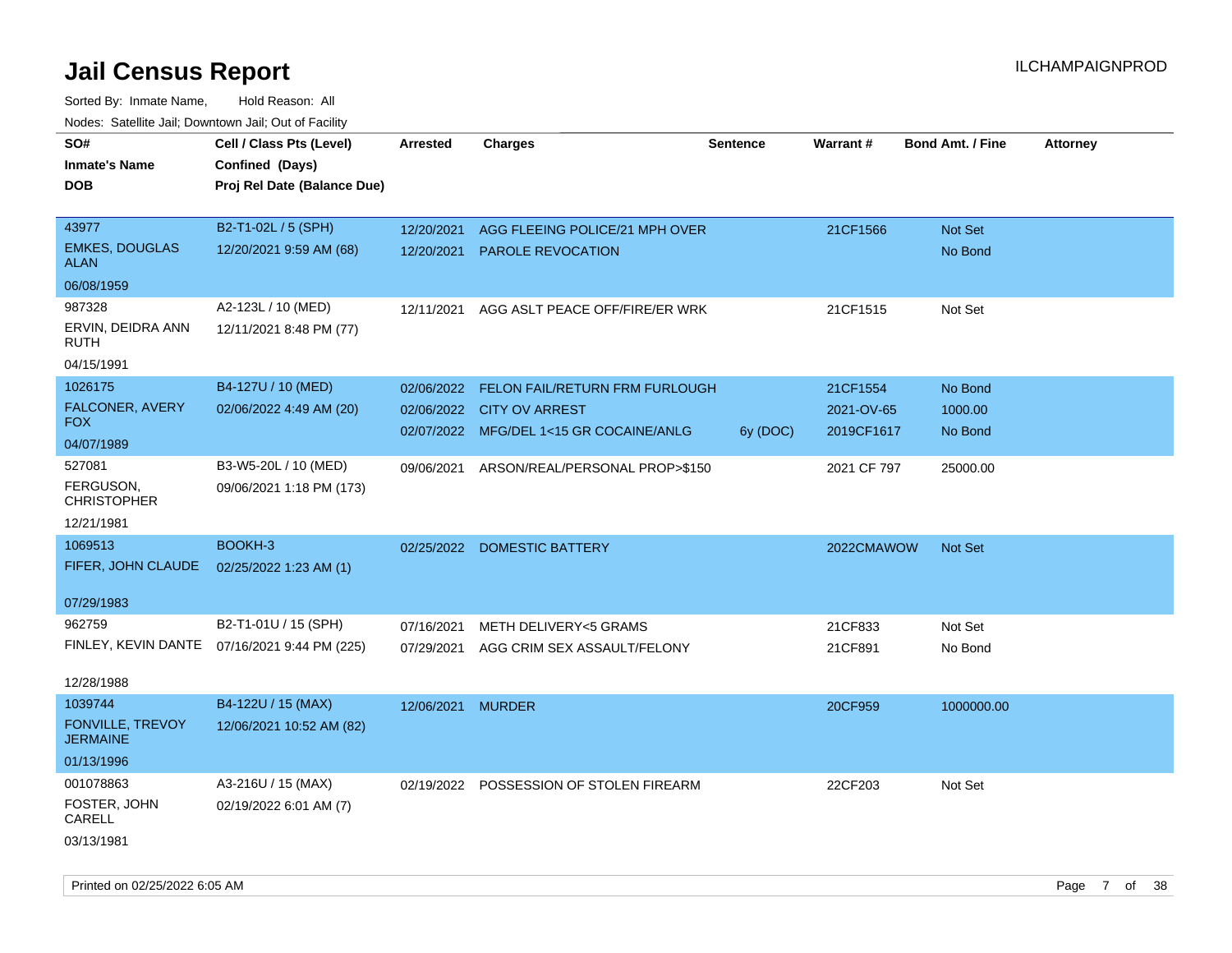Sorted By: Inmate Name, Hold Reason: All Nodes: Satellite Jail; Downtown Jail; Out of Facility

| Nuuts. Saltiille Jall, Duwilluwii Jall, Oul of Facility |                                             |            |                                |                 |              |                         |                 |
|---------------------------------------------------------|---------------------------------------------|------------|--------------------------------|-----------------|--------------|-------------------------|-----------------|
| SO#                                                     | Cell / Class Pts (Level)                    | Arrested   | <b>Charges</b>                 | <b>Sentence</b> | Warrant#     | <b>Bond Amt. / Fine</b> | <b>Attorney</b> |
| <b>Inmate's Name</b>                                    | Confined (Days)                             |            |                                |                 |              |                         |                 |
| <b>DOB</b>                                              | Proj Rel Date (Balance Due)                 |            |                                |                 |              |                         |                 |
|                                                         |                                             |            |                                |                 |              |                         |                 |
| 518395                                                  | B2-T3-12L / 15 (SPH)                        | 07/07/2020 | <b>CRIMINAL SEXUAL ASSAULT</b> |                 | 2020-CF735   | 250000.00               |                 |
|                                                         | FRANDLE, MARK RYAN 07/07/2020 3:42 PM (599) |            |                                |                 |              |                         |                 |
| 09/10/1985                                              |                                             |            |                                |                 |              |                         |                 |
| 001077934                                               | A1-125L / 10 (MED)                          | 08/22/2021 | AGG DUI/ACCIDENT/DEATH         |                 | 21CF1024     | Not Set                 |                 |
| FREED, LOGAN<br><b>SUZANNE</b>                          | 08/22/2021 11:45 PM (188)                   | 08/22/2021 | DOMESTIC BATTERY               |                 | 21 CM 172    | 10000.00                |                 |
| 08/18/1996                                              |                                             |            |                                |                 |              |                         |                 |
| 001078290                                               | A1-125U / 10 (ADS)                          | 08/19/2021 | MACHINE GUN/AUTO WEAPON/VEH    |                 | 21CF1012     | Not Set                 |                 |
| FREEMAN, ANGEL<br>JANILA KAY                            | 08/19/2021 1:26 AM (191)                    |            |                                |                 |              |                         |                 |
| 12/25/1995                                              |                                             |            |                                |                 |              |                         |                 |
| 1068917                                                 | <b>BOOKF-1 / 5 (MIN)</b>                    | 08/11/2021 | VIO ORDER/PRIOR VIO OF ORDER   |                 | 21CF965      | Not Set                 |                 |
| <b>GARCIA, JUAN</b><br>CARLOS                           | 08/11/2021 9:24 PM (199)                    |            |                                |                 |              |                         |                 |
| 10/21/1997                                              |                                             |            |                                |                 |              |                         |                 |
| 001078154                                               | B4-121U / 10 (MED)                          | 01/09/2022 | DRVG UNDER INFLU OF ALCOHOL    |                 | 2021 DT 182  | 5000.00                 |                 |
| <b>GENTRY, DAMON</b><br><b>LIONEL</b>                   | 01/09/2022 4:41 PM (48)                     | 01/09/2022 | AGG DOMESTIC BATTERY/STRANGLE  |                 | 2021 CF 1396 | 50000.00                |                 |
| 12/25/1971                                              |                                             |            |                                |                 |              |                         |                 |
| 001078633                                               | B2-T4-15U / 25 (SPH)                        | 12/01/2021 | PRED CRIM SEX ASLT/VICTIM <13  |                 | 21CF1416     | 250000.00               |                 |
| GONZALEZ-GUILLEN,<br>EDWARD                             | 12/01/2021 12:08 PM (87)                    |            |                                |                 |              |                         |                 |
| 08/25/2002                                              |                                             |            |                                |                 |              |                         |                 |
| 001078607                                               | B4-221L / 15 (MAX)                          | 11/22/2021 | FELON POSS/USE FIREARM/PAROLE  |                 | 21CF1437     | Not Set                 |                 |
| <b>GRAY, WILLIAM</b><br>DA'VON                          | 11/22/2021 2:57 PM (96)                     | 11/22/2021 | ATTEMPT (FIRST DEGREE MURDER)  |                 | 21CF1435     | <b>Not Set</b>          |                 |
| 04/18/1984                                              |                                             |            |                                |                 |              |                         |                 |
| 1069726                                                 | <b>BOOKH-7 / 5 (MIN)</b>                    | 02/21/2022 | POSS AMT CON SUB EXCEPT(A)/(D) | 18m (DOC)       | 2021CF472    | No Bond                 |                 |
| GREER, CONNOR JAY 02/21/2022 1:41 PM (5)                |                                             |            |                                |                 |              |                         |                 |

02/22/1994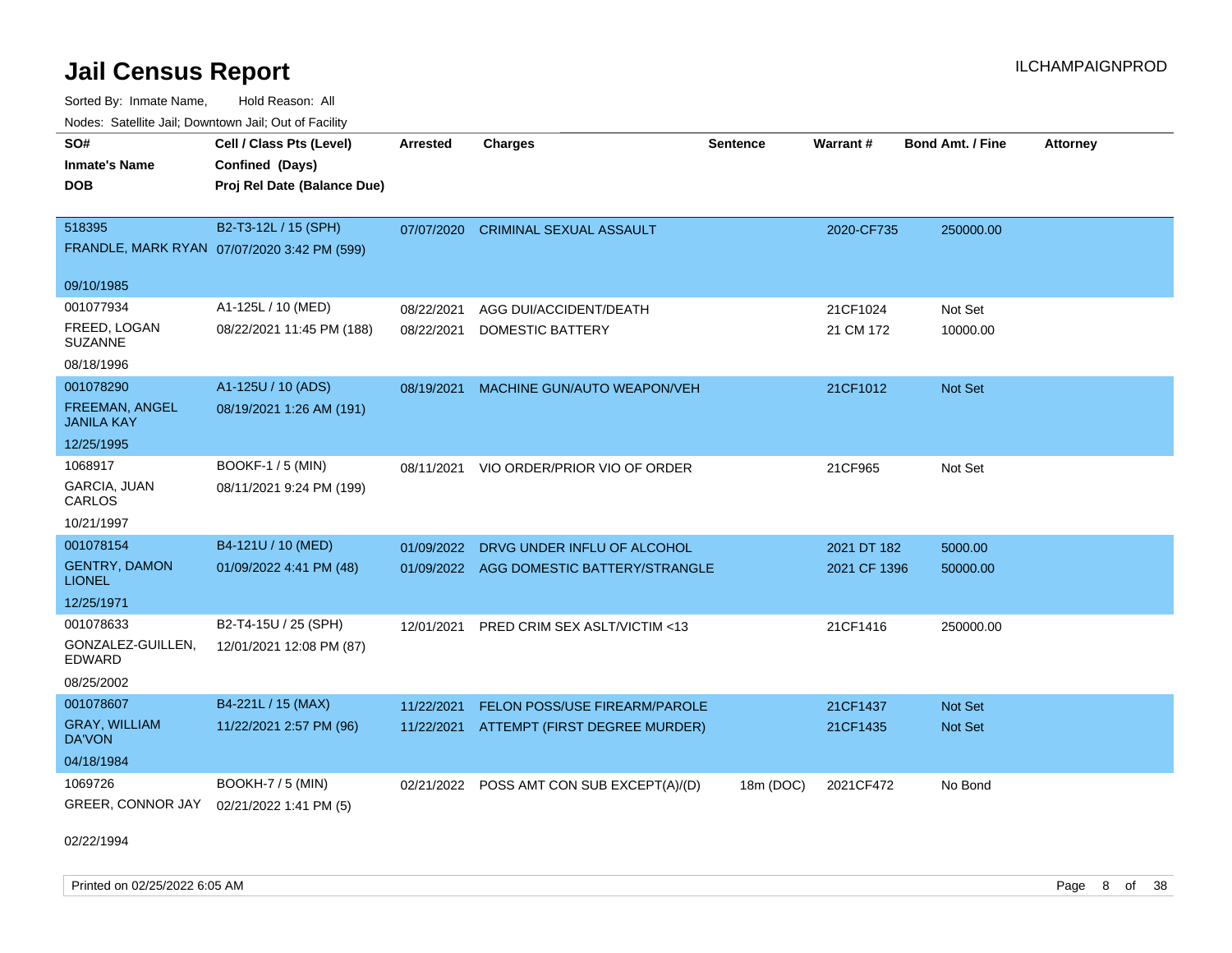| SO#<br><b>Inmate's Name</b><br><b>DOB</b>                                                                                              | Cell / Class Pts (Level)<br>Confined (Days)<br>Proj Rel Date (Balance Due)          | <b>Arrested</b>                                                    | <b>Charges</b>                                                                                                                                                                          | <b>Sentence</b> | <b>Warrant#</b>                                                      | <b>Bond Amt. / Fine</b>                                                 | <b>Attorney</b> |
|----------------------------------------------------------------------------------------------------------------------------------------|-------------------------------------------------------------------------------------|--------------------------------------------------------------------|-----------------------------------------------------------------------------------------------------------------------------------------------------------------------------------------|-----------------|----------------------------------------------------------------------|-------------------------------------------------------------------------|-----------------|
| 56342<br><b>GRIFFIN, NATHAN</b><br><b>EUGENE</b><br>02/24/1969<br>001078871<br><b>HARRIS, MARTELL</b><br><b>TE'SHAWN</b><br>07/02/2003 | B1-206L / 10 (MED)<br>10/21/2021 4:20 PM (128)<br>A3-115L<br>02/22/2022 3:44 PM (4) | 10/21/2021<br>10/21/2021<br>02/22/2022<br>02/22/2022<br>02/22/2022 | THEFT CONTROL INTENT <\$500<br>DRIVING ON REVOKED LICENSE<br>10/21/2021 ARMED HABITUAL CRIMINAL<br>RETAIL THEFT/DISP MERCH/<\$300<br>RESIDENTIAL BURGLARY<br>INDIRECT CRIMINAL CONTEMPT |                 | 17CF1451<br>20TR1979<br>21CF1279<br>2018JD182<br>2020JD14<br>2020CC9 | 10000.00<br>3000.00<br><b>Not Set</b><br>No Bond<br>No Bond<br>20000.00 |                 |
| 001078868<br>HARRIS-MINER,<br><b>NICHOLAS</b><br>07/08/1998                                                                            | BOOKH-5<br>02/24/2022 3:56 PM (2)                                                   |                                                                    | 02/24/2022 STALKING/CAUSE FEAR FOR SAFETY                                                                                                                                               |                 | 2022CF227                                                            | 150000.00                                                               |                 |
| 1065495<br>HELMICK, DENISHA<br><b>NICOLE</b><br>09/24/1997                                                                             | BOOKF-2 / 10 (MED)<br>02/23/2022 12:07 PM (3)<br>3/1/2022 (0.00)                    |                                                                    | 02/23/2022 AGG BATTERY/GREAT BODILY HARM                                                                                                                                                |                 | 2019CF734                                                            | No Bond                                                                 |                 |
| 001078488<br>HERNANDEZ-LOPEZ,<br><b>ERNESTO</b><br>11/28/1975                                                                          | B2-T3-09U / 15 (SPH)<br>10/14/2021 3:15 PM (135)                                    | 10/14/2021                                                         | PRED CRIM SEX ASLT/VICTIM <13<br>10/14/2021 FUGITIVE FROM JUSTICE                                                                                                                       | 25y (DOC)       | 2021CF1232<br>21CF1246                                               | 500000.00<br><b>Not Set</b>                                             |                 |
| 975293<br>HILL, JACOB MILES<br>02/06/1988                                                                                              | B2-T4-14L / 10 (SPH)<br>07/21/2021 8:43 PM (220)                                    | 07/21/2021<br>07/21/2021<br>07/25/2021<br>08/18/2021<br>09/09/2021 | <b>STALKING</b><br>VIO ORDER/PRIOR VIO OF ORDER<br><b>PAROLE REVOCATION</b><br><b>HARASS WITNESS/FAMILY MBR/REP</b><br>AGG STALKING/BODILY HARM                                         |                 | 2021CF863<br>21CF914<br>CH2104646<br>21CF992<br>21CF1073             | Not Set<br>No Bond<br>Not Set<br>Not Set<br>Not Set                     |                 |
| 48471<br>HILL, RAMESH<br><b>JERMAINE</b><br>12/11/1978                                                                                 | B1-207L / 15 (MAX)<br>08/08/2021 4:45 AM (202)                                      | 08/08/2021                                                         | AGG BATTERY/DISCHARGE FIREARM                                                                                                                                                           |                 | 21CF946                                                              | Not Set                                                                 |                 |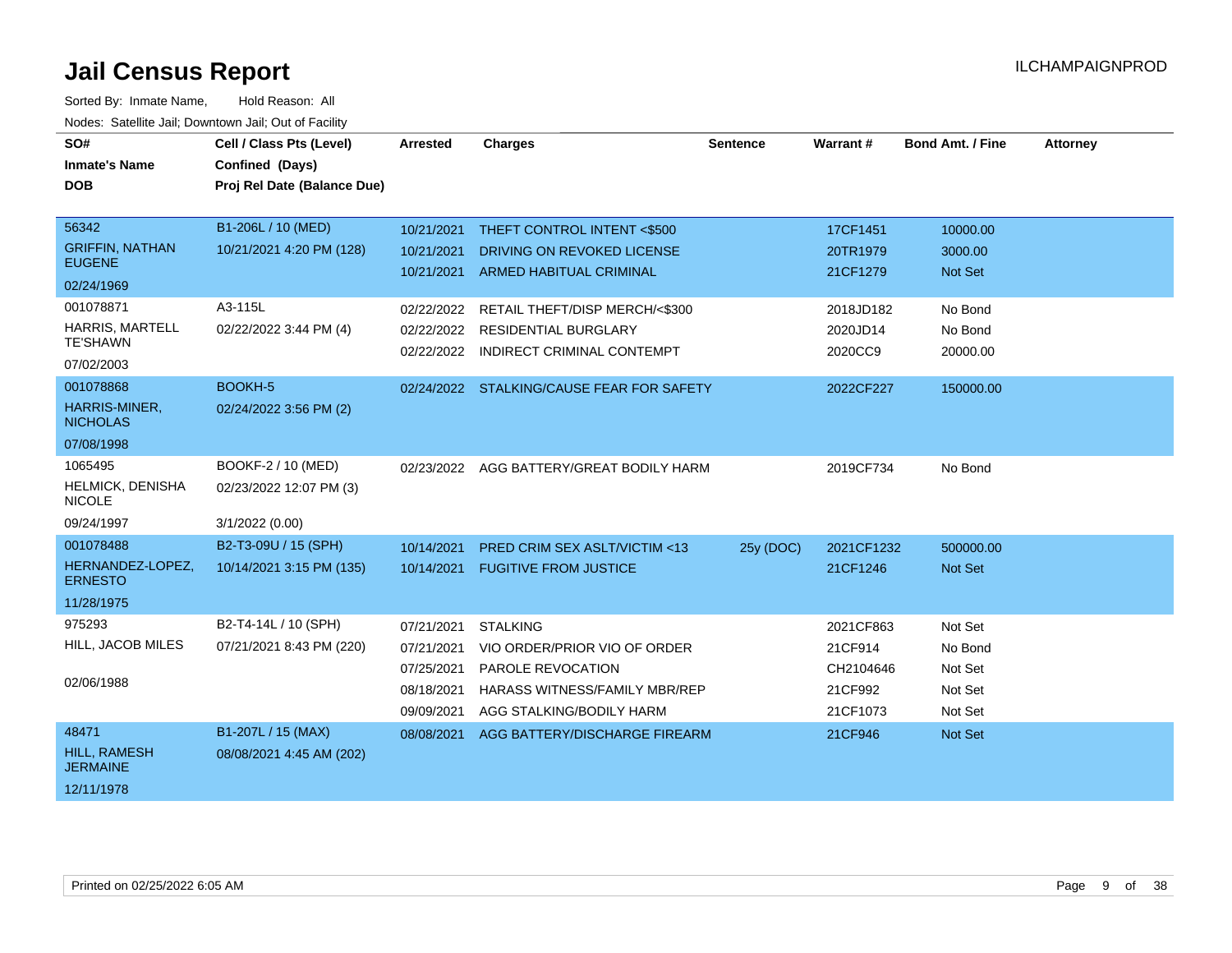Sorted By: Inmate Name, Hold Reason: All

| Nodes: Satellite Jail; Downtown Jail; Out of Facility |                                            |                 |                                           |                 |              |                  |                 |
|-------------------------------------------------------|--------------------------------------------|-----------------|-------------------------------------------|-----------------|--------------|------------------|-----------------|
| SO#                                                   | Cell / Class Pts (Level)                   | <b>Arrested</b> | <b>Charges</b>                            | <b>Sentence</b> | Warrant#     | Bond Amt. / Fine | <b>Attorney</b> |
| <b>Inmate's Name</b>                                  | Confined (Days)                            |                 |                                           |                 |              |                  |                 |
| <b>DOB</b>                                            | Proj Rel Date (Balance Due)                |                 |                                           |                 |              |                  |                 |
|                                                       |                                            |                 |                                           |                 |              |                  |                 |
| 1072876                                               | A1-226U / 5 (MIN)                          |                 | 02/10/2022 METH DELIVERY/5<15 GRAMS       | 4y (DOC)        | 21CF143      | No Bond          |                 |
| <b>BELL</b>                                           | HOUTCHINS, SAVANNA 02/10/2022 5:10 PM (16) |                 |                                           |                 |              |                  |                 |
| 07/10/1996                                            | 2/17/2022 (0.00)                           |                 |                                           |                 |              |                  |                 |
| 999198                                                | B4-226L / 15 (MAX)                         | 11/30/2021      | FELON POSS/USE FIREARM PRIOR              |                 | 21CF1377     | 500000.00        |                 |
| HOWARD, BRION LIN                                     | 11/30/2021 10:41 AM (88)                   |                 |                                           |                 |              |                  |                 |
| 06/10/1992                                            |                                            |                 |                                           |                 |              |                  |                 |
| 51028                                                 | <b>BOOKH-7 / 10 (MED)</b>                  |                 | 02/23/2022 AGG FLEEING/2+ CON DEVICES     |                 | 19CF1839     | 50000.00         |                 |
| HUFFMAN, MICHAEL<br><b>LEONARD</b>                    | 02/23/2022 3:14 AM (3)                     |                 |                                           |                 |              |                  |                 |
| 07/24/1980                                            |                                            |                 |                                           |                 |              |                  |                 |
| 38993                                                 | B4-126L / 15 (MAX)                         |                 | 02/13/2021 ATTEMPT (FIRST DEGREE MURDER)  |                 | 21CF181      | Not Set          |                 |
| JACKSON, LAMONT<br><b>JEREMIE</b>                     | 02/13/2021 7:45 AM (378)                   |                 |                                           |                 |              |                  |                 |
| 07/31/1973                                            |                                            |                 |                                           |                 |              |                  |                 |
| 001077487                                             | B3-W8-30L / 10 (MED)                       | 12/03/2020      | FELON POSS/USE WEAPON/FIREARM             |                 | 20CF1377     | <b>Not Set</b>   |                 |
| <b>JACKSON, TERRELL</b><br><b>DANDRE</b>              | 12/03/2020 10:18 AM (450)                  | 11/09/2021      | AGG DISCHARGE FIREARM/OCC VEH             |                 | 21CR0331401  | No Bond          |                 |
| 08/11/1990                                            |                                            |                 |                                           |                 |              |                  |                 |
| 001077864                                             | B1-103L / 15 (MAX)                         | 04/18/2021      | FELON POSS/USE WEAPON/FIREARM             |                 | 21CF428      | Not Set          |                 |
| D                                                     | JAMERSON, ANTHONY 04/18/2021 7:21 PM (314) |                 |                                           |                 |              |                  |                 |
| 01/26/1990                                            |                                            |                 |                                           |                 |              |                  |                 |
| 63110                                                 | A3-113L / 10 (ADS)                         |                 | 02/16/2022 CRIM DAMAGE TO PROPERTY <\$500 | 2y (DOC)        | 21CF1548     | No Bond          |                 |
| JAMES, DOMINIQUE<br><b>JULIUS</b>                     | 02/16/2022 5:24 PM (10)                    |                 |                                           |                 |              |                  |                 |
| 03/04/1983                                            |                                            |                 |                                           |                 |              |                  |                 |
| 1076684                                               | BOOKH-3                                    | 02/25/2022      | DOMESTIC BATTERY                          |                 | 2022 CM AWOW | Not Set          |                 |
| JENKINS, KORON<br>SAMUEL                              | 02/25/2022 5:47 AM (1)                     |                 |                                           |                 |              |                  |                 |
| 04/28/2002                                            |                                            |                 |                                           |                 |              |                  |                 |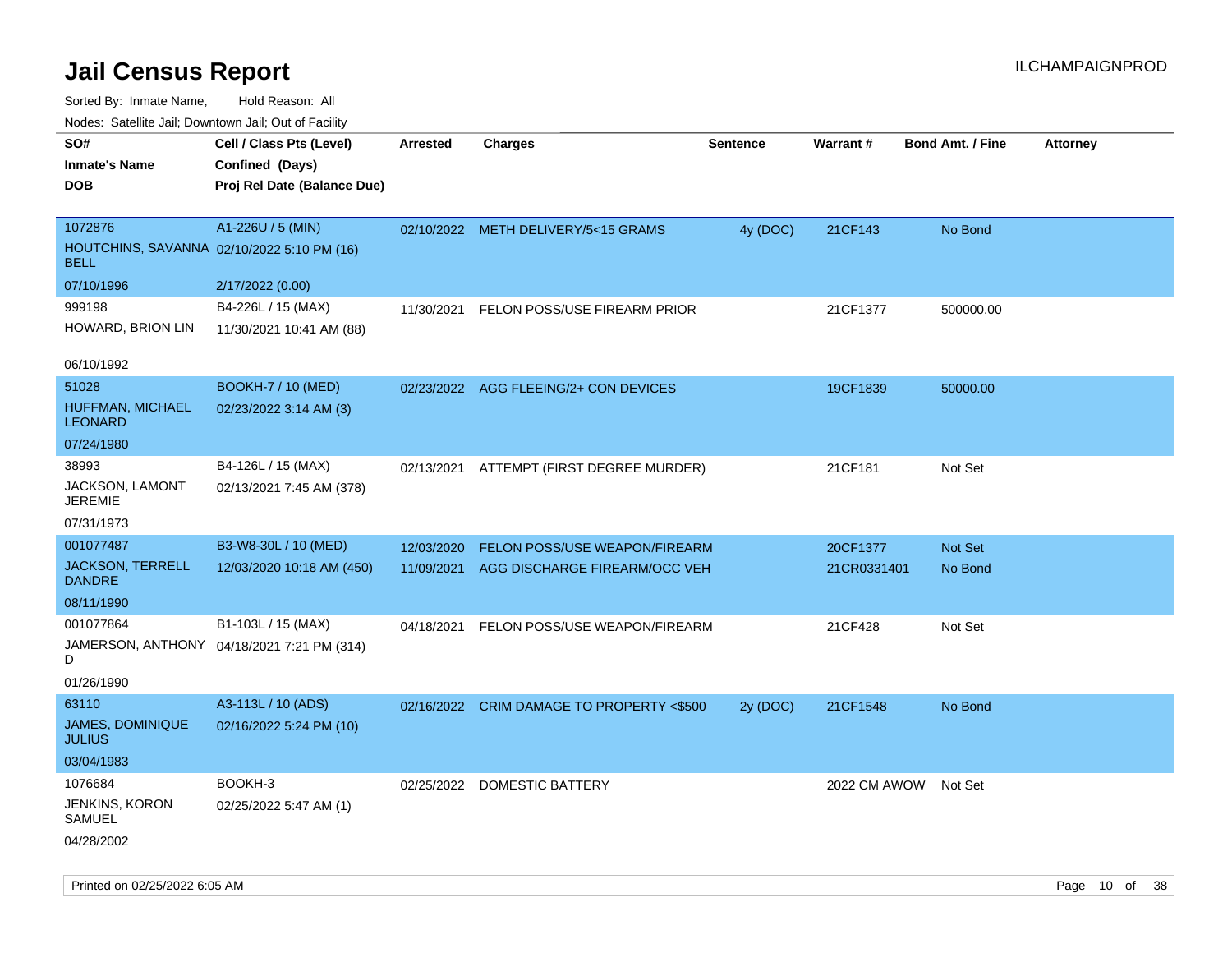| indues. Salenne Jan, Downlown Jan, Out of Facility |                             |                 |                                         |                 |                        |                         |                 |
|----------------------------------------------------|-----------------------------|-----------------|-----------------------------------------|-----------------|------------------------|-------------------------|-----------------|
| SO#                                                | Cell / Class Pts (Level)    | <b>Arrested</b> | <b>Charges</b>                          | <b>Sentence</b> | Warrant#               | <b>Bond Amt. / Fine</b> | <b>Attorney</b> |
| <b>Inmate's Name</b>                               | Confined (Days)             |                 |                                         |                 |                        |                         |                 |
| <b>DOB</b>                                         | Proj Rel Date (Balance Due) |                 |                                         |                 |                        |                         |                 |
|                                                    |                             |                 |                                         |                 |                        |                         |                 |
| 001078703                                          | A1-224L / 15 (ADS)          | 12/20/2021      | MURDER/INTENT TO KILL/INJURE            |                 | 21CF1574               | Not Set                 |                 |
| <b>JOHNS, SHANIQUH</b><br><b>THERESA</b>           | 12/22/2021 6:41 AM (66)     |                 |                                         |                 |                        |                         |                 |
| 04/03/1992                                         |                             |                 |                                         |                 |                        |                         |                 |
| 001078766                                          | A3-215L / 5 (ADS)           | 02/08/2022      | AGGRAVATED BATTERY                      |                 | 22CF160                | Not Set                 |                 |
| JOHNSON, IYONZI                                    | 02/08/2022 11:56 AM (18)    | 02/08/2022      | <b>BURGLARY</b>                         |                 | 22CF63                 | 3000.00                 |                 |
| 07/16/1994                                         |                             |                 |                                         |                 |                        |                         |                 |
| 001078645                                          | B4-222U / 10 (MED)          | 12/02/2021      | <b>AGG DISCHARGE FIREARM</b>            |                 | 21CF1478               | No Bond                 |                 |
| JONES, KELVIN<br><b>KHYRIC</b>                     | 12/02/2021 6:56 PM (86)     |                 |                                         |                 |                        |                         |                 |
| 02/27/2001                                         |                             |                 |                                         |                 |                        |                         |                 |
| 956822                                             | A4-107U / 15 (MAX)          | 11/25/2021      | AGGRAVATED DOMESTIC BATTERY             |                 | 21CF1442               | Not Set                 |                 |
| JONES, MARIO                                       | 11/25/2021 10:37 AM (93)    | 11/25/2021      | PAROLE REVOCATION                       |                 | CH2106361              | No Bond                 |                 |
| NATHANIEL                                          |                             | 11/25/2021      | UNLAWFUL RESTRAINT                      |                 | 21CF1443               | Not Set                 |                 |
| 10/27/1987                                         |                             |                 |                                         |                 |                        |                         |                 |
| 59668                                              | B2-T1-04L / 10 (SPH)        | 02/11/2022      | FAIL TO RPT CHNG ADDRESS/EMPL           |                 | 20 CF 1241             | 75000.00                |                 |
| <b>JONES, MARTELL</b><br><b>DEANGELO</b>           | 02/11/2022 3:19 PM (15)     |                 | 02/11/2022 AGGRAVATED ARSON/BODILY HARM |                 | 22 CF 169              | 75000.00                |                 |
| 07/11/1983                                         |                             |                 |                                         |                 |                        |                         |                 |
| 1008468                                            | B4-226U / 10 (MED)          | 12/01/2021      | FELON POSS/USE WEAPON/FIREARM           |                 | 21CF1472               | Not Set                 |                 |
| JONES, MARTEZ<br>LAMONTE                           | 12/01/2021 1:28 PM (87)     | 12/02/2021      | PROBATION VIOLATION                     |                 | 20CF1151               | Not Set                 |                 |
| 06/22/1993                                         |                             |                 |                                         |                 |                        |                         |                 |
| 506244                                             | B1-204L / 15 (MAX)          | 07/15/2021      | ARMED ROBBERY/ARMED W/FIREARM           |                 | 19y/6m (DOC) 2021CF791 | 250000.00               |                 |
| <b>JOSLIN, JASON LEE</b>                           | 07/15/2021 4:38 AM (226)    |                 |                                         |                 |                        |                         |                 |
|                                                    |                             |                 |                                         |                 |                        |                         |                 |
| 12/22/1985                                         |                             |                 |                                         |                 |                        |                         |                 |
| 44798                                              | BOOKH-8 / 15 (MAX)          |                 | 02/20/2022 AGGRAVATED BATTERY           |                 | 22CF205                | Not Set                 |                 |
| KILLAM, STEVEN<br><b>WAYNE</b>                     | 02/20/2022 10:50 AM (6)     |                 |                                         |                 |                        |                         |                 |
| 03/30/1977                                         |                             |                 |                                         |                 |                        |                         |                 |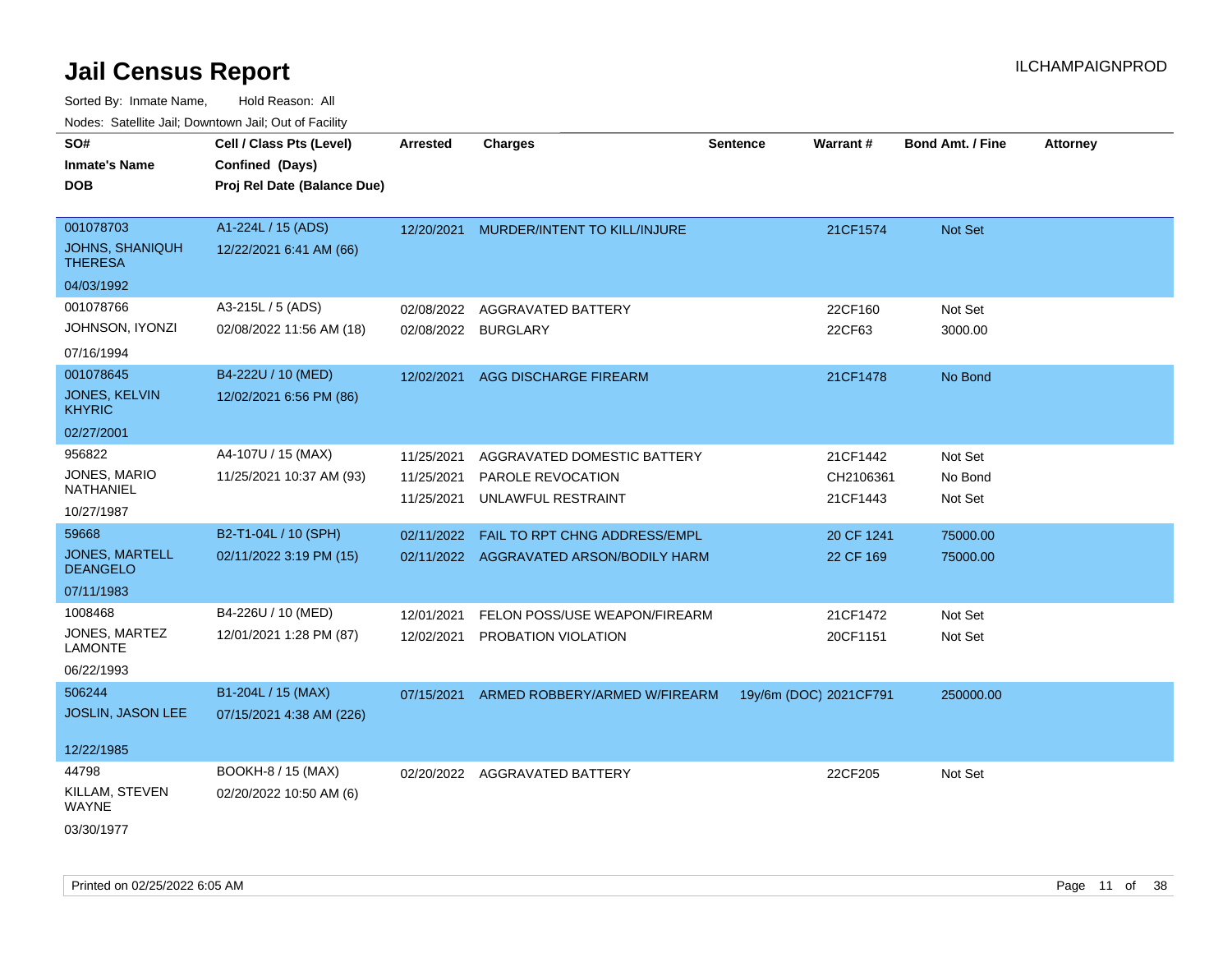| SO#<br><b>Inmate's Name</b><br><b>DOB</b>                      | Cell / Class Pts (Level)<br>Confined (Days)<br>Proj Rel Date (Balance Due) | <b>Arrested</b>                        | <b>Charges</b>                                                                                | <b>Sentence</b> | <b>Warrant#</b>                  | <b>Bond Amt. / Fine</b>        | <b>Attorney</b> |
|----------------------------------------------------------------|----------------------------------------------------------------------------|----------------------------------------|-----------------------------------------------------------------------------------------------|-----------------|----------------------------------|--------------------------------|-----------------|
| 001078818<br>KINSEL, EVERAL<br>MICHAEL WILLIAM<br>10/16/1985   | A4-103U / 10 (MED)<br>02/04/2022 7:37 PM (22)                              |                                        | 02/04/2022 DOMESTIC BATTERY/OTHER PRIOR                                                       |                 | 22CF148                          | Not Set                        |                 |
| 527447<br>KIRKWOOD, TYLER<br>JAMES<br>10/04/1985               | BOOKH-1 / 10 (MED)<br>02/22/2022 10:47 AM (4)                              | 02/22/2022                             | <b>BURGLARY</b><br>02/22/2022 AGG BATTERY/GREAT BODILY HARM<br>02/23/2022 BURGLARY            |                 | 22CF224<br>22CF223<br>22CF152    | Not Set<br>Not Set<br>Not Set  |                 |
| 001078693<br>10/27/1985                                        | B3-W4-16L / 5 (MIN)<br>LARGE, JOSHUA DALE 12/19/2021 4:54 AM (69)          | 12/19/2021<br>12/19/2021<br>12/19/2021 | <b>RETAIL THEFT</b><br>RECEIVE/POSS/SELL STOLEN VEH<br><b>RETAIL THEFT</b>                    |                 | 20CF422<br>21CF1555<br>2021CM216 | 20000.00<br>Not Set<br>5000.00 |                 |
| 1070011<br>LAWS, WILLIAM<br>ZARAK, Third<br>07/06/1999         | B4-124U / 15 (MAX)<br>08/03/2021 3:53 PM (207)                             | 08/03/2021                             | AGG DISCH FIREARM/1ST AID PERS                                                                |                 | 21CF929                          | Not Set                        |                 |
| 001078797<br>LEVIN, DANIEL DAVID<br>08/08/1984                 | <b>BOOKH-6 / 5 (ADS)</b><br>01/26/2022 3:00 PM (31)                        |                                        | 01/26/2022 VIO STALKING NO CONTACT ORDER                                                      |                 | 22CM31                           | Not Set                        |                 |
| 548089<br>LEWIS, LAWRENCE<br>PAUL, Third<br>02/08/1993         | B1-204U / 15 (MAX)<br>12/04/2020 4:42 AM (449)                             | 12/04/2020<br>12/04/2020<br>12/04/2020 | ATTEMPT (FIRST DEGREE MURDER)<br>METH DELIVERY/100<400 GRAMS<br>AGG DOMESTIC BATTERY/STRANGLE |                 | 20CF1378<br>20CF1481<br>18CF1507 | Not Set<br>Not Set<br>10000.00 |                 |
| 63639<br>LINDSEY, ANTHONY<br><b>MARTEZ</b><br>03/18/1985       | A4-106U / 5 (ADS)<br>01/28/2022 10:06 PM (29)                              | 01/31/2022                             | FELON POSS/USE WEAPON/FIREARM                                                                 | 5y (DOC)        | 22CF110                          | No Bond                        |                 |
| 001078817<br>LIPSCOMB, LADAROL<br><b>ANTHONY</b><br>10/01/2000 | B1-207U / 10 (MED)<br>02/03/2022 11:33 PM (23)                             |                                        | 02/03/2022 AGG UUW/PERSON/PREV CONVICTION                                                     |                 | 22CF143                          | Not Set                        |                 |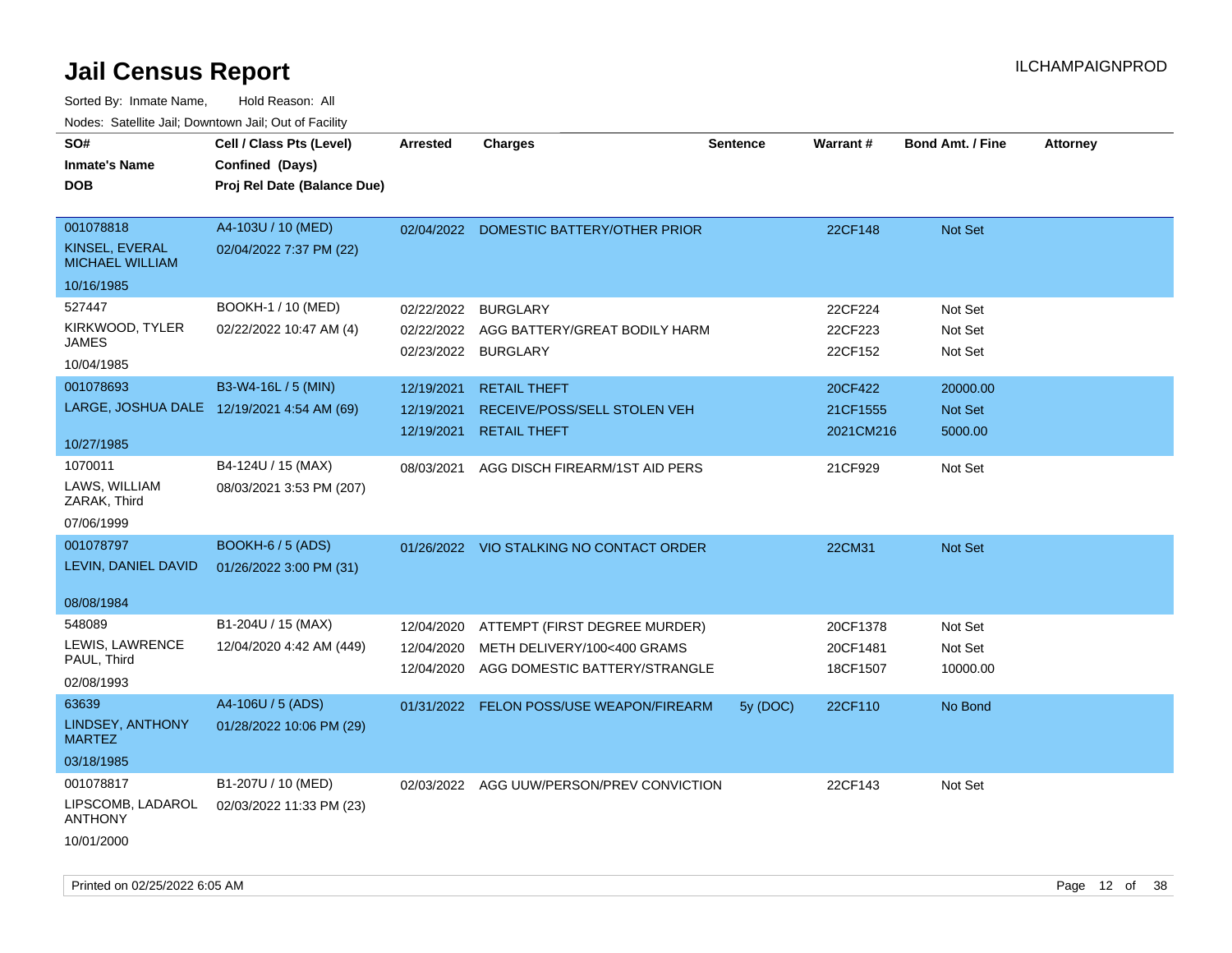| ivuutos. Saltiilit Jall, Duwilluwii Jall, Oul of Facility |                                           |            |                                           |                 |                          |                         |                 |
|-----------------------------------------------------------|-------------------------------------------|------------|-------------------------------------------|-----------------|--------------------------|-------------------------|-----------------|
| SO#                                                       | Cell / Class Pts (Level)                  | Arrested   | <b>Charges</b>                            | <b>Sentence</b> | Warrant#                 | <b>Bond Amt. / Fine</b> | <b>Attorney</b> |
| <b>Inmate's Name</b>                                      | Confined (Days)                           |            |                                           |                 |                          |                         |                 |
| <b>DOB</b>                                                | Proj Rel Date (Balance Due)               |            |                                           |                 |                          |                         |                 |
|                                                           |                                           |            |                                           |                 |                          |                         |                 |
| 1065002                                                   | B3-W7-26L / 10 (MED)                      | 11/16/2021 | DOMESTIC BTRY/CONTACT/VIO O/P             |                 | 2y/6m (DOC) 2019CF001781 | 25000.00                |                 |
| LOVELESS, DUSTIN<br>DEE.                                  | 11/16/2021 11:41 AM (102)                 |            |                                           |                 |                          |                         |                 |
| 06/17/1982                                                |                                           |            |                                           |                 |                          |                         |                 |
| 001078320                                                 | A4-104L / 10 (ADS)                        | 02/14/2022 | CRIMINAL TRESPASS BUILDING                |                 | 22CM42                   | Not Set                 |                 |
| MARSH, PAUL<br>OLUFUNMILAYO                               | 02/14/2022 6:56 PM (12)                   |            |                                           |                 |                          |                         |                 |
| 07/13/1994                                                |                                           |            |                                           |                 |                          |                         |                 |
| 1076591                                                   | A3-115U                                   | 02/22/2022 | DELIVERY OF OR POSSESSION OF W/INT        |                 | 20CF961                  | 500000.00               |                 |
| MATTHEWS,<br><b>CHRISTIAN ANTHONY</b>                     | 02/22/2022 7:42 PM (4)                    |            | 02/23/2022 MAIL FRAUD                     |                 | 2:21CR173                | No Bond                 |                 |
| 03/15/1989                                                |                                           |            |                                           |                 |                          |                         |                 |
| 1038892                                                   | A3-216L / 10 (ADS)                        |            | 02/16/2022 PRED CRIM SEX ASLT/BODILY HARM |                 | 22CF199                  | No Bond                 |                 |
| MCCAULEY, TIMOTHY<br><b>WILLIAM</b>                       | 02/16/2022 8:49 PM (10)                   |            |                                           |                 |                          |                         |                 |
| 03/05/1989                                                |                                           |            |                                           |                 |                          |                         |                 |
| 48792                                                     | B4-127L / 10 (MED)                        | 11/19/2021 | AGG BATTERY/DISCHARGE FIREARM             |                 | 21CF1425                 | <b>Not Set</b>          |                 |
| MCCLAIN, HURCHEL<br><b>JOSEPH</b>                         | 11/20/2021 4:11 AM (98)                   |            |                                           |                 |                          |                         |                 |
| 05/01/1979                                                |                                           |            |                                           |                 |                          |                         |                 |
| 1004137                                                   | A3-111U / 15 (ADS)                        |            | 02/14/2022 AGG CRIM SEX ABUSE/VIC 13-17   |                 | 22CF165                  | 250000.00               |                 |
|                                                           | MCDONALD, DAVON D 02/14/2022 4:21 PM (12) |            |                                           |                 |                          |                         |                 |
| 11/08/1992                                                |                                           |            |                                           |                 |                          |                         |                 |
| 001077938                                                 | <b>BOOKH-2 / 15 (ADS)</b>                 | 05/10/2021 | AGG KIDNAPING DISCH FIR/HARM              |                 | 21CF532                  | <b>Not Set</b>          |                 |
| MCGAHA,                                                   | 05/10/2021 7:02 PM (292)                  | 05/11/2021 | <b>MURDER</b>                             |                 | 2021-CF-215              | No Bond                 |                 |
| <b>CHRISTOPHER D</b>                                      |                                           | 05/27/2021 | ESCAPE FROM DEPT OF CORRECTION            |                 | 21CF600                  | Not Set                 |                 |
| 07/27/1991                                                |                                           |            |                                           |                 |                          |                         |                 |
| 66710                                                     | A4-101L / 15 (ADS)                        | 01/19/2022 | ARMED VIOLENCE/CATEGORY I                 |                 | 22CF88                   | Not Set                 |                 |
| MEEKS, CASSARIOUS<br><b>MONTE</b>                         | 01/20/2022 11:40 AM (37)                  |            |                                           |                 |                          |                         |                 |
| 06/22/1984                                                |                                           |            |                                           |                 |                          |                         |                 |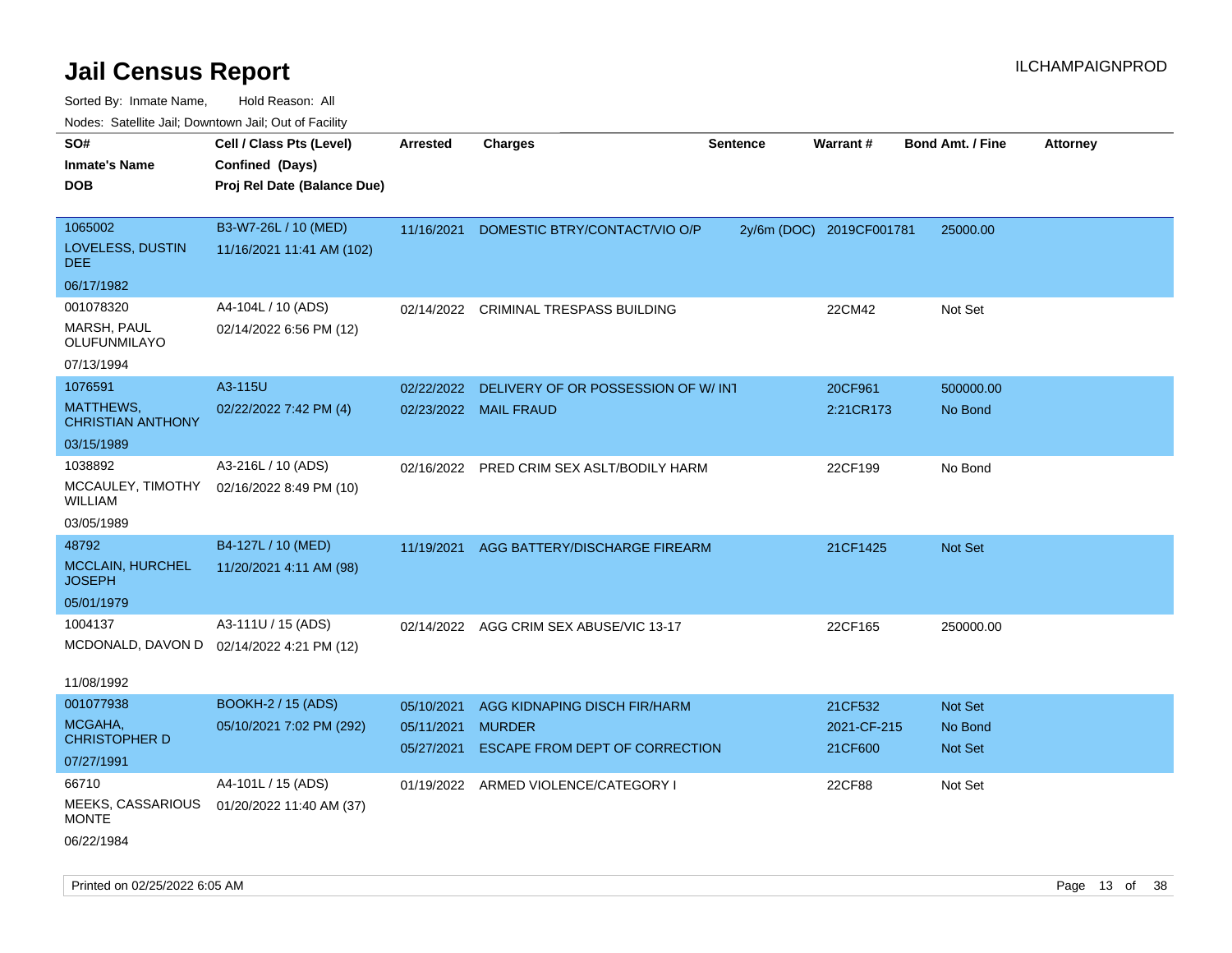Sorted By: Inmate Name, Hold Reason: All

| Nodes: Satellite Jail; Downtown Jail; Out of Facility |                                             |                 |                               |          |                 |                         |                 |
|-------------------------------------------------------|---------------------------------------------|-----------------|-------------------------------|----------|-----------------|-------------------------|-----------------|
| SO#                                                   | Cell / Class Pts (Level)                    | <b>Arrested</b> | <b>Charges</b>                | Sentence | <b>Warrant#</b> | <b>Bond Amt. / Fine</b> | <b>Attorney</b> |
| <b>Inmate's Name</b>                                  | Confined (Days)                             |                 |                               |          |                 |                         |                 |
| <b>DOB</b>                                            | Proj Rel Date (Balance Due)                 |                 |                               |          |                 |                         |                 |
|                                                       |                                             |                 |                               |          |                 |                         |                 |
| 1043071                                               | A2-120L / 10 (MED)                          | 11/08/2021      | CRIM DMG/GOVT PROP/<\$500     |          | 21CF1378        | Not Set                 |                 |
| <b>MERRELL-</b><br>SUTHERLAND, ALICIA                 | 11/08/2021 2:22 AM (110)                    |                 |                               |          |                 |                         |                 |
| 11/26/1972                                            |                                             |                 |                               |          |                 |                         |                 |
| 41584                                                 | B4-227L / 15 (MAX)                          | 12/01/2021      | ARMED HABITUAL CRIMINAL       |          | 21CF1467        | Not Set                 |                 |
|                                                       | MILLER, JOSE LOVELL 12/02/2021 1:04 AM (86) |                 |                               |          |                 |                         |                 |
|                                                       |                                             |                 |                               |          |                 |                         |                 |
| 10/07/1975                                            |                                             |                 |                               |          |                 |                         |                 |
| 001077902                                             | A2-221L / 5 (ADS)                           | 11/23/2021      | BATTERY/CAUSE BODILY HARM     |          | 21CM187         | Not Set                 |                 |
| MOFFETT, CAROLYN<br><b>REENE</b>                      | 11/21/2021 10:31 AM (97)                    |                 |                               |          |                 |                         |                 |
| 10/23/1988                                            |                                             |                 |                               |          |                 |                         |                 |
| 39106                                                 | B3-W3-10L / 10 (MED)                        | 10/12/2021      | DOMESTIC BATTERY/OTHER PRIOR  |          | 21CF1217        | Not Set                 |                 |
| Junior                                                | MOORE, ANDREW LEE, 10/12/2021 1:02 AM (137) |                 |                               |          |                 |                         |                 |
| 04/12/1973                                            | 4/10/2022 (0.00)                            |                 |                               |          |                 |                         |                 |
| 1007239                                               | B4-225U / 10 (MED)                          | 12/29/2021      | <b>DOMESTIC BATTERY</b>       | 3y (DOC) | 21CF1607        | Not Set                 |                 |
| MOORE, ANDREW<br><b>VIRGIL</b>                        | 12/29/2021 8:40 PM (59)                     |                 |                               |          |                 |                         |                 |
| 08/20/1972                                            |                                             |                 |                               |          |                 |                         |                 |
| 539294                                                | B1-105L / 10 (MED)                          | 01/11/2022      | AGG DUI/NO VALID DL           |          | 22CF49          | Not Set                 |                 |
| MOSLEY, JAMES<br><b>CALVIN</b>                        | 01/11/2022 9:43 PM (46)                     | 01/11/2022      | PAROLE REVOCATION             |          | CH2200227       | No Bond                 |                 |
| 12/11/1985                                            |                                             |                 |                               |          |                 |                         |                 |
| 001078517                                             | B1-102L / 15 (MAX)                          | 10/19/2021      | ATTEMPT (FIRST DEGREE MURDER) |          | 21CF1267        | Not Set                 |                 |
| <b>NELSON, RORY</b><br><b>DEMOND</b>                  | 10/19/2021 3:55 AM (130)                    |                 |                               |          |                 |                         |                 |
| 08/14/1984                                            |                                             |                 |                               |          |                 |                         |                 |
| 1073913                                               | A1-124L / 10 (ADS)                          | 02/12/2022      | AGGRAVATED BATTERY            |          | 22CF175         | Not Set                 |                 |
| OSBORNE, NICHOLE                                      | 02/12/2022 12:50 PM (14)                    |                 |                               |          |                 |                         |                 |

MARIE

06/22/1979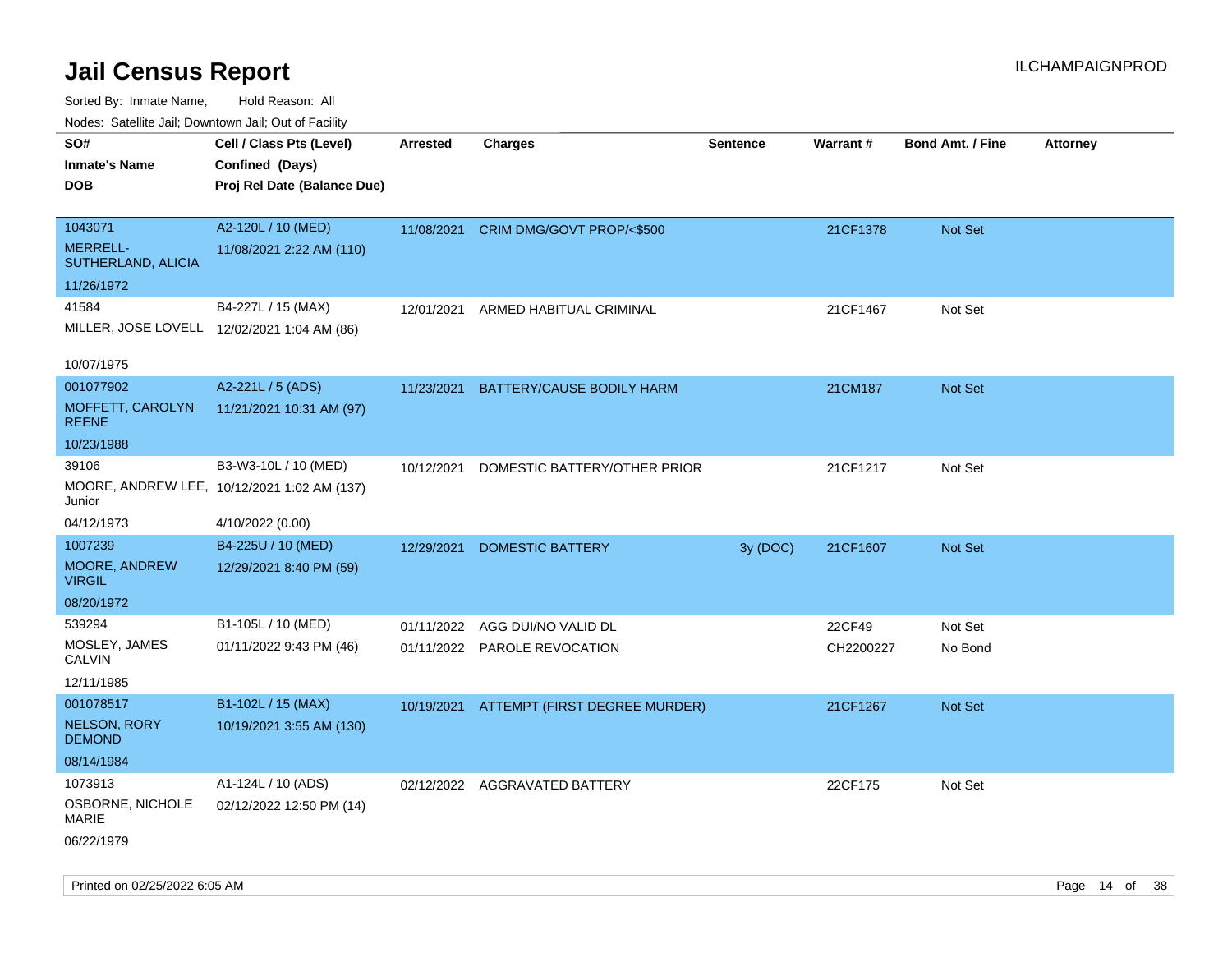| roaco. Calcinio dan, Domnomi dan, Cal or Fability |                                              |                 |                                         |                 |            |                         |                 |
|---------------------------------------------------|----------------------------------------------|-----------------|-----------------------------------------|-----------------|------------|-------------------------|-----------------|
| SO#                                               | Cell / Class Pts (Level)                     | <b>Arrested</b> | <b>Charges</b>                          | <b>Sentence</b> | Warrant#   | <b>Bond Amt. / Fine</b> | <b>Attorney</b> |
| Inmate's Name                                     | Confined (Days)                              |                 |                                         |                 |            |                         |                 |
| DOB                                               | Proj Rel Date (Balance Due)                  |                 |                                         |                 |            |                         |                 |
|                                                   |                                              |                 |                                         |                 |            |                         |                 |
| 001078854                                         | A3-114L / 15 (ADS)                           |                 | 02/15/2022 ARMED VIOLENCE/CATEGORY I    |                 | 22CF190    | <b>Not Set</b>          |                 |
| PATNAUDE, MARTY<br>WW.                            | 02/15/2022 5:12 PM (11)                      |                 |                                         |                 |            |                         |                 |
| 08/26/2003                                        |                                              |                 |                                         |                 |            |                         |                 |
| 1030954                                           | B4-223U / 15 (MAX)                           | 01/14/2022      | ARMED VIOLENCE/CATEGORY I               |                 | 22CF76     | Not Set                 |                 |
| PETTIGREW,<br>MALCOME JAMIESON                    | 01/15/2022 4:35 AM (42)                      |                 | 01/14/2022 MFG/DEL CANNABIS/10-30 GRAMS |                 | 2020CF9    | 15000.00                |                 |
| 02/20/1995                                        |                                              |                 |                                         |                 |            |                         |                 |
| 1059394                                           | A3-217U / 5 (ADS)                            |                 | 02/16/2022 AGG DUI/NO VALID DL          |                 | 2020CF1396 | No Bond                 |                 |
| PHILLIPS, ISAAC<br>TERRELL                        | 02/16/2022 9:00 AM (10)                      |                 |                                         |                 |            |                         |                 |
| 12/27/1996                                        | 5/15/2022 (0.00)                             |                 |                                         |                 |            |                         |                 |
| 001078841                                         | B1-205U / 10 (MED)                           |                 | 02/13/2022 DEFACE FIREARM ID MARKINGS   |                 | 22CF174    | Not Set                 |                 |
|                                                   | PIERRE, JALEN JAMES 02/13/2022 12:47 AM (13) |                 |                                         |                 |            |                         |                 |
|                                                   |                                              |                 |                                         |                 |            |                         |                 |
| 06/07/2002                                        |                                              |                 |                                         |                 |            |                         |                 |
| 001078669                                         | B3-W6-24L / 10 (MED)                         | 12/10/2021      | AGG DISCHARGE FIREARM/BLDG/SCH          |                 | 21CF1507   | <b>Not Set</b>          |                 |
| RANGEL, ADRIAN                                    | 12/10/2021 12:53 AM (78)                     |                 |                                         |                 |            |                         |                 |
| 11/25/2000                                        |                                              |                 |                                         |                 |            |                         |                 |
| 1069524                                           | B3-W5-18L / 10 (MED)                         | 08/08/2021      | MFG/DEL CANNABIS/30-500 GRAMS           |                 | 21CF953    | Not Set                 |                 |
| RAY-DAVIS, KAMARI<br>DAYVON                       | 08/09/2021 2:44 AM (201)                     |                 |                                         |                 |            |                         |                 |
| 03/30/2000                                        |                                              |                 |                                         |                 |            |                         |                 |
| 45473                                             | B2-T1-03U / 15 (SPH)                         | 11/23/2021      | CHIL SEX OFFEN/RESIDE DAY CARE          |                 | 21CF1275   | 10000.00                |                 |
| REXROAD, CALVIN<br>ALLEN                          | 11/23/2021 6:27 PM (95)                      |                 | 11/23/2021 VIOLATE SEX OFFENDER REGIS   |                 | 21CF546    | 50000.00                |                 |
| 10/04/1970                                        |                                              |                 |                                         |                 |            |                         |                 |
| 979485                                            | B2-T4-16L / 15 (SPH)                         | 03/12/2021      | PRED CRIM SEX ASLT/VICTIM <13           |                 | 21CF282    | Not Set                 |                 |
| RODRIGUEZ, JOSHUA<br>ANTHONY                      | 03/12/2021 1:57 PM (351)                     |                 |                                         |                 |            |                         |                 |
| 04/06/1990                                        |                                              |                 |                                         |                 |            |                         |                 |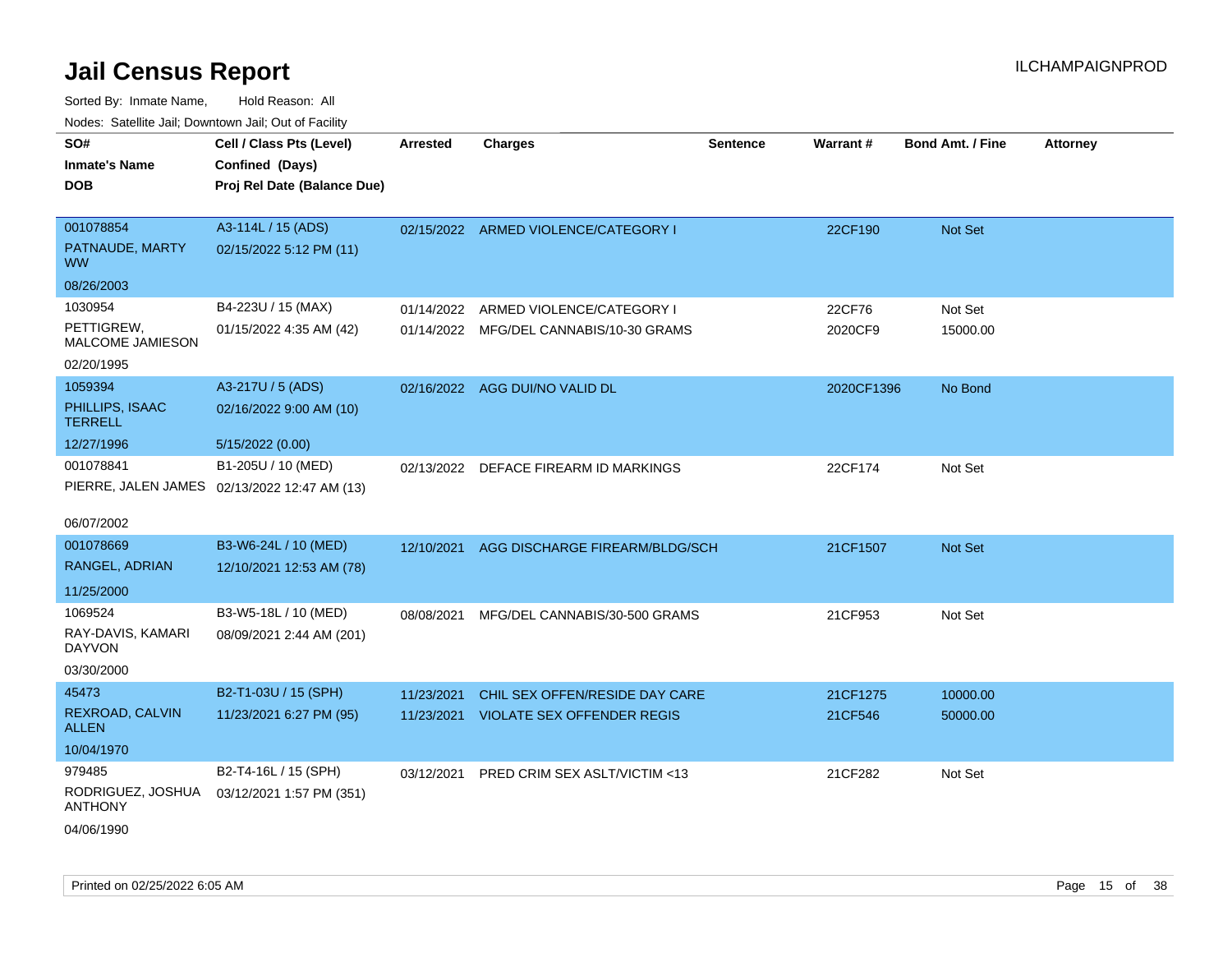| rouco. Calcillo Jali, Downtown Jali, Out of Facility        |                             |            |                                          |          |            |                         |                 |
|-------------------------------------------------------------|-----------------------------|------------|------------------------------------------|----------|------------|-------------------------|-----------------|
| SO#                                                         | Cell / Class Pts (Level)    | Arrested   | <b>Charges</b>                           | Sentence | Warrant#   | <b>Bond Amt. / Fine</b> | <b>Attorney</b> |
| <b>Inmate's Name</b>                                        | Confined (Days)             |            |                                          |          |            |                         |                 |
| DOB                                                         | Proj Rel Date (Balance Due) |            |                                          |          |            |                         |                 |
|                                                             |                             |            |                                          |          |            |                         |                 |
| 61330                                                       | B4-123L / 15 (MAX)          | 12/01/2021 | <b>ARMED HABITUAL CRIMINAL</b>           |          | 21CF1473   | Not Set                 |                 |
| RUFFIN, JONATHON<br><b>CECIL</b>                            | 12/01/2021 5:34 AM (87)     | 12/01/2021 | <b>PAROLE REVOCATION</b>                 |          | CH2107545  | No Bond                 |                 |
| 05/10/1984                                                  |                             |            |                                          |          |            |                         |                 |
| 1071161                                                     | B4-124L / 15 (MAX)          | 08/18/2021 | DELIVERY OF OR POSSESSION OF W/ INT      |          | 21CF1008   | No Bond                 |                 |
| SANDERS, MARKELL<br>LAMAR                                   | 08/18/2021 6:18 PM (192)    |            |                                          |          |            |                         |                 |
| 02/02/2000                                                  |                             |            |                                          |          |            |                         |                 |
| 1000820                                                     | A4-101U / 15 (ADS)          | 01/24/2022 | <b>FELON POSS/USE WEAPON/FIREARM</b>     |          | 22CF105    | Not Set                 |                 |
| SCHNEIDER, SONGAN 01/24/2022 8:20 AM (33)<br><b>MICHAEL</b> |                             |            | 01/24/2022 AGGRAVATED DOMESTIC BATTERY   |          | 21CF1433   | 25000.00                |                 |
| 08/18/1992                                                  |                             |            |                                          |          |            |                         |                 |
| 001078748                                                   | B3-W4-14L / 10 (MED)        |            | 01/10/2022 AGGRAVATED BATTERY            |          | 21CF151    | No Bond                 |                 |
| SCHROEDER, JOSHUA 01/10/2022 9:34 AM (47)<br><b>CURTIS</b>  |                             |            |                                          |          |            |                         |                 |
| 09/04/1980                                                  | 3/8/2022 (0.00)             |            |                                          |          |            |                         |                 |
| 001078698                                                   | B3-W1-04L / 5 (ADS)         | 12/20/2021 | DIRECT CRIMINAL CONTEMPT                 |          | 2019F44    | No Bond                 |                 |
| SIDES, BRIAN KEITH                                          | 12/20/2021 4:23 PM (68)     |            |                                          |          |            |                         |                 |
|                                                             |                             |            |                                          |          |            |                         |                 |
| 12/08/1969                                                  |                             |            |                                          |          |            |                         |                 |
| 001078441                                                   | BOOKF-3 / 15 (ADS)          | 10/01/2021 | ARMED HABITUAL CRIMINAL                  |          | 21CF1182   | Not Set                 |                 |
| SINGLETON, CORRIE<br>DERRELL                                | 10/01/2021 12:36 PM (148)   | 12/20/2021 | SPEEDING 26-34 MPH OVER LIMIT            |          | 2021TR2701 | 1000.00                 |                 |
| 05/07/1983                                                  |                             |            |                                          |          |            |                         |                 |
| 001078765                                                   | B4-223L / 10 (MED)          |            | 01/13/2022 FELON POSS/USE WEAPON/FIREARM |          | 22CF66     | <b>Not Set</b>          |                 |
| SMITH, COREY ADRIAN 01/13/2022 7:32 PM (44)                 |                             |            |                                          |          |            |                         |                 |
|                                                             |                             |            |                                          |          |            |                         |                 |
| 09/01/1987                                                  |                             |            |                                          |          |            |                         |                 |
| 1038158                                                     | A4-103L / 10 (MED)          |            | 02/04/2022 CRIMINAL SEX ASSAULT/CONSENT  |          | 22CF146    | Not Set                 |                 |
| SMITH, RASHAD<br><b>JARECE</b>                              | 02/04/2022 11:42 PM (22)    |            |                                          |          |            |                         |                 |
| 09/16/1995                                                  |                             |            |                                          |          |            |                         |                 |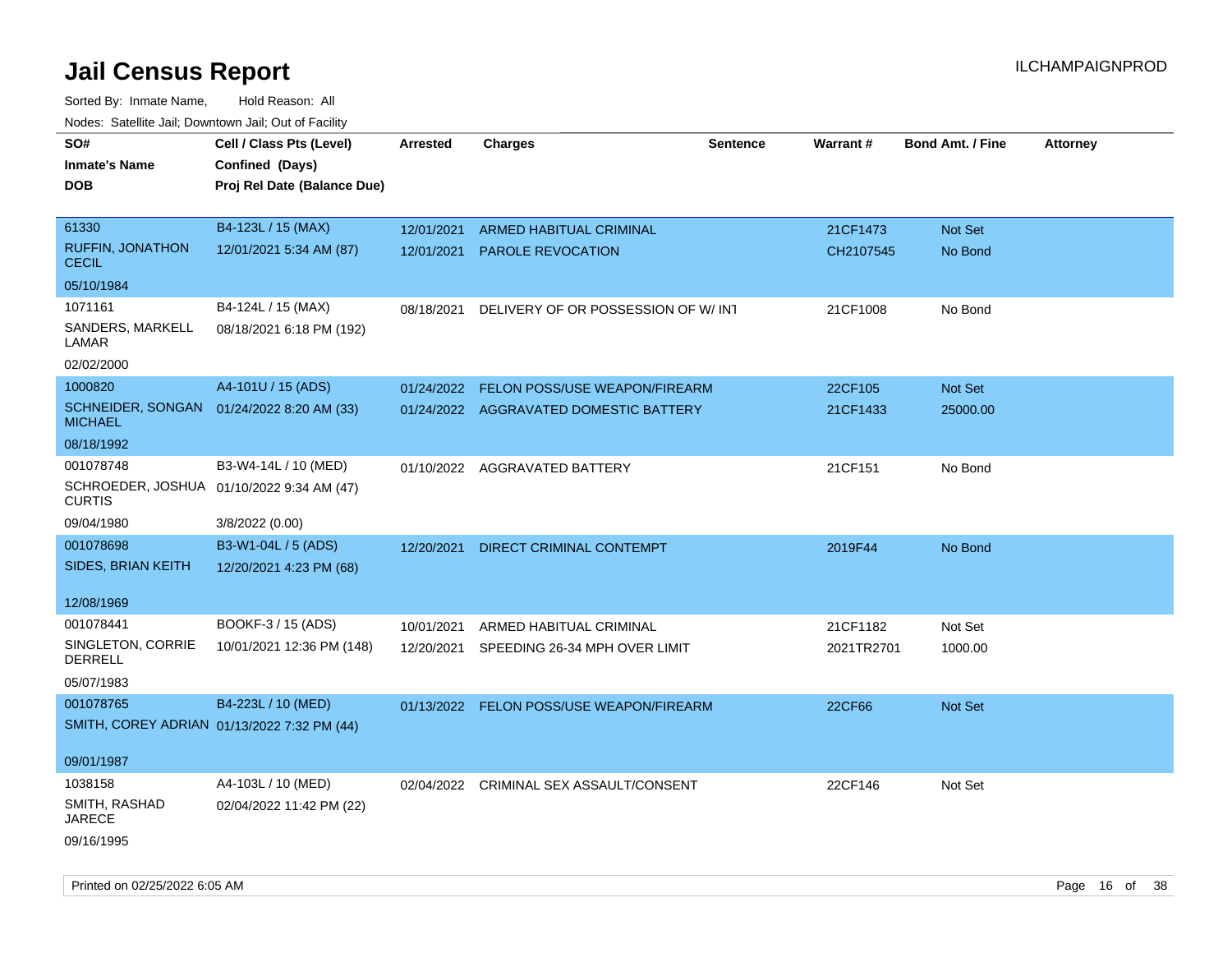| ivouss. Satellite Jali, Downtown Jali, Out of Facility |                                             |            |                                      |                 |                 |                         |                 |
|--------------------------------------------------------|---------------------------------------------|------------|--------------------------------------|-----------------|-----------------|-------------------------|-----------------|
| SO#<br>Inmate's Name                                   | Cell / Class Pts (Level)<br>Confined (Days) | Arrested   | <b>Charges</b>                       | <b>Sentence</b> | <b>Warrant#</b> | <b>Bond Amt. / Fine</b> | <b>Attorney</b> |
| <b>DOB</b>                                             | Proj Rel Date (Balance Due)                 |            |                                      |                 |                 |                         |                 |
| 001077770                                              | A1-226L / 5 (MIN)                           |            | 01/06/2022 RESIDENTIAL BURGLARY      |                 | 21CF319         | Not Set                 |                 |
|                                                        | STOFFLE, KELLY ANNE 01/06/2022 3:14 PM (51) |            |                                      |                 |                 |                         |                 |
| 04/12/1989                                             |                                             |            |                                      |                 |                 |                         |                 |
| 38305                                                  | B2-T2-06L / 10 (SPH)                        | 03/18/2020 | CRIMINAL SEXUAL ABUSE                |                 | 20CF-343        | 500000.00               |                 |
| STOVER, JOSH<br>ANDREW                                 | 03/18/2020 10:24 AM (710)                   |            |                                      |                 |                 |                         |                 |
| 08/18/1973                                             |                                             |            |                                      |                 |                 |                         |                 |
| 001078182                                              | B3-W2-06L / 5 (MIN)                         | 12/20/2021 | DRIVING ON REVOKED LICENSE           |                 | 2021CF800       | No Bond                 |                 |
| STRONG, KEVIN<br>GARDNER                               | 12/20/2021 4:34 PM (68)                     |            |                                      |                 |                 |                         |                 |
| 02/12/1963                                             | 3/19/2022 (0.00)                            |            |                                      |                 |                 |                         |                 |
| 1062701                                                | B1-107L / 15 (MAX)                          |            | 01/20/2022 UNLAWFUL USE OF A WEAPON  | 10y (DOC)       | 2021CF114       | No Bond                 |                 |
| TAYLOR, CODY EARL                                      | 01/20/2022 11:31 AM (37)                    |            |                                      |                 |                 |                         |                 |
| 10/22/1997                                             |                                             |            |                                      |                 |                 |                         |                 |
| 1036650                                                | A3-111L / 10 (ADS)                          |            | 02/16/2022 ARMED VIOLENCE/CATEGORY I |                 | 21CF845         | 250000.00               |                 |
| <b>TAYLOR, KORRION</b><br>VELEZ                        | 02/16/2022 4:33 PM (10)                     |            |                                      |                 |                 |                         |                 |
| 03/18/1997                                             |                                             |            |                                      |                 |                 |                         |                 |
| 001078471                                              | B4-221U / 10 (MED)                          | 10/11/2021 | AGG UUW/VEHICLE/<21                  |                 | 21CF1210        | 100.00                  |                 |
| THATCH, OMARION<br>DIAMONTE                            | 10/11/2021 1:26 AM (138)                    |            |                                      |                 |                 |                         |                 |
| 09/05/2003                                             |                                             |            |                                      |                 |                 |                         |                 |
| 32058                                                  | B4-123U / 15 (MAX)                          | 06/14/2021 | <b>AGG DISCH FIREARM</b>             |                 | 21CF690         | <b>Not Set</b>          |                 |
| THOMPSON, STEVEN<br>ONEAL                              | 06/14/2021 6:44 AM (257)                    |            |                                      |                 |                 |                         |                 |
| 03/14/1969                                             |                                             |            |                                      |                 |                 |                         |                 |
| 001078792                                              | A4-105L / 15 (ADS)                          | 01/24/2022 | <b>FUGITIVE FROM JUSTICE</b>         |                 | 22CF99          | Not Set                 |                 |
| TRAMBLE, TOM<br>MARCUS                                 | 01/24/2022 10:24 AM (33)                    | 01/24/2022 | <b>FUGITIVE FROM JUSTICE</b>         |                 | 22CF100         | Not Set                 |                 |
| 02/28/1985                                             |                                             |            | 01/24/2022 ARMED VIOLENCE/CATEGORY I |                 | 22CF101         | Not Set                 |                 |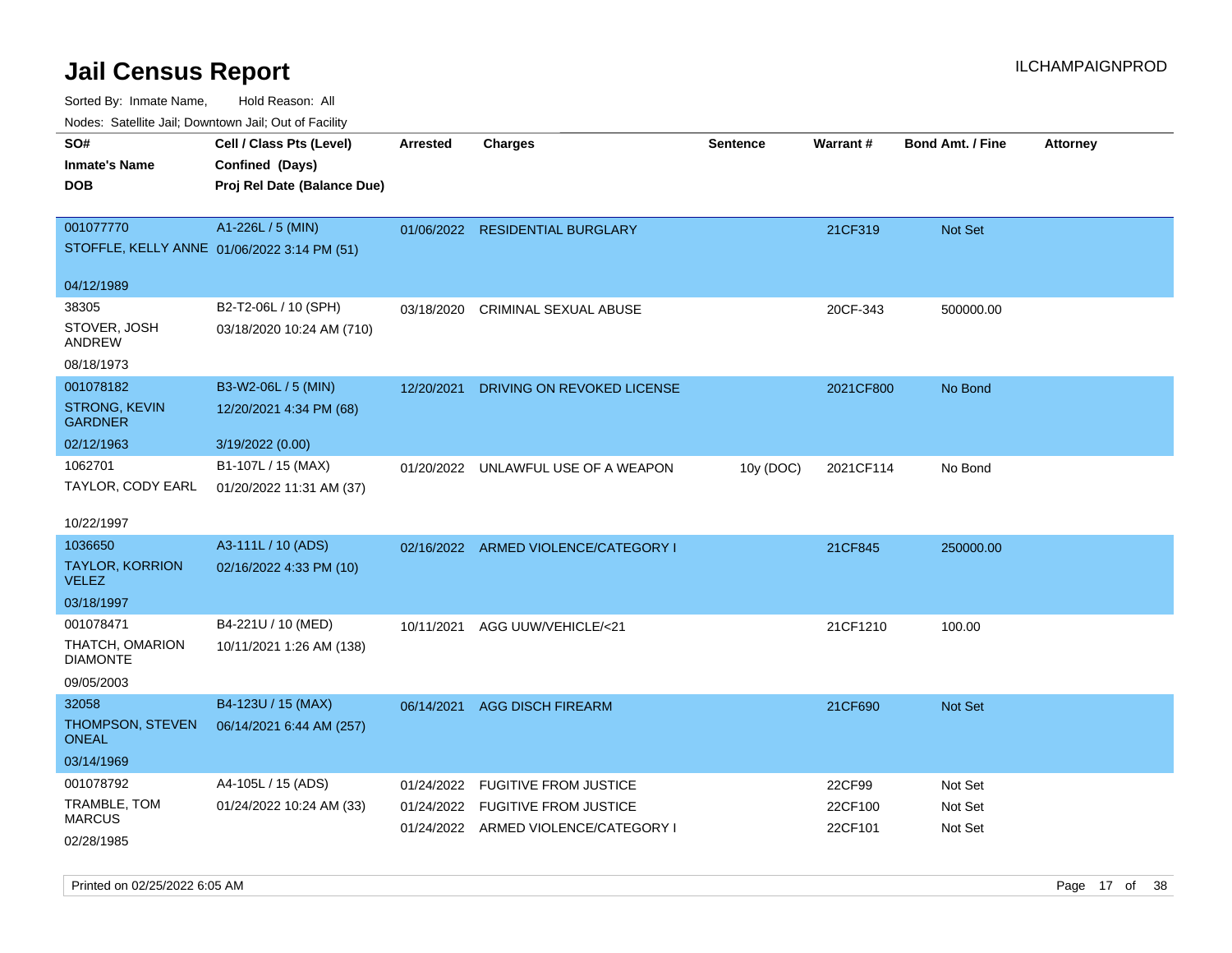Sorted By: Inmate Name, Hold Reason: All

Nodes: Satellite Jail; Downtown Jail; Out of Facility

| roaco. Calcinio dan, Downtown dan, Cal or Fability |                             |                 |                               |                 |             |                         |                 |
|----------------------------------------------------|-----------------------------|-----------------|-------------------------------|-----------------|-------------|-------------------------|-----------------|
| SO#                                                | Cell / Class Pts (Level)    | <b>Arrested</b> | <b>Charges</b>                | <b>Sentence</b> | Warrant#    | <b>Bond Amt. / Fine</b> | <b>Attorney</b> |
| <b>Inmate's Name</b>                               | Confined (Days)             |                 |                               |                 |             |                         |                 |
| <b>DOB</b>                                         | Proj Rel Date (Balance Due) |                 |                               |                 |             |                         |                 |
|                                                    |                             |                 |                               |                 |             |                         |                 |
| 32910                                              | B3-W1-02L / 10 (MED)        | 10/04/2021      | DOM BTRY/HARM/1-2 PRECONV     |                 | 21CF1189    | Not Set                 |                 |
| <b>TULL, CHRISTOPHER</b><br><b>MICHAEL</b>         | 10/04/2021 10:53 PM (145)   |                 |                               |                 |             |                         |                 |
| 04/02/1971                                         |                             |                 |                               |                 |             |                         |                 |
| 001078403                                          | BOOKF-2                     | 02/25/2022      | DOMESTIC BATTERY              |                 | 2022CMAWOW  | Not Set                 |                 |
| TYLER, RICRIANA<br><b>ALLENIA</b>                  | 02/25/2022 4:44 AM (1)      |                 |                               |                 |             |                         |                 |
| 11/03/2002                                         |                             |                 |                               |                 |             |                         |                 |
| 1070737                                            | A1-126L / 15 (MAX)          | 10/14/2021      | AGG KIDNAPG/<13/INTEL DISABL  | (DHS)           | 2020CF418   | 250000.00               |                 |
| <b>WASHINGTON,</b><br><b>JASTINA VIRGINIA</b>      | 10/14/2021 12:02 PM (135)   |                 |                               |                 |             |                         |                 |
| 04/11/2000                                         |                             |                 |                               |                 |             |                         |                 |
| 977140                                             | B1-203L / 10 (MED)          | 10/24/2021      | ARMED HABITUAL CRIMINAL       |                 | 21CF1289    | Not Set                 |                 |
| <b>WEBSTER, DERRIAL</b><br><b>DEVON</b>            | 10/24/2021 2:46 AM (125)    |                 |                               |                 |             |                         |                 |
| 01/14/1990                                         |                             |                 |                               |                 |             |                         |                 |
| 001078328                                          | B1-203U / 15 (MAX)          | 08/30/2021      | FELON POSS/USE WEAPON/FIREARM |                 | 21CF1045    | Not Set                 |                 |
| WHITE, JUSTIN<br><b>STEVEN</b>                     | 08/30/2021 10:48 AM (180)   |                 |                               |                 |             |                         |                 |
| 10/25/1995                                         |                             |                 |                               |                 |             |                         |                 |
| 1075313                                            | A4-102L / 15 (ADS)          | 01/29/2022      | POSSESSION OF STOLEN FIREARM  |                 | 22CF132     | Not Set                 |                 |
| <b>WILLIAMS, EARDIS</b>                            | 01/29/2022 1:23 AM (28)     | 01/29/2022      | MFG/DEL CANNABIS/30-500 GRAMS |                 | 20CF51      | 5000.00                 |                 |
| ANTONIO, Junior                                    |                             | 01/29/2022      | POSSESSION OF STOLEN FIREARM  |                 | 20CF1048    | 500000.00               |                 |
| 01/21/1999                                         |                             |                 |                               |                 |             |                         |                 |
| 638552                                             | B2-T2-08L / 5 (SPH)         | 10/07/2021      | CHILD PORNOGRAPHY/PHOTOGRAPH  |                 | 2021CF1207  | No Bond                 |                 |
| <b>WILLIAMS, MICHAEL</b><br><b>JAMES</b>           | 10/07/2021 12:20 PM (142)   |                 |                               |                 |             |                         |                 |
| 03/29/1964                                         |                             |                 |                               |                 |             |                         |                 |
| 1066370                                            | B1-101L / 15 (MAX)          | 07/28/2021      | ARMED VIOLENCE/CATEGORY III   |                 | 2021 CF 882 | Not Set                 |                 |
| <b>WILLIAMS, REONTE</b><br><b>REMIR</b>            | 07/28/2021 5:40 AM (213)    |                 |                               |                 |             |                         |                 |
| 05/14/1999                                         |                             |                 |                               |                 |             |                         |                 |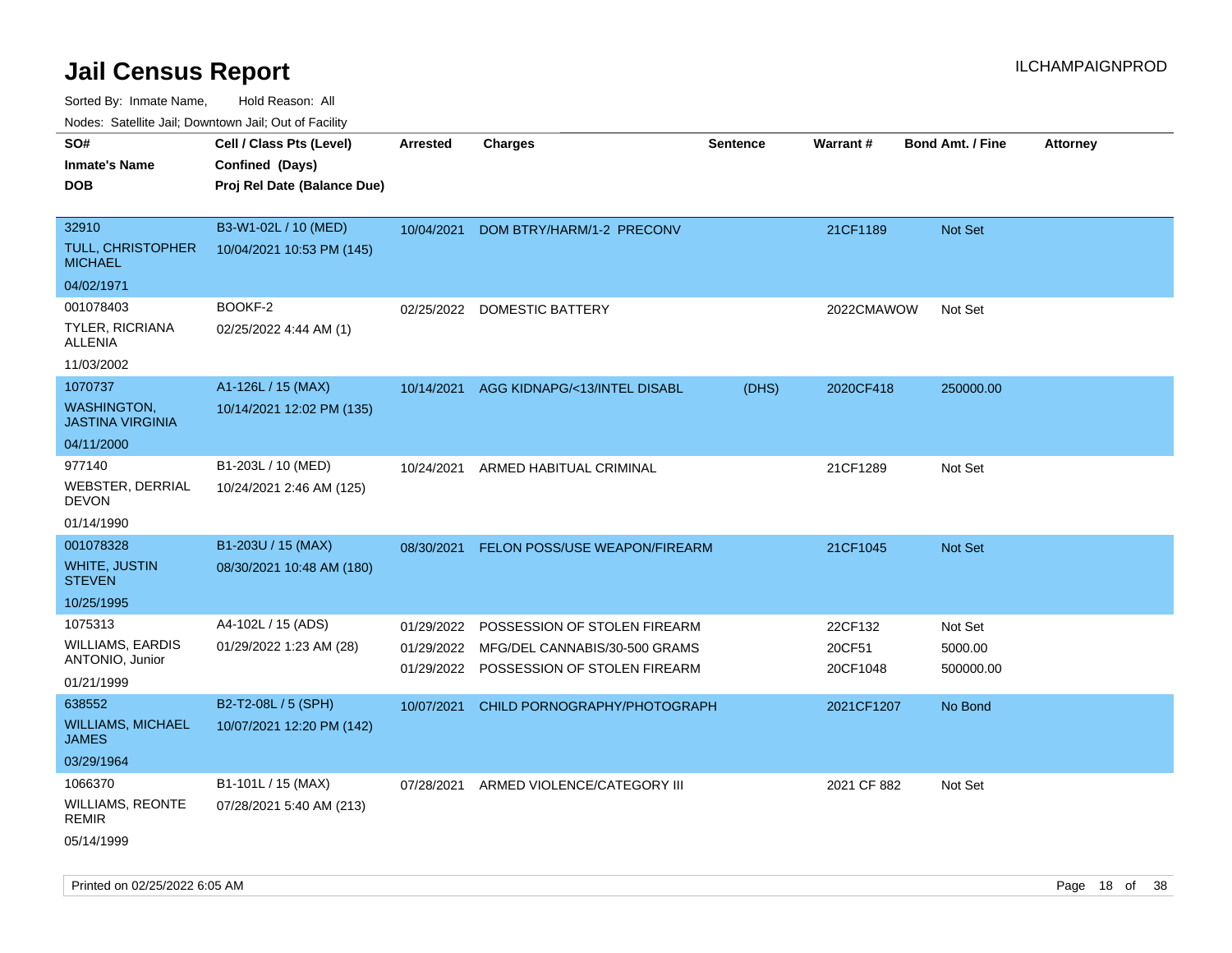| SO#<br><b>Inmate's Name</b><br><b>DOB</b>                          | Cell / Class Pts (Level)<br>Confined (Days)<br>Proj Rel Date (Balance Due) | Arrested          | Charges                      | <b>Sentence</b> | Warrant# | <b>Bond Amt. / Fine</b> | Attorney |
|--------------------------------------------------------------------|----------------------------------------------------------------------------|-------------------|------------------------------|-----------------|----------|-------------------------|----------|
| 1051953<br><b>WINSTON, ALYSSIA</b><br><b>LETEECE</b><br>03/17/1996 | A1-225U / 10 (ADS)<br>02/02/2022 4:29 AM (24)                              | 02/02/2022        | DOMESTIC BATTERY/OTHER PRIOR |                 | 22CF144  | <b>Not Set</b>          |          |
| <b>Total Satellite Jail: 142</b>                                   |                                                                            | <b>Males: 121</b> | Females: 21<br>Unknown: 0    |                 |          |                         |          |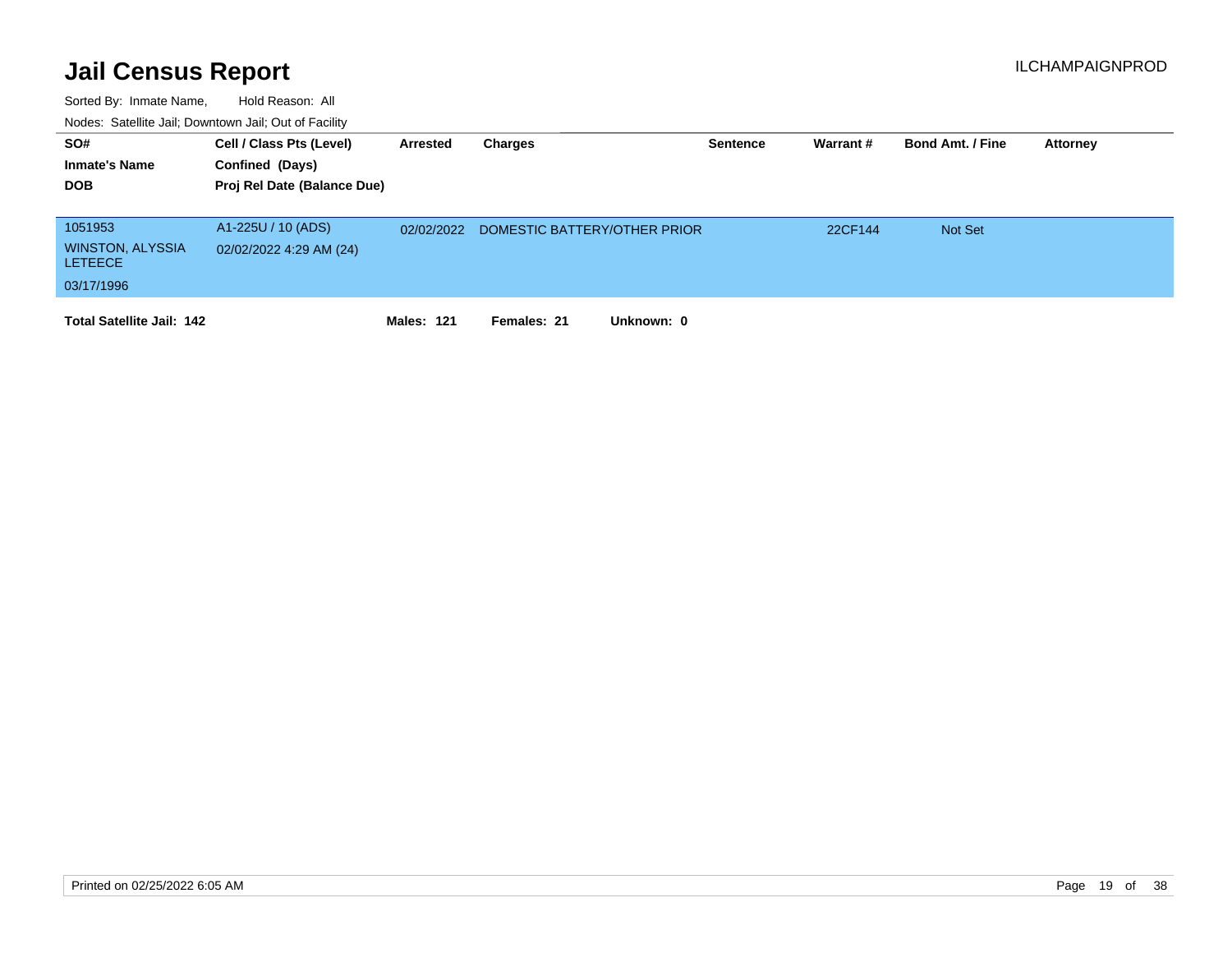**Downtown Jail**

| SO#<br><b>Inmate's Name</b><br><b>DOB</b>                          | Cell / Class Pts (Level)<br>Confined (Days)<br>Proj Rel Date (Balance Due) | <b>Arrested</b>                                      | <b>Charges</b>                                                                                                                | <b>Sentence</b> | Warrant#                                 | <b>Bond Amt. / Fine</b>                  | <b>Attorney</b> |
|--------------------------------------------------------------------|----------------------------------------------------------------------------|------------------------------------------------------|-------------------------------------------------------------------------------------------------------------------------------|-----------------|------------------------------------------|------------------------------------------|-----------------|
| 1073165<br>ACKERMAN, CODY<br><b>JAMES</b><br>02/01/1989            | G4L / 5 (MIN)<br>04/30/2021 4:48 PM (302)                                  | 04/30/2021<br>04/30/2021<br>05/03/2021               | FORGERY/ISSUE/DELIVER DOCUMENT<br><b>BURGLARY</b><br>FORGERY/ISSUE/DELIVER DOCUMENT                                           | 9y (DOC)        | 19CF143<br>21CF516<br>2018CF689          | 75000.00<br>Not Set<br>2500.00 / 75.00   |                 |
| 47897<br>BRANAMAN,<br><b>CLIFFORD EARL</b><br>03/09/1975           | J5L / 15 (ADS)<br>01/19/2022 9:21 PM (38)                                  | 01/19/2022<br>01/19/2022<br>02/08/2022<br>02/08/2022 | <b>VIOLATE ORDER PROTECTION</b><br>DRVG REVOKED/2+/PERS INJ/DEATH<br>DRIVE REVOKED/RECK HOMIC/3<br>DRIVING ON REVOKED LICENSE |                 | 22CF85<br>22CF84<br>21CF1280<br>21TR8305 | Not Set<br>Not Set<br>Not Set<br>Not Set |                 |
| 1027929<br><b>BROUGHTON, MARK</b><br>ANTHONY, Junior<br>02/15/1990 | F6L / 15 (MAX)<br>12/18/2021 2:55 AM (70)                                  | 12/18/2021                                           | HOME INVASION/CAUSE INJURY                                                                                                    |                 | 21CF1560                                 | No Bond                                  |                 |
| 1067476<br><b>BROWN, JAMES</b><br><b>BRONELL</b><br>01/08/1996     | F7U / 10 (MED)<br>11/13/2021 2:35 AM (105)                                 | 11/13/2021<br>11/13/2021                             | AGG DOMESTIC BATTERY/STRANGLE<br><b>RESIDENTIAL BURGLARY</b>                                                                  |                 | 20CF575<br>21CF385                       | 5000.00<br>25000.00                      |                 |
| 995432<br><b>BROWN, JAVON</b><br><b>SHANTEZ</b><br>10/14/1991      | H5L / 10 (ADS)<br>12/20/2021 2:06 AM (68)                                  | 12/20/2021                                           | FAIL TO RPT WKLY/NO FIXED ADDR                                                                                                |                 | 21CF1559                                 | Not Set                                  |                 |
| 1075941<br><b>BROWN, LIONEL</b><br><b>TERRELL</b><br>10/19/1981    | G2L / 5 (MIN)<br>10/08/2021 5:16 PM (141)                                  | 10/08/2021                                           | AGG UNLAWFUL USE OF WEAPON/VEH                                                                                                | 2y (DOC)        | 20CF360                                  | No Bond                                  |                 |
| 001078092<br><b>CHOUNARD, STANLEY</b><br><b>WILLIAM</b>            | H2U / 10 (ADS)<br>12/27/2021 10:47 PM (61)                                 | 12/27/2021                                           | <b>AGG BATTERY/PUBLIC PLACE</b>                                                                                               |                 | 2021CF1042                               | 5000.00                                  |                 |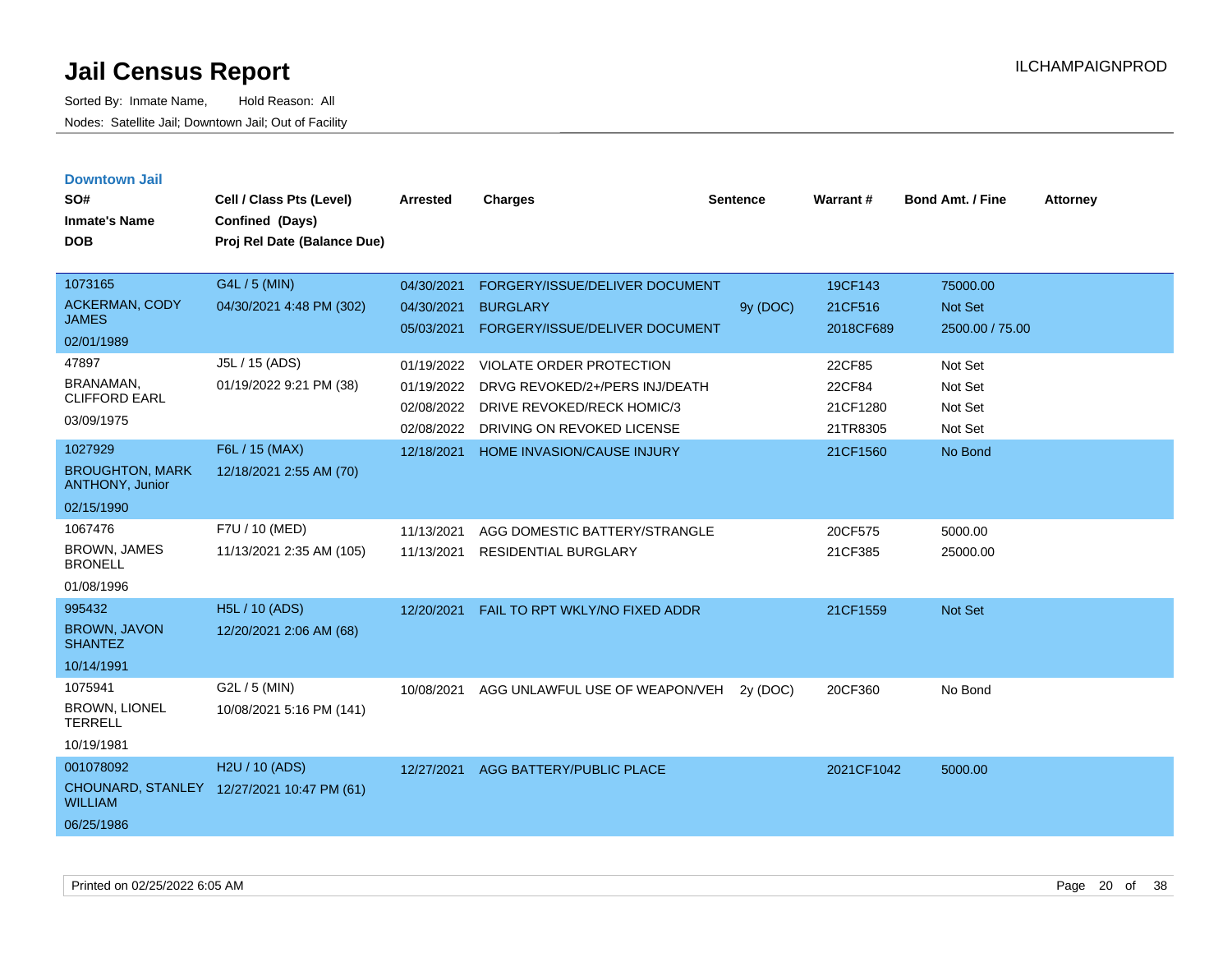Sorted By: Inmate Name, Hold Reason: All Nodes: Satellite Jail; Downtown Jail; Out of Facility

|                                                                           | vouco. Odichite Jan, Downtown Jan, Out of Facility                         |                          |                                                          |                 |                      |                         |                 |
|---------------------------------------------------------------------------|----------------------------------------------------------------------------|--------------------------|----------------------------------------------------------|-----------------|----------------------|-------------------------|-----------------|
| SO#<br><b>Inmate's Name</b><br><b>DOB</b>                                 | Cell / Class Pts (Level)<br>Confined (Days)<br>Proj Rel Date (Balance Due) | <b>Arrested</b>          | <b>Charges</b>                                           | <b>Sentence</b> | Warrant#             | <b>Bond Amt. / Fine</b> | <b>Attorney</b> |
| 56241<br><b>CLARK, DAMON</b><br><b>GILLMORE</b>                           | E1L / 5 (MIN)<br>01/13/2022 4:36 AM (44)                                   |                          | 01/13/2022 VIOLATE ORDER/PRIOR DOM BTRY                  |                 | 22CF59               | Not Set                 |                 |
| 12/21/1976                                                                |                                                                            |                          |                                                          |                 |                      |                         |                 |
| 001078838<br>CLAYTON, KAREEM<br>JAMAL<br>02/03/1974                       | K <sub>2</sub> / 15 (ADS)<br>02/12/2022 8:55 AM (14)                       |                          | 02/12/2022 PRED CRIM SEX ASLT/BODILY HARM                |                 | 21CF30               | 150000.00               |                 |
| 1075361<br><b>COWART, TORREY</b><br><b>BENJAMEN, Junior</b><br>11/22/1987 | J6L / 5 (ADS)<br>04/16/2021 9:17 PM (316)                                  | 04/16/2021               | <b>BURGLARY</b>                                          |                 | 21CF414              | Not Set                 |                 |
| 1067370<br>DAVIS, AUSTIN<br><b>CHRISTOPHER</b><br>08/11/1997              | E6L / 15 (ADS)<br>11/06/2021 12:23 AM (112)                                | 11/05/2021               | FIREARM/FOID INVALID/NOT ELIG                            |                 | 21CF1370             | Not Set                 |                 |
| 001077214                                                                 | I5 / 15 (ADS)                                                              | 12/20/2021               | <b>MURDER</b>                                            |                 | 21CF1572             | <b>Not Set</b>          |                 |
| DAVIS-MURDOCK,<br><b>ERION VASSHAD</b>                                    | 12/21/2021 10:13 AM (67)                                                   | 12/22/2021               | PAROLE REVOCATION                                        |                 | CH2107977            | Not Set                 |                 |
| 06/22/1998                                                                |                                                                            |                          |                                                          |                 |                      |                         |                 |
| 001078223<br>DIEGO-MATEO,<br><b>JOAQUIN</b><br>01/23/2002                 | G6L / 5 (MIN)<br>11/09/2021 10:52 PM (109)                                 | 11/09/2021               | AGG DUI/NO VALID DL                                      |                 | 21CF1382             | Not Set                 |                 |
| 571307                                                                    | J3L / 15 (ADS)                                                             | 09/14/2020               | <b>CRIM SEXUAL ABUSE/CONSENT</b>                         |                 | 2020CF1026           | <b>Not Set</b>          |                 |
| DOMINGO-<br>CASTANEDA,                                                    | 09/14/2020 11:19 PM (530)                                                  | 09/14/2020               | <b>PRED CRIM SEX ASLT/VICTIM &lt;13</b>                  |                 | 2020CF1025           | Not Set                 |                 |
| 09/29/1989                                                                |                                                                            |                          |                                                          |                 |                      |                         |                 |
| 527379<br>DRAKE, MARCELL<br>DEON                                          | D6 / 15 (ADS)<br>10/25/2021 5:05 PM (124)                                  | 10/25/2021<br>10/27/2021 | ARMED HABITUAL CRIMINAL<br>AGG DOMESTIC BATTERY/STRANGLE |                 | 21CF1297<br>21CF1245 | Not Set<br>Not Set      |                 |
|                                                                           |                                                                            |                          |                                                          |                 |                      |                         |                 |

04/20/1987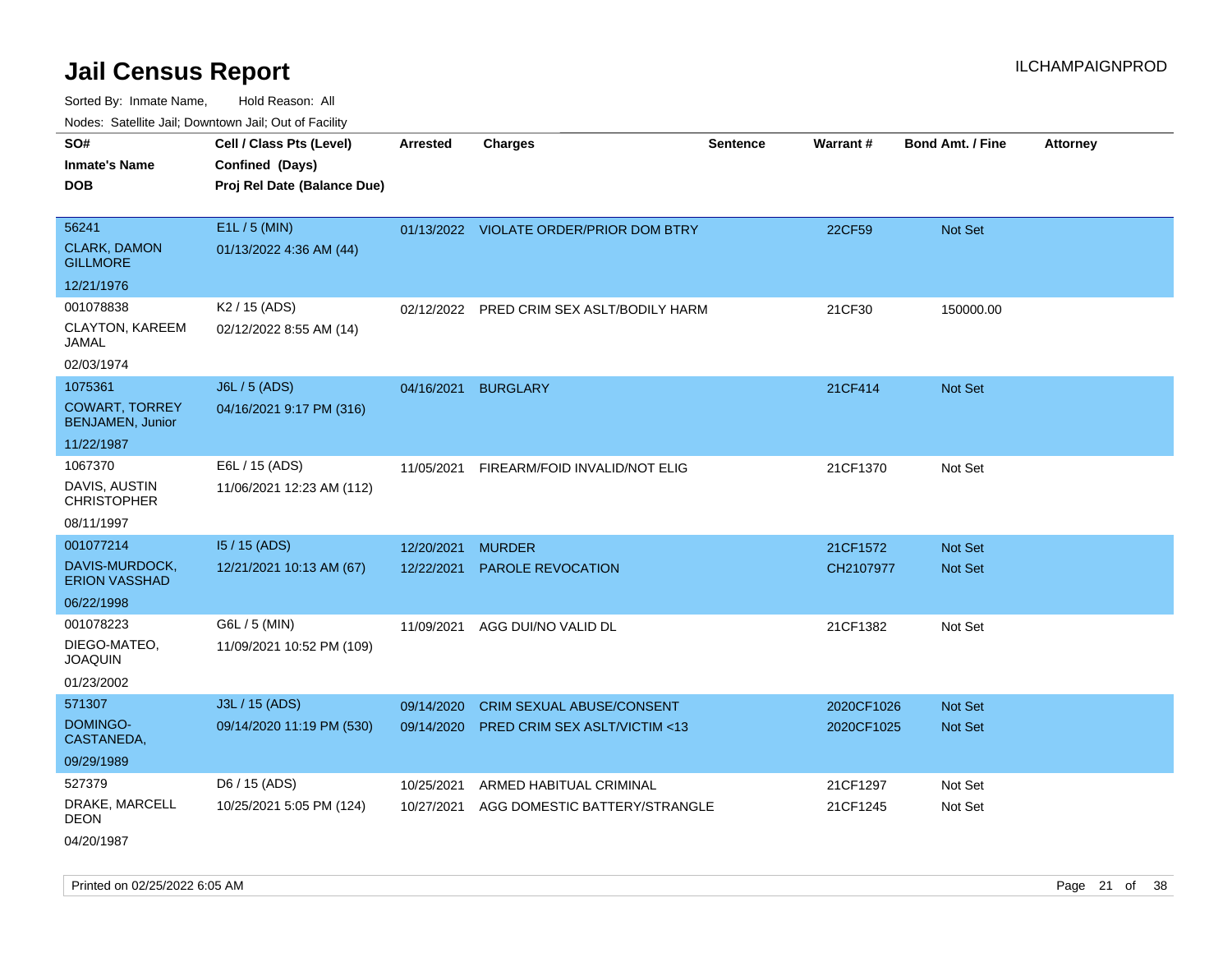Sorted By: Inmate Name, Hold Reason: All Nodes: Satellite Jail; Downtown Jail; Out of Facility

| roaco. Oatomto dan, Downtown dan, Oat or Fability |                             |                   |                                          |                 |            |                         |                 |
|---------------------------------------------------|-----------------------------|-------------------|------------------------------------------|-----------------|------------|-------------------------|-----------------|
| SO#                                               | Cell / Class Pts (Level)    | <b>Arrested</b>   | <b>Charges</b>                           | <b>Sentence</b> | Warrant#   | <b>Bond Amt. / Fine</b> | <b>Attorney</b> |
| <b>Inmate's Name</b>                              | Confined (Days)             |                   |                                          |                 |            |                         |                 |
| <b>DOB</b>                                        | Proj Rel Date (Balance Due) |                   |                                          |                 |            |                         |                 |
|                                                   |                             |                   |                                          |                 |            |                         |                 |
| 959292                                            | K1 / 15 (ADS)               |                   | 04/01/2021 ATTEMPT (FIRST DEGREE MURDER) |                 | 2020CF565  | 2000000.00              |                 |
| <b>DUNCAN, COREYON</b><br><b>ANTHONY</b>          | 04/01/2021 8:46 PM (331)    | 12/17/2021 MURDER |                                          |                 | 21CF1542   | Not Set                 |                 |
| 01/17/1989                                        |                             |                   |                                          |                 |            |                         |                 |
| 1053207                                           | K3 / 15 (SPH)               |                   | 06/06/2019 MURDER/INTENT TO KILL/INJURE  |                 | 2019-CF849 | 2000000.00              |                 |
| FAUST, JAQUAVEON<br>LAVELL                        | 06/06/2019 2:24 PM (996)    |                   |                                          |                 |            |                         |                 |
| 07/25/1996                                        |                             |                   |                                          |                 |            |                         |                 |
| 524764                                            | G3L / 5 (MIN)               |                   | 09/18/2021 METH DELIVERY/15<100 GRAMS    |                 | 21CF627    | 50000.00                |                 |
| <b>FISCUS, ROBERT</b><br><b>LOWELL</b>            | 09/18/2021 10:50 AM (161)   |                   |                                          |                 |            |                         |                 |
| 02/17/1986                                        |                             |                   |                                          |                 |            |                         |                 |
| 1063104                                           | $G1U / 5$ (MIN)             |                   | 01/10/2022 VIOLATE ORDER PROTECTION      |                 | 21CF1258   | 25000.00                |                 |
| <b>FUSON, KEITH</b><br>EDWARD                     | 01/10/2022 9:14 PM (47)     |                   | 01/10/2022 VIOLATE ORDER PROTECTION      |                 | 21CF1259   | 25000.00                |                 |
| 05/07/1987                                        |                             |                   |                                          |                 |            |                         |                 |
| 1003785                                           | G7L / 5 (MIN)               |                   | 01/31/2022 THEFT CON INTENT <\$500 PRIOR | 4y (DOC)        | 19CF1558   | No Bond                 |                 |
| <b>GENTRY, SIDNEY</b><br><b>RAYNARD</b>           | 01/31/2022 8:44 AM (26)     |                   |                                          |                 |            |                         |                 |
| 05/27/1971                                        |                             |                   |                                          |                 |            |                         |                 |
| 32913                                             | 11 / 15 (ADS)               | 12/03/2021        | PRED CRIM SEX ASLT/VICTIM <13            |                 | 21CF1481   | Not Set                 |                 |
| GROB, WARREN A,<br>Junior                         | 12/03/2021 4:24 PM (85)     |                   |                                          |                 |            |                         |                 |
| 12/07/1950                                        |                             |                   |                                          |                 |            |                         |                 |
| 1073611                                           | G3U / 5 (MIN)               | 02/09/2021        | DELIVERY OF OR POSSESSION OF W/ INT      |                 | 21CF160    | Not Set                 |                 |
| <b>HAYES, CAMERON</b><br><b>TAYLOR MALEEK</b>     | 02/09/2021 3:10 PM (382)    |                   | 02/09/2021 MFG 15>100 GR ECSTASY/ANALOG  |                 | 21CF121    | 500000.00               |                 |
| 08/10/1998                                        |                             |                   |                                          |                 |            |                         |                 |
| 544770                                            | D3 / 10 (MED)               | 08/14/2021        | AGG DOMESTIC BATTERY/STRANGLE            |                 | 2021CF514  | 25000.00                |                 |
| HAYES, DEVON<br><b>JERMAINE</b>                   | 08/14/2021 2:56 AM (196)    | 08/14/2021        | AGGRAVATED DOMESTIC BATTERY              |                 | 21CF977    | No Bond                 |                 |
| 11/07/1987                                        |                             |                   |                                          |                 |            |                         |                 |

Printed on 02/25/2022 6:05 AM Page 22 of 38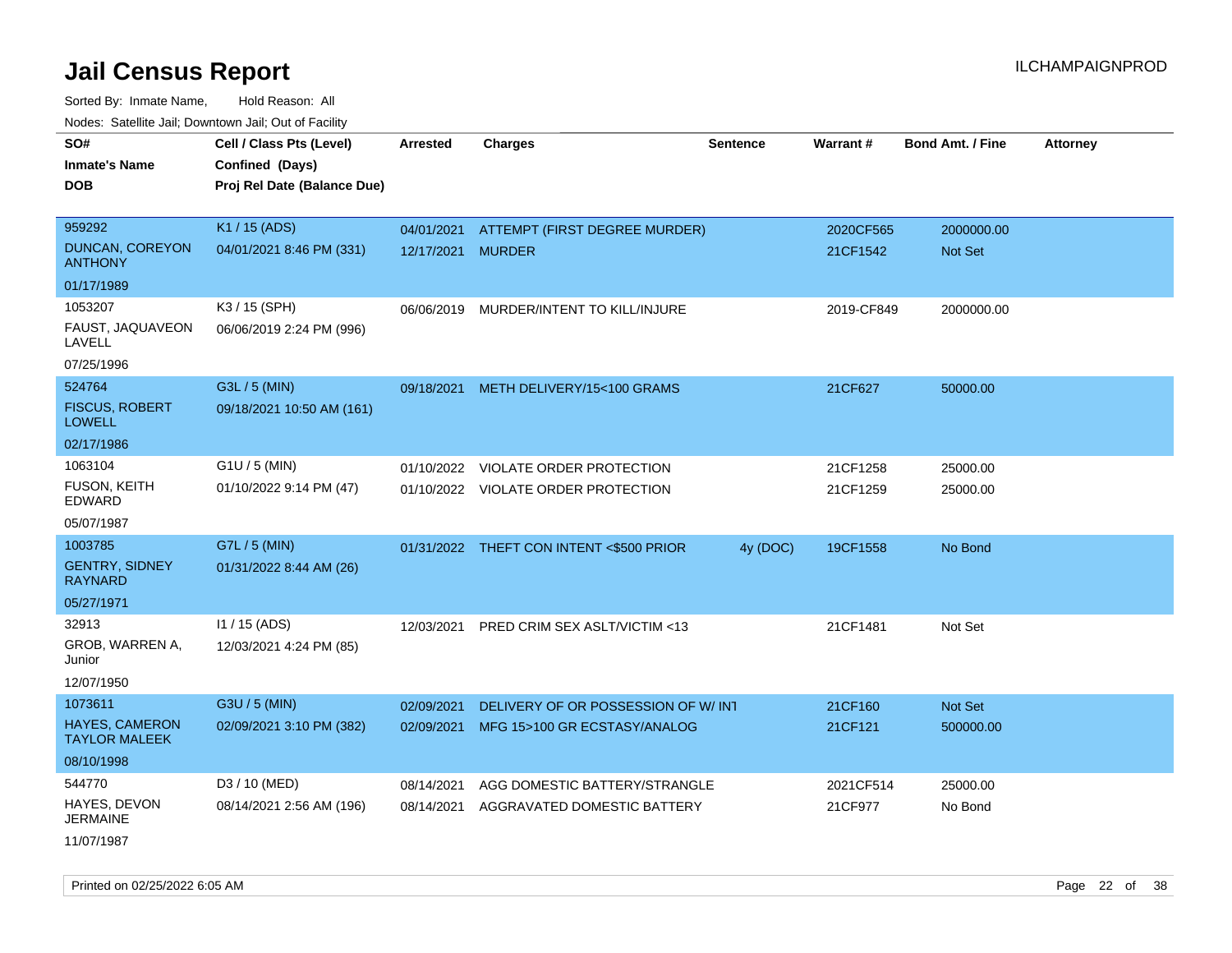| roaco. Odichile Jan, Downtown Jan, Out of Facility               |                                                                            |                                                      |                                                                                                            |                 |                                                              |                                               |                 |
|------------------------------------------------------------------|----------------------------------------------------------------------------|------------------------------------------------------|------------------------------------------------------------------------------------------------------------|-----------------|--------------------------------------------------------------|-----------------------------------------------|-----------------|
| SO#<br><b>Inmate's Name</b><br><b>DOB</b>                        | Cell / Class Pts (Level)<br>Confined (Days)<br>Proj Rel Date (Balance Due) | Arrested                                             | Charges                                                                                                    | <b>Sentence</b> | <b>Warrant#</b>                                              | <b>Bond Amt. / Fine</b>                       | <b>Attorney</b> |
| 953555<br>HUNT, TAVARIS EARL<br>12/29/1987                       | C4U / 15 (MAX)<br>03/10/2021 4:58 AM (353)                                 | 03/10/2021<br>04/14/2021                             | <b>CRIM TRESPASS TO RESIDENCE</b><br>AGG FLEEING POLICE/21 MPH OVER                                        | 3y (DOC)        | 21CF272<br>2020CF94                                          | Not Set<br>10000.00                           |                 |
| 518711<br>INGERSON, LUCUS<br>JAMES<br>09/16/1979                 | G5L / 5 (MIN)<br>01/30/2022 4:57 PM (27)                                   | 01/30/2022 THEFT                                     |                                                                                                            |                 | 22CF133                                                      | Not Set                                       |                 |
| 53058<br><b>JOHNSON, DEMARIO</b><br><b>LACONTE</b><br>06/14/1981 | G4U / 5 (MIN)<br>01/31/2022 11:12 AM (26)                                  | 01/31/2022                                           | DELIVERY OF OR POSSESSION OF W/IN15y/6m (DOC)                                                              |                 |                                                              | <b>Not Set</b>                                |                 |
| 1068501<br>KING, JULIUS<br><b>EMANUEL</b><br>04/08/1985          | G7U / 5 (MIN)<br>02/07/2022 7:06 PM (19)                                   | 02/07/2022                                           | VIO ORDER/NOTICE/PRIOR VIO O/P                                                                             |                 | 22CF156                                                      | No Bond                                       |                 |
| 24308<br><b>KWIATKOWSKI,</b><br><b>ROBERT JOHN</b><br>08/08/1963 | D <sub>2</sub> / 15 (MAX)<br>06/03/2021 10:40 PM (268)                     | 06/03/2021                                           | <b>ROBBERY</b>                                                                                             |                 | 21CF625                                                      | No Bond                                       |                 |
| 1041648<br>LANE, DEMETRIUS<br>LAQUAN<br>07/04/1996               | C8L / 15 (MAX)<br>01/11/2022 5:27 AM (46)                                  | 01/11/2022                                           | ARMED HABITUAL CRIMINAL<br>01/11/2022 PAROLE REVOCATION                                                    |                 | 22CF41<br>CH2200221                                          | Not Set<br>Not Set                            |                 |
| 29681<br>LENOIR, JOHN<br><b>CHRISTOPHER</b><br>04/20/1966        | J2L / 15 (ADS)<br>07/14/2020 12:51 PM (592)                                | 07/14/2020                                           | PREDATORY CRIMINAL SEX ASSLT/CHILD                                                                         |                 | 20CF-781                                                     | 250000.00                                     |                 |
| 001077524<br>LEWIS, TREVOR<br>DANIEL<br>06/03/2002               | D1 / 10 (SPH)<br>12/14/2020 5:16 PM (439)                                  | 12/14/2020<br>12/14/2020<br>12/14/2020<br>12/14/2020 | AGG BATTERY/JUDGE/EMT<br><b>RESIDENTIAL ARSON</b><br>AGG BATTERY/PUBLIC PLACE<br>AGG BATTERY/PEACE OFFICER |                 | 2020-CF-1212<br>2020-CF-1388<br>2020-CF-1231<br>2020-CF-1211 | 10000.00<br>150000.00<br>50000.00<br>10000.00 |                 |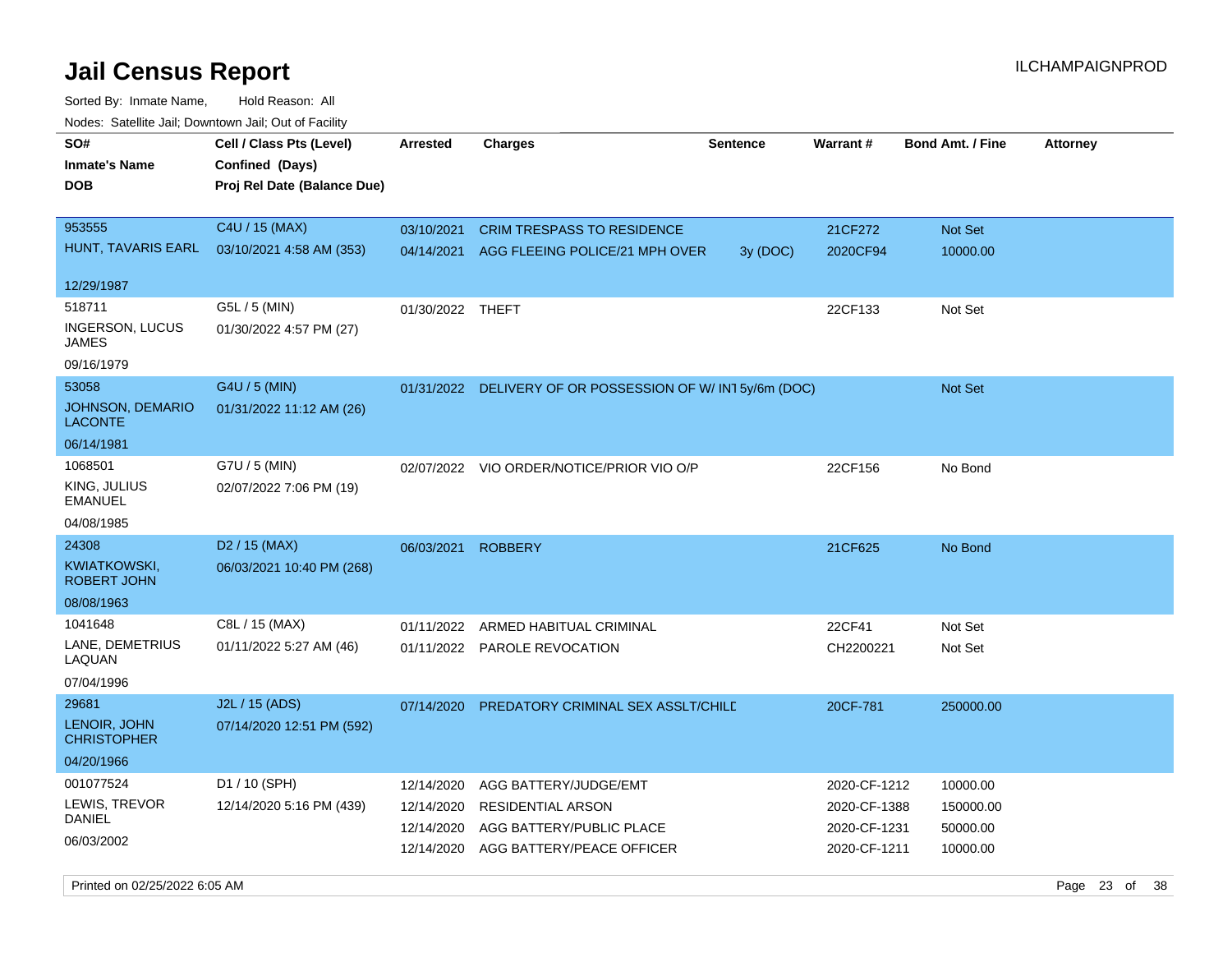| roaco. Calcinio dan, Downtown dan, Oal or Fability |                                            |                      |                                          |                 |                 |                         |                 |
|----------------------------------------------------|--------------------------------------------|----------------------|------------------------------------------|-----------------|-----------------|-------------------------|-----------------|
| SO#                                                | Cell / Class Pts (Level)                   | Arrested             | Charges                                  | <b>Sentence</b> | <b>Warrant#</b> | <b>Bond Amt. / Fine</b> | <b>Attorney</b> |
| Inmate's Name                                      | Confined (Days)                            |                      |                                          |                 |                 |                         |                 |
| DOB                                                | Proj Rel Date (Balance Due)                |                      |                                          |                 |                 |                         |                 |
|                                                    |                                            |                      |                                          |                 |                 |                         |                 |
| 45113                                              | E2L / 15 (MAX)                             |                      | 11/20/2021 ARMED HABITUAL CRIMINAL       |                 | 21CF1424        | No Bond                 |                 |
| <b>MARTIN, JEREMIAH</b><br><b>FRANCIS</b>          | 11/20/2021 1:18 AM (98)                    |                      |                                          |                 |                 |                         |                 |
| 01/18/1977                                         |                                            |                      |                                          |                 |                 |                         |                 |
| 1000869                                            | C9L / 10 (ADS)                             | 09/11/2021           | FELON POSS/USE WEAPON/FIREARM            |                 | 21CF1102        | Not Set                 |                 |
| MARTIN, MANNIX<br>Tilmond                          | 09/12/2021 12:40 AM (167)                  |                      |                                          |                 |                 |                         |                 |
| 07/19/1991                                         |                                            |                      |                                          |                 |                 |                         |                 |
| 1063030                                            | H4L / 15 (ADS)                             | 12/20/2021           | <b>MURDER</b>                            |                 | 21CF1571        | <b>Not Set</b>          |                 |
|                                                    | MASON, RYAN ONEIAL 12/21/2021 9:30 AM (67) | 12/22/2021           | <b>PAROLE REVOCATION</b>                 |                 | CH2107979       | <b>Not Set</b>          |                 |
| 02/22/1991                                         |                                            |                      |                                          |                 |                 |                         |                 |
| 1066623                                            | G6U / 5 (MIN)                              | 11/17/2021           | MFG/DEL 15<100 GR COCA/ANALOG            |                 | 17CF1093        | 75000.00                |                 |
| MATA-OROZCO.<br>OLEGARIO                           | 11/17/2021 5:08 PM (101)                   |                      |                                          |                 |                 |                         |                 |
| 03/06/1995                                         |                                            |                      |                                          |                 |                 |                         |                 |
| 001078249                                          | B3 / 10 (MED)                              |                      | 08/07/2021 FELON POSS/USE WEAPON/FIREARM | 4y (DOC)        | 21CF947         | <b>Not Set</b>          |                 |
| MCCLENDON, CALVIN<br>M                             | 08/07/2021 8:56 AM (203)                   |                      |                                          |                 |                 |                         |                 |
| 04/29/1990                                         |                                            |                      |                                          |                 |                 |                         |                 |
| 40235                                              | G9L / 5 (MIN)                              | 10/04/2021 AGG DUI/4 |                                          |                 | 2021CF1145      | 35000.00                |                 |
| MERRIWEATHER,<br>MARCUS TODD                       | 10/04/2021 4:41 PM (145)                   |                      |                                          |                 |                 |                         |                 |
| 11/28/1967                                         |                                            |                      |                                          |                 |                 |                         |                 |
| 1040273                                            | E5U / 15 (ADS)                             | 09/30/2021           | <b>PRED CRIM SEX ASLT/VICTIM &lt;13</b>  |                 | 21CF329         | 500000.00               |                 |
| METCALFE, LANELL<br>JARON                          | 09/30/2021 11:32 PM (149)                  |                      |                                          |                 |                 |                         |                 |
| 09/22/1988                                         |                                            |                      |                                          |                 |                 |                         |                 |
| 1075635                                            | B <sub>2</sub> / 10 (ADS)                  | 05/11/2021           | AGG DISCHARGE FIREARM/OCC VEH            |                 | 21CF538         | Not Set                 |                 |
| MILES, DEVLON VON,                                 | 05/11/2021 10:39 PM (291)                  | 05/11/2021           | MFG/DEL CANNABIS/30-500 GRAMS            |                 | 20CF1402        | 100000.00               |                 |
| Junior<br>11/04/2000                               |                                            | 02/23/2022 MURDER    |                                          |                 | 22CF219         | Not Set                 |                 |
|                                                    |                                            |                      |                                          |                 |                 |                         |                 |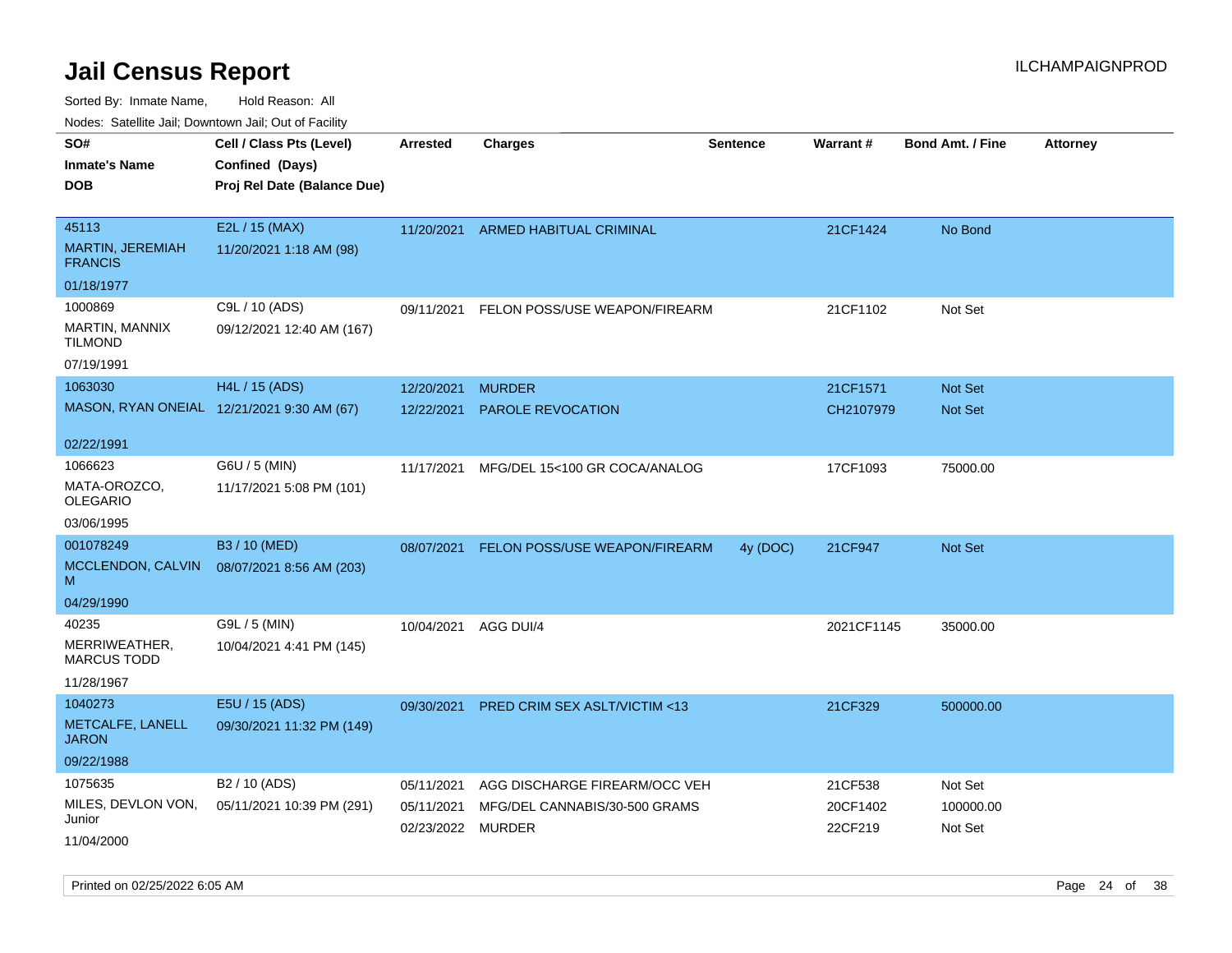| rouco. Calcinic Jan, Downtown Jan, Out of Facility |                                                                            |                 |                                          |                 |              |                         |                 |
|----------------------------------------------------|----------------------------------------------------------------------------|-----------------|------------------------------------------|-----------------|--------------|-------------------------|-----------------|
| SO#<br><b>Inmate's Name</b><br>DOB                 | Cell / Class Pts (Level)<br>Confined (Days)<br>Proj Rel Date (Balance Due) | <b>Arrested</b> | <b>Charges</b>                           | <b>Sentence</b> | Warrant#     | <b>Bond Amt. / Fine</b> | <b>Attorney</b> |
|                                                    |                                                                            |                 |                                          |                 |              |                         |                 |
| 1069209                                            | H <sub>1</sub> L / 10 (ADS)                                                |                 | 04/07/2021 AGG BATTERY/GREAT BODILY HARM |                 | 21CF376      | Not Set                 |                 |
| MOORE, DEVONTE<br>JAMAL                            | 04/07/2021 6:25 PM (325)                                                   |                 |                                          |                 |              |                         |                 |
| 09/24/1995                                         |                                                                            |                 |                                          |                 |              |                         |                 |
| 61251                                              | E4L / 15 (ADS)                                                             | 12/27/2021      | PRED CRIM SEX ASLT/VICTIM <13            |                 | 21CF651      | No Bond                 |                 |
| PETMECKY, JOHN<br>ROBERT                           | 12/27/2021 1:52 PM (61)                                                    |                 |                                          |                 |              |                         |                 |
| 03/09/1983                                         |                                                                            |                 |                                          |                 |              |                         |                 |
| 001078357                                          | A2L / 15 (SPH)                                                             | 09/17/2021      | ARMED ROBBERY/ARMED W/FIREARM            |                 | 21CF1230     | <b>Not Set</b>          |                 |
| PETTIGREW, CAREY                                   | 09/17/2021 9:56 AM (162)                                                   | 09/17/2021      | ARMED ROBBERY/ARMED W/FIREARM            |                 | 21CF1129     | <b>Not Set</b>          |                 |
| <b>CORNITRIAS DEOBLO</b>                           |                                                                            | 09/17/2021      | ARMED ROBBERY/ARMED W/FIREARM            |                 | 21CF1128     | <b>Not Set</b>          |                 |
| 08/31/1986                                         |                                                                            |                 |                                          |                 |              |                         |                 |
| 1022441                                            | C3L / 10 (ADS)                                                             | 10/27/2021      | AGG BATTERY/PEACE OFFICER                |                 | 2021 CF 12   | No Bond                 |                 |
| PICKENS, DONTRELL<br>DEMAR                         | 10/27/2021 1:39 PM (122)                                                   | 10/27/2021      | AGG BATTERY/PEACE OFFICER                |                 | 2020 CF 1488 | No Bond                 |                 |
| 12/10/1993                                         |                                                                            |                 |                                          |                 |              |                         |                 |
| 1063325                                            | C6L / 10 (MED)                                                             |                 | 01/13/2022 VIO BAIL BOND/CLASS A OFFENSE |                 | 22CM17       | Not Set                 |                 |
| PICKENS, JOSEPH<br>PARNELL                         | 01/14/2022 12:28 AM (43)                                                   |                 |                                          |                 |              |                         |                 |
| 04/27/1978                                         |                                                                            |                 |                                          |                 |              |                         |                 |
| 001077783                                          | H6L / 10 (ADS)                                                             |                 | 01/05/2022 AGGRAVATED BATTERY            |                 | 21CF325      | Not Set                 |                 |
| RIVERA, DARYL<br>ANTONIO                           | 01/05/2022 4:20 PM (52)                                                    |                 |                                          |                 |              |                         |                 |
| 11/14/1981                                         |                                                                            |                 |                                          |                 |              |                         |                 |
| 1072114                                            | A1U / 15 (SPH)                                                             | 01/17/2021      | ATTEMPT (FIRST DEGREE MURDER)            |                 | 2021CF65     | Not Set                 |                 |
|                                                    | ROBINSON, DONNELL 01/17/2021 2:40 PM (405)                                 | 01/17/2021      | ARMED ROBBERY/NO FIREARM                 |                 | 2020CF824    | 75000.00                |                 |
| <b>LEVON</b>                                       |                                                                            | 02/17/2021      | <b>AGGRAVATED BATTERY</b>                | 4y (DOC)        |              | 250000.00               |                 |
| 10/23/2000                                         |                                                                            |                 |                                          |                 |              |                         |                 |
| 1068592                                            | J7L / 15 (ADS)                                                             | 11/12/2021      | <b>BURGLARY</b>                          | 2y (DOC)        | 21CF1393     | Not Set                 |                 |
| ROSS, TEVONTAE<br>TERRANCE                         | 11/12/2021 8:41 AM (106)                                                   |                 |                                          |                 |              |                         |                 |
| 12/15/1998                                         |                                                                            |                 |                                          |                 |              |                         |                 |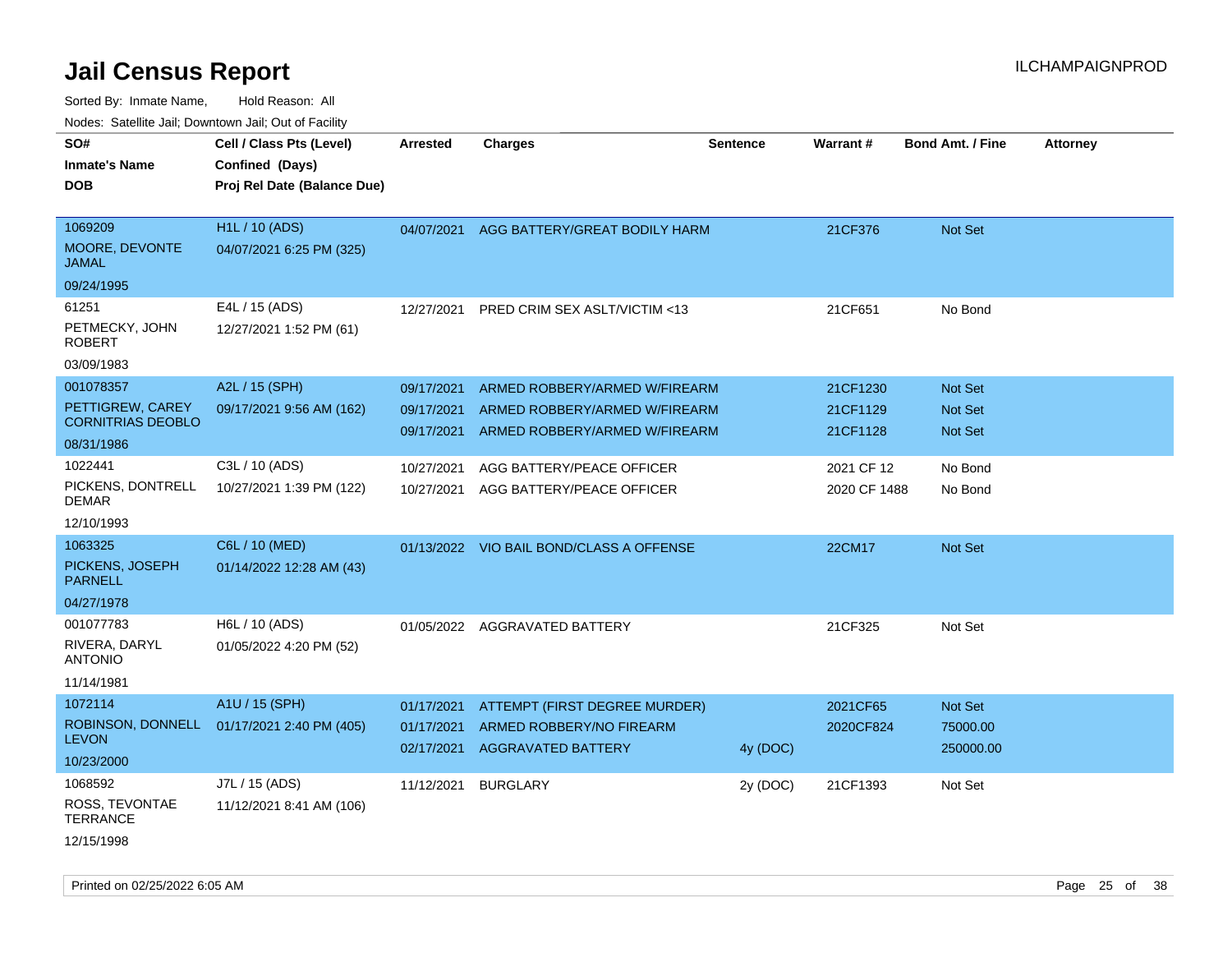Sorted By: Inmate Name, Hold Reason: All Nodes: Satellite Jail; Downtown Jail; Out of Facility

| rougs. Calcinic Jan, Downtown Jan, Out of Facility |                             |                     |                                         |                 |            |                         |                 |
|----------------------------------------------------|-----------------------------|---------------------|-----------------------------------------|-----------------|------------|-------------------------|-----------------|
| SO#                                                | Cell / Class Pts (Level)    | <b>Arrested</b>     | <b>Charges</b>                          | <b>Sentence</b> | Warrant#   | <b>Bond Amt. / Fine</b> | <b>Attorney</b> |
| <b>Inmate's Name</b>                               | Confined (Days)             |                     |                                         |                 |            |                         |                 |
| <b>DOB</b>                                         | Proj Rel Date (Balance Due) |                     |                                         |                 |            |                         |                 |
|                                                    |                             |                     |                                         |                 |            |                         |                 |
| 47195                                              | G8L / 5 (MIN)               | 12/27/2021          | <b>RESIDENTIAL BURGLARY</b>             |                 | 2020CF1222 | 10000.00                |                 |
| <b>SIMMONS, JAMES</b><br><b>ROBERT</b>             | 12/27/2021 8:42 AM (61)     | 12/28/2021          | <b>RESIDENTIAL BURGLARY</b>             |                 | 2021CF1596 | <b>Not Set</b>          |                 |
| 03/13/1975                                         |                             |                     |                                         |                 |            |                         |                 |
| 1064798                                            | B1 / 15 (ADS)               | 01/17/2022          | <b>MURDER</b>                           |                 | 2021CF695  | 1500000.00              |                 |
| STENNIS, BRUCE<br><b>DEONTAY</b>                   | 01/17/2022 1:29 PM (40)     |                     | 01/17/2022 MFG/DEL 1<15 GR COCAINE/ANLG |                 | 21CF520    | 50000.00                |                 |
| 08/12/1998                                         |                             |                     |                                         |                 |            |                         |                 |
| 1068839                                            | F4L / 15 (MAX)              | 08/07/2020 HOMICIDE |                                         | 28y (DOC)       | 2020-CF851 | 1000000.00              |                 |
| <b>TAYLOR, LONDON</b><br><b>JAVON</b>              | 08/07/2020 10:30 AM (568)   |                     |                                         |                 |            |                         |                 |
| 08/16/1999                                         |                             |                     |                                         |                 |            |                         |                 |
| 1056971                                            | D <sub>4</sub> / 10 (ADS)   | 08/07/2021          | FELON POSS/USE WEAPON/FIREARM           |                 | 21CF948    | No Bond                 |                 |
| TRAVIS, DENZEL<br><b>DANTRELL</b>                  | 08/07/2021 7:36 AM (203)    | 08/08/2021          | AGG BATTERY/PUBLIC PLACE                |                 | 2020CF647  | 25000.00                |                 |
| 03/21/1993                                         |                             |                     |                                         |                 |            |                         |                 |
| 001078250                                          | F2L / 10 (MED)              | 08/07/2021          | FELON POSS WEAPON/BODY ARMOR            |                 | 21CF950    | Not Set                 |                 |
| <b>TRAVIS, JORDAN</b><br><b>TESHAUN</b>            | 08/07/2021 10:27 AM (203)   |                     |                                         |                 |            |                         |                 |
| 03/03/1996                                         |                             |                     |                                         |                 |            |                         |                 |
| 56994                                              | A1L / 15 (SPH)              | 12/09/2021          | STALKING/CAUSE FEAR FOR SAFETY          |                 | 21CF1514   | Not Set                 |                 |
| <b>TURNER, ROBERT</b><br>EARL, Senior              | 12/09/2021 9:23 PM (79)     | 12/13/2021          | PAROLE REVOCATION                       |                 | CH2107735  | Not Set                 |                 |
| 09/07/1982                                         |                             |                     |                                         |                 |            |                         |                 |
| 30108                                              | J4L / 15 (ADS)              | 07/30/2021 MURDER   |                                         |                 | 21CF902    | 2000000.00              |                 |
| VANDYKE, DARYL<br><b>ANTHONY</b>                   | 07/30/2021 8:29 PM (211)    |                     |                                         |                 |            |                         |                 |
| 10/04/1965                                         |                             |                     |                                         |                 |            |                         |                 |
| 968681                                             | D5 / 15 (ADS)               | 08/27/2021          | AGG CRIM SX AB/VIC 13<18/TRUST          |                 | 2020CF499  | 250000.00               |                 |
| <b>WADE, DEMETRIUS</b><br>DARYL                    | 08/27/2021 2:25 AM (183)    | 08/27/2021          | INDIRECT CRIMINAL CONTEMPT              | 3y (DOC)        | 2021CC16   | No Bond                 |                 |
| 01/07/1987                                         |                             |                     |                                         |                 |            |                         |                 |

Printed on 02/25/2022 6:05 AM Page 26 of 38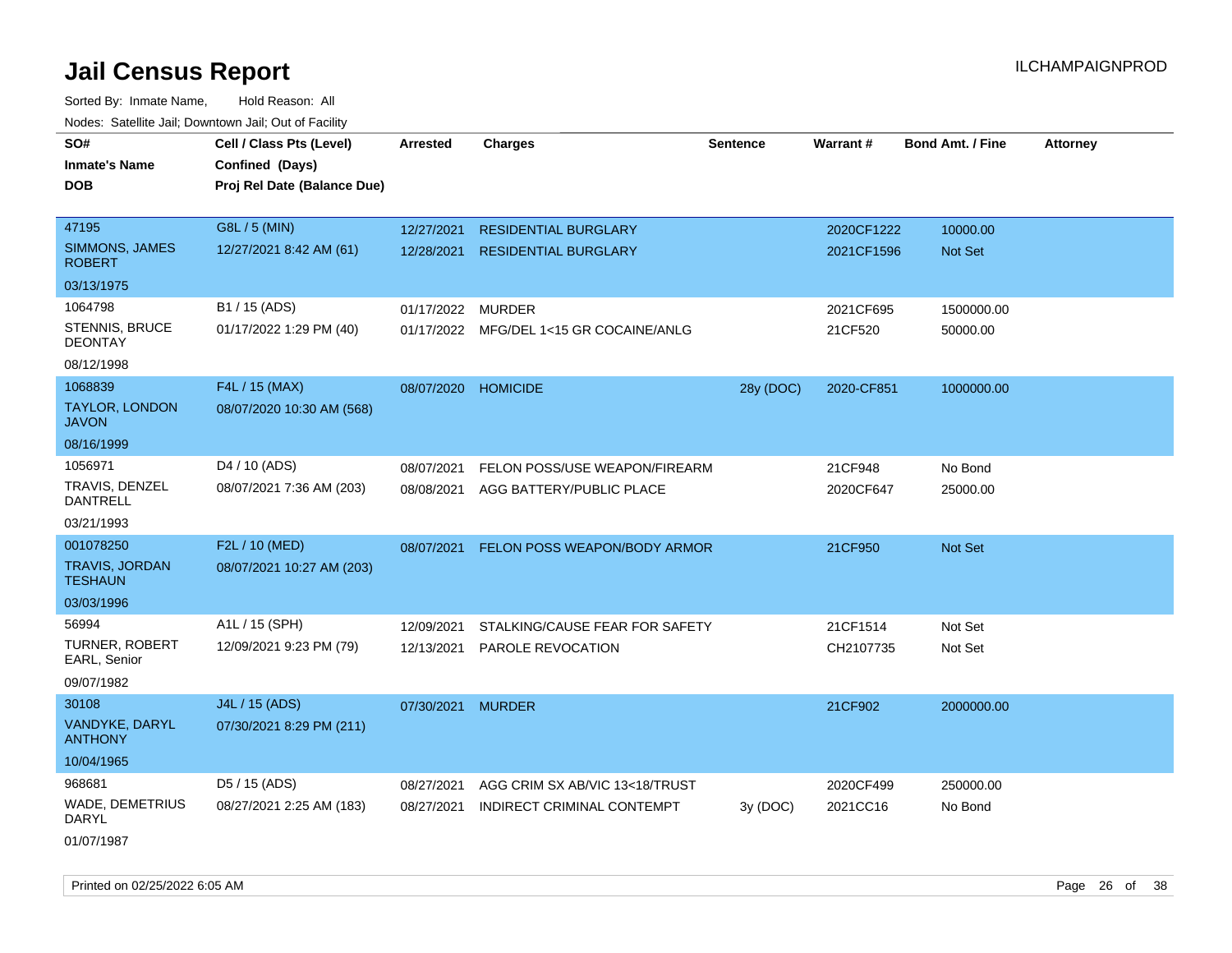| SO#                                        | Cell / Class Pts (Level)    | <b>Arrested</b> | <b>Charges</b>                  | <b>Sentence</b> | Warrant#    | <b>Bond Amt. / Fine</b> | <b>Attorney</b> |
|--------------------------------------------|-----------------------------|-----------------|---------------------------------|-----------------|-------------|-------------------------|-----------------|
| <b>Inmate's Name</b>                       | Confined (Days)             |                 |                                 |                 |             |                         |                 |
| <b>DOB</b>                                 | Proj Rel Date (Balance Due) |                 |                                 |                 |             |                         |                 |
|                                            |                             |                 |                                 |                 |             |                         |                 |
| 1070971                                    | H3L / 5 (ADS)               | 12/07/2021      | <b>IDENTITY THEFT/&lt;\$300</b> |                 | 20CF922     | Not Set                 |                 |
| <b>WEIR, CLINTON</b><br><b>HOWARD</b>      | 12/08/2021 3:45 AM (80)     | 12/07/2021      | <b>RECKLESS DRIVING</b>         |                 | 19TR2348    | Not Set                 |                 |
| 03/15/1983                                 |                             |                 |                                 |                 |             |                         |                 |
| 54212                                      | E3U / 10 (ADS)              | 12/21/2021      | RECEIVE/POSS/SELL STOLEN VEH    |                 | 2021CF669   | 10000.00                |                 |
| <b>WHITLOCK, GEORGE</b>                    | 12/21/2021 1:20 PM (67)     | 12/21/2021      | VIOLATE ORDER PROTECTION        |                 | 2021CM391   | 1000.00                 |                 |
| ABRAM                                      |                             | 12/21/2021      | ARMED VIOLENCE/CATEGORY I       |                 | 21CF1576    | Not Set                 |                 |
| 11/10/1978                                 |                             |                 |                                 |                 |             |                         |                 |
| 1058072                                    | A2U / 15 (SPH)              | 02/25/2021      | <b>ARMED HABITUAL CRIMINAL</b>  |                 |             | Not Set                 |                 |
| <b>WILLIAMS, KENNETH</b><br><b>BERNARD</b> | 02/25/2021 3:24 PM (366)    |                 |                                 |                 |             |                         |                 |
| 10/04/1985                                 |                             |                 |                                 |                 |             |                         |                 |
| 9326                                       | $12/5$ (ADS)                | 06/14/2021      | <b>BURGLARY</b>                 |                 | 2020-CF-625 | Not Set                 |                 |
| YOUNG, ANTHONY<br><b>PAUL</b>              | 06/14/2021 12:07 PM (257)   |                 |                                 |                 |             |                         |                 |
| 03/13/1954                                 |                             |                 |                                 |                 |             |                         |                 |
| <b>Total Downtown Jail: 59</b>             |                             | Males: 59       | Unknown: 0<br>Females: 0        |                 |             |                         |                 |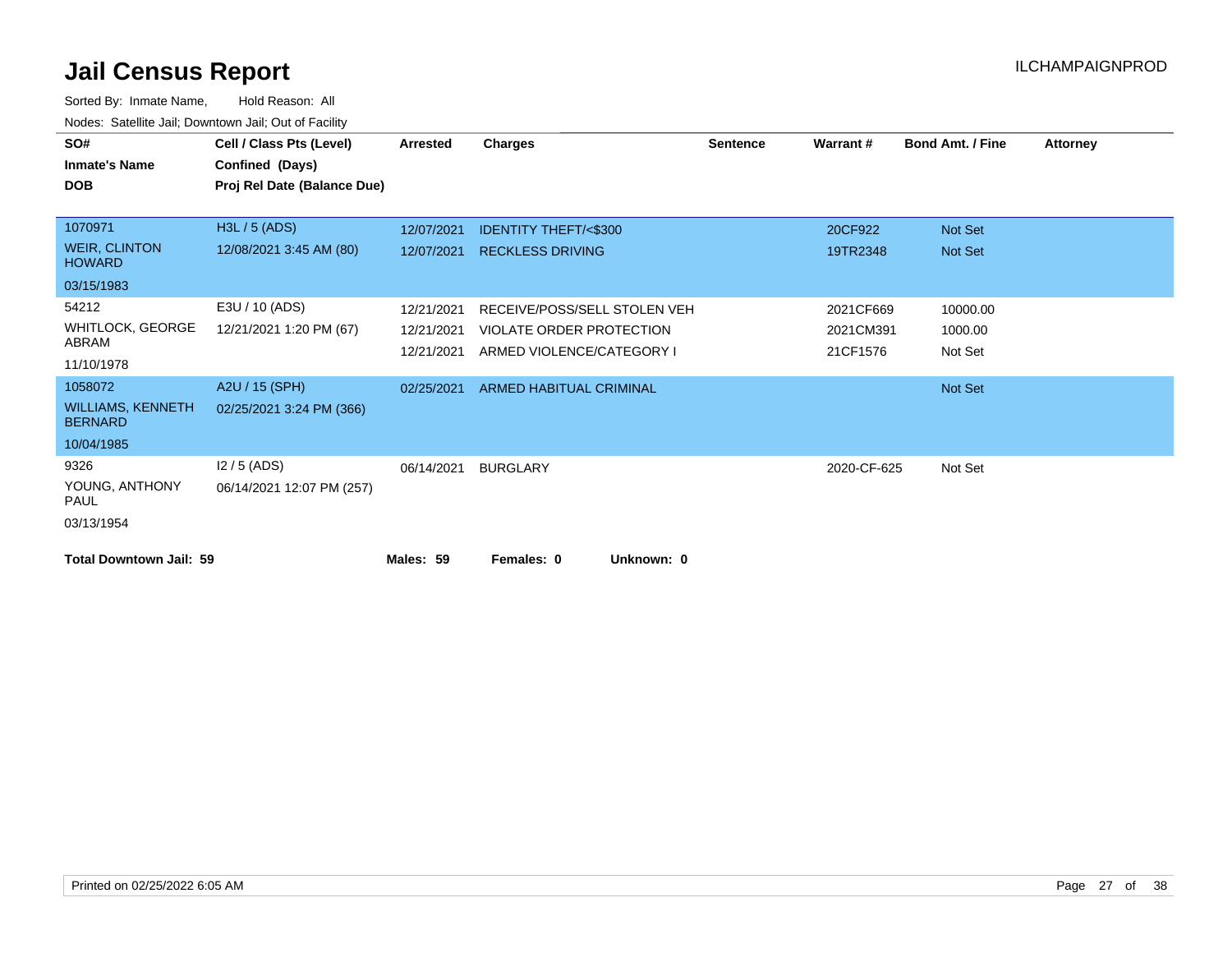| <b>Out of Facility</b> |        |
|------------------------|--------|
| SO#                    | Cell / |

| SO#                                     | Cell / Class Pts (Level)                     | <b>Arrested</b> | <b>Charges</b>                        | <b>Sentence</b> | Warrant#   | <b>Bond Amt. / Fine</b> | <b>Attorney</b> |
|-----------------------------------------|----------------------------------------------|-----------------|---------------------------------------|-----------------|------------|-------------------------|-----------------|
| <b>Inmate's Name</b>                    | Confined (Days)                              |                 |                                       |                 |            |                         |                 |
| <b>DOB</b>                              | Proj Rel Date (Balance Due)                  |                 |                                       |                 |            |                         |                 |
|                                         |                                              |                 |                                       |                 |            |                         |                 |
| 61095                                   | <b>KAN / 10 (ADS)</b>                        |                 | 05/02/2021 HOME INVASION/CAUSE INJURY |                 | 2021CF323  | 100000.00               |                 |
| AMOS, DERRICK<br><b>JAMES</b>           | 05/02/2021 9:02 PM (300)                     |                 |                                       |                 |            |                         |                 |
| 06/12/1985                              |                                              |                 |                                       |                 |            |                         |                 |
| 001078621                               | KAN / 10 (MED)                               | 12/23/2021      | <b>RESIDENTIAL BURGLARY</b>           |                 | 21CF1582   | Not Set                 |                 |
|                                         | BAILEY, DANIEL SCOTT 12/23/2021 9:44 AM (65) |                 | 01/14/2022 PROBATION VIOLATION        |                 | 21CF1445   | Not Set                 |                 |
|                                         |                                              |                 |                                       |                 |            |                         |                 |
| 05/09/1999                              |                                              |                 |                                       |                 |            |                         |                 |
| 19971                                   | <b>EHD</b>                                   | 11/09/2021      | DRIVING RVK/SUSP DUI/SSS 4-9          |                 | 2021CF968  | Not Set                 |                 |
| <b>LYNN</b>                             | BARNESKE, RAYMOND 11/09/2021 9:32 AM (109)   |                 |                                       |                 |            |                         |                 |
| 08/17/1961                              | 5/6/2022 (0.00)                              |                 |                                       |                 |            |                         |                 |
| 516062                                  | KAN / 15 (MAX)                               | 02/22/2021      | AGG DISCH FIR/VEH/PC OFF/FRMAN        |                 | 21CF210    | No Bond                 |                 |
| BENNETT, JOHN<br><b>MICHAEL</b>         | 02/22/2021 10:47 AM (369)                    | 02/22/2021      | PHONE HARASSMENT/2+                   |                 | 20CF194    | 5000.00                 |                 |
| 04/30/1986                              |                                              |                 |                                       |                 |            |                         |                 |
| 33993                                   | <b>KAN / 10 (MED)</b>                        | 06/14/2021      | AGGRAVATED DOMESTIC BATTERY           |                 | 21CF688    | Not Set                 |                 |
| <b>BOOKER, STEPHON</b>                  | 06/14/2021 7:42 PM (257)                     | 06/14/2021      | POSSESSING A CONTROLLED SUBSTAND      |                 | 21CF657    | Not Set                 |                 |
| <b>MONTELL</b>                          |                                              | 06/14/2021      | PAROLE REVOCATION                     |                 | CH2103612  | No Bond                 |                 |
| 06/11/1971                              |                                              |                 |                                       |                 |            |                         |                 |
| 38273                                   | <b>EHD</b>                                   | 02/23/2022      | AGG DUI/NO VALID DL                   |                 | 2020CF1371 | Not Set                 |                 |
| BRADLEY,<br><b>CHRISTOPHER</b>          | 02/23/2022 9:14 AM (3)                       |                 |                                       |                 |            |                         |                 |
| 02/24/1974                              | 4/7/2022 (0.00)                              |                 |                                       |                 |            |                         |                 |
| 1074315                                 | KAN / 15 (MAX)                               | 07/27/2021      | AGG DISCHARGE FIREARM/VEH/SCH         |                 | 21CF927    | Not Set                 |                 |
| <b>BRIGGS, PATRICK</b><br><b>MONTAY</b> | 08/03/2021 4:56 PM (207)                     |                 |                                       |                 |            |                         |                 |
| 08/05/2001                              |                                              |                 |                                       |                 |            |                         |                 |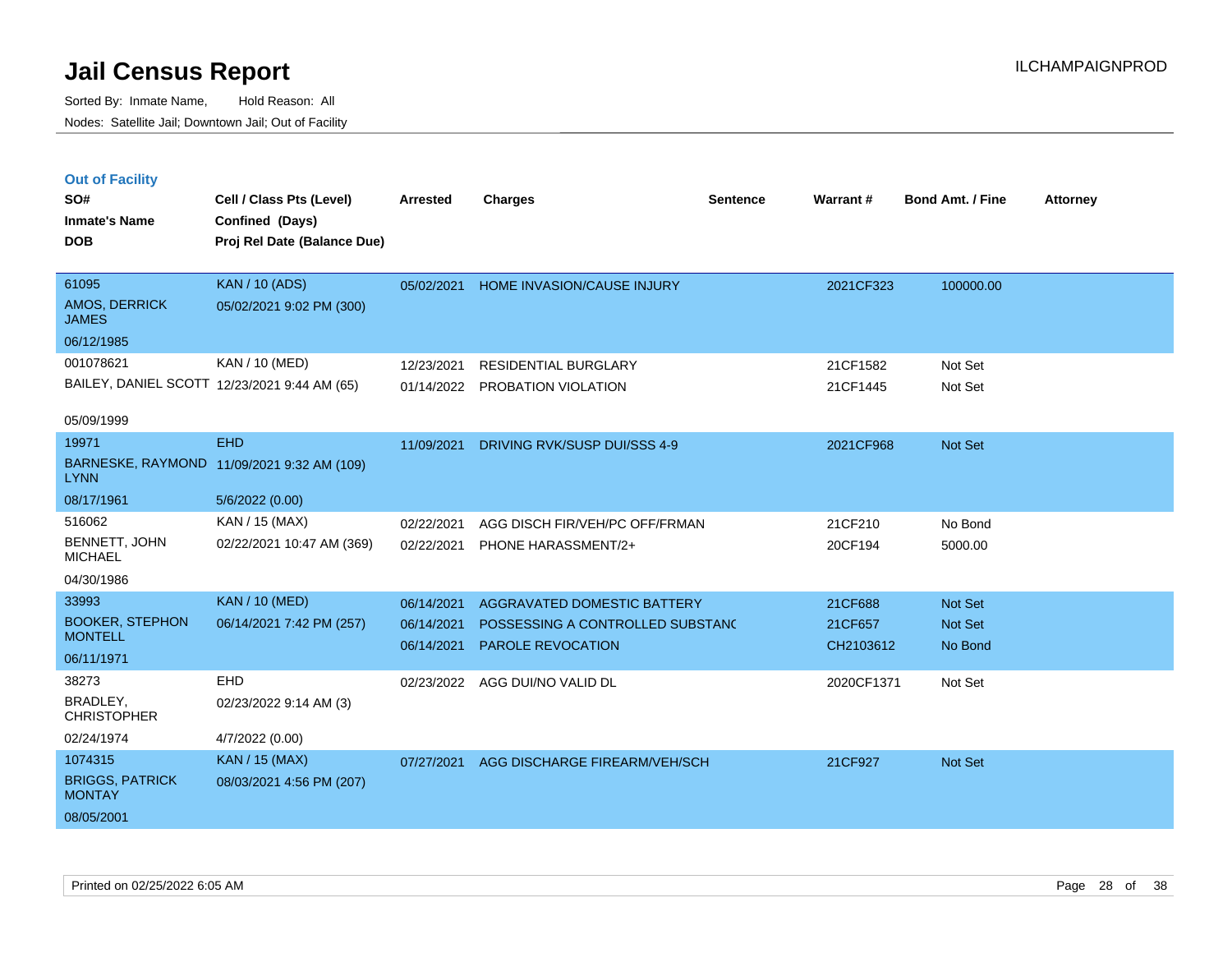| rouco. Calcinic Jan, Downtown Jan, Out of Facility     |                                                               |                          |                                                               |                 |                      |                         |                 |
|--------------------------------------------------------|---------------------------------------------------------------|--------------------------|---------------------------------------------------------------|-----------------|----------------------|-------------------------|-----------------|
| SO#<br>Inmate's Name                                   | Cell / Class Pts (Level)<br>Confined (Days)                   | <b>Arrested</b>          | <b>Charges</b>                                                | <b>Sentence</b> | Warrant#             | <b>Bond Amt. / Fine</b> | <b>Attorney</b> |
| DOB                                                    | Proj Rel Date (Balance Due)                                   |                          |                                                               |                 |                      |                         |                 |
| 001078065<br><b>BROWN, CHARMAN</b><br>LAKEEF           | <b>KAN / 10 (ADS)</b><br>06/17/2021 12:32 PM (254)            |                          | 06/17/2021 AGG BATTERY/DISCHARGE FIREARM                      |                 | 21CF704              | 1000000.00              |                 |
| 11/30/2002                                             |                                                               |                          |                                                               |                 |                      |                         |                 |
| 1038554<br><b>BROWN, CORRION</b><br><b>DEVONTAE</b>    | KAN / 15 (MAX)<br>08/18/2021 5:40 PM (192)                    | 08/18/2021<br>08/18/2021 | DELIVERY OF OR POSSESSION OF W/INT<br>ARMED HABITUAL CRIMINAL |                 | 21CF1009<br>21CF1162 | No Bond<br>Not Set      |                 |
| 04/19/1995<br>1038579<br><b>BROWN, MARKEL</b><br>rikki | <b>KAN / 15 (MAX)</b><br>08/18/2021 2:05 PM (192)             | 08/18/2021               | FELON POSS/USE WEAPON/FIREARM                                 |                 | 21CF1010             | <b>Not Set</b>          |                 |
| 01/06/1995                                             |                                                               |                          |                                                               |                 |                      |                         |                 |
| 1003006<br>BROWN, ROCKEITH<br>JAVONTE                  | KAN / 15 (MAX)<br>08/19/2021 12:55 AM (191)                   | 08/19/2021               | FELON POSS/USE MACHINE GUN                                    |                 | 21CF1011             | No Bond                 |                 |
| 07/23/1991                                             |                                                               |                          |                                                               |                 |                      |                         |                 |
| 1068812                                                | <b>KAN / 15 (MAX)</b>                                         | 12/21/2021               | <b>FELON POSS/USE FIREARM PRIOR</b>                           |                 | 21CF1568             | <b>Not Set</b>          |                 |
| BRYANT, DANNY<br><b>EUGENE</b>                         | 12/21/2021 1:50 PM (67)                                       | 12/21/2021               | AGG DISCHARGE FIREARM/OCC VEH                                 |                 | 21CF741              | Not Set                 |                 |
| 11/22/1989                                             |                                                               |                          |                                                               |                 |                      |                         |                 |
| 995894                                                 | KAN / 10 (ADS)<br>BUTLER, JAMES LYNN 12/28/2021 11:05 AM (60) | 12/28/2021               | FELON POSSESS WEAPON/2ND+                                     | 5y(DOC)         | 2020CF709            | No Bond                 |                 |
| 12/04/1991<br>987334                                   |                                                               |                          |                                                               |                 |                      |                         |                 |
| CAIN, ISAIAH<br>DEPRIEST                               | <b>KAN / 15 (MAX)</b><br>03/10/2021 2:22 PM (353)             |                          | 03/10/2021 ATTEMPT (FIRST DEGREE MURDER)                      |                 | 19CF689              | <b>Not Set</b>          |                 |
| 12/23/1990                                             |                                                               |                          |                                                               |                 |                      |                         |                 |
| 992962<br>CAMPBELL, KEITH<br>KNAQEEB<br>07/22/1991     | KAN / 15 (ADS)<br>05/25/2021 1:19 PM (277)                    | 05/25/2021               | MURDER/INTENT TO KILL/INJURE                                  |                 | 2018CF1045           | 1000000.00              |                 |
|                                                        |                                                               |                          |                                                               |                 |                      |                         |                 |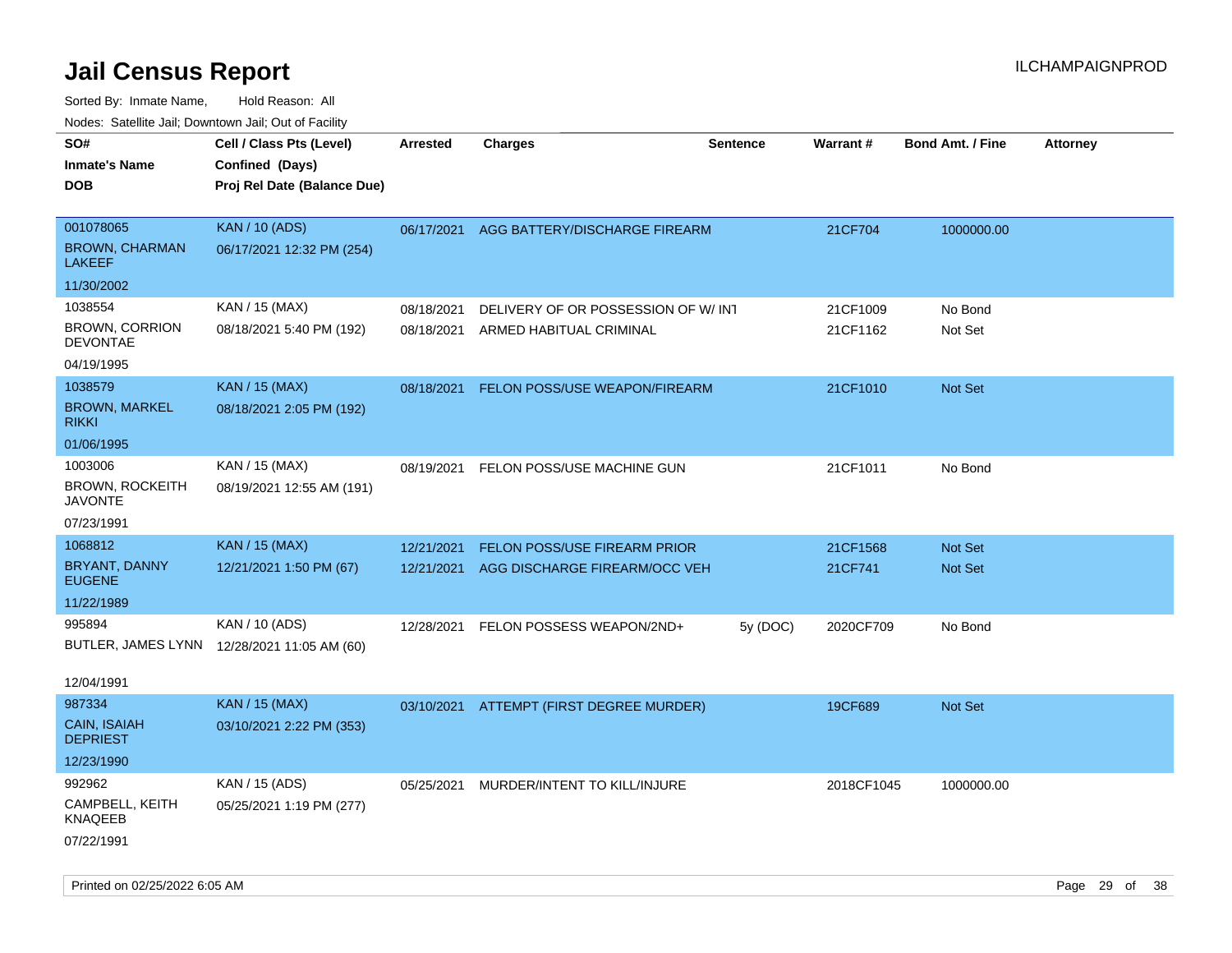Sorted By: Inmate Name, Hold Reason: All

Nodes: Satellite Jail; Downtown Jail; Out of Facility

| SO#                                       | Cell / Class Pts (Level)    | <b>Arrested</b> | <b>Charges</b>                          | Sentence | Warrant#   | <b>Bond Amt. / Fine</b> | <b>Attorney</b> |
|-------------------------------------------|-----------------------------|-----------------|-----------------------------------------|----------|------------|-------------------------|-----------------|
| <b>Inmate's Name</b>                      | Confined (Days)             |                 |                                         |          |            |                         |                 |
| <b>DOB</b>                                | Proj Rel Date (Balance Due) |                 |                                         |          |            |                         |                 |
|                                           |                             |                 |                                         |          |            |                         |                 |
| 001078576                                 | <b>KAN / 15 (MAX)</b>       | 11/09/2021      | UNLAWFUL USE OF A WEAPON                |          | 21CF1383   | <b>Not Set</b>          |                 |
| CARTER, DEMONDRE<br><b>DAVON</b>          | 11/09/2021 6:01 PM (109)    |                 |                                         |          |            |                         |                 |
| 05/27/2001                                |                             |                 |                                         |          |            |                         |                 |
| 1064992                                   | KAN / 15 (MAX)              | 09/20/2021      | ARMED VIOLENCE/CATEGORY I               |          | 21CF1137   | Not Set                 |                 |
| CARTER, KEJUAN<br><b>JAVONTE</b>          | 09/20/2021 11:42 PM (159)   |                 |                                         |          |            |                         |                 |
| 06/27/1998                                |                             |                 |                                         |          |            |                         |                 |
| 001078729                                 | <b>KAN / 15 (ADS)</b>       |                 | 01/02/2022 MURDER/INTENT TO KILL/INJURE |          | 20CF396    | 1000000.00              |                 |
| <b>CARTER, TROY</b><br><b>DEMON</b>       | 01/02/2022 10:29 AM (55)    |                 |                                         |          |            |                         |                 |
| 01/02/2004                                |                             |                 |                                         |          |            |                         |                 |
| 001078461                                 | KAN / 10 (MED)              | 10/07/2021      | AGG UNLAWFUL USE WEAPON/PERSON          |          | 2021CF1209 | No Bond                 |                 |
| COLE, ERIC JOSE                           | 10/08/2021 12:25 AM (141)   | 10/07/2021      | AGG DOMESTIC BATTERY/STRANGLE           |          | 2021CF1208 | Not Set                 |                 |
| 01/24/2002                                |                             | 10/08/2021      | HARASS WITNESS/FAMILY MBR/REP           |          | 21CF1218   | Not Set                 |                 |
| 1048488                                   | <b>KAN / 10 (ADS)</b>       | 12/30/2021      | ARMED VIOLENCE/CATEGORY I               |          | 2022CF4    | <b>Not Set</b>          |                 |
| <b>COLSON, WAYNE</b><br>ARTHUR, Third     | 12/30/2021 8:27 AM (58)     |                 |                                         |          |            |                         |                 |
| 10/14/1995                                |                             |                 |                                         |          |            |                         |                 |
| 57733                                     | KAN / 15 (SPH)              | 02/25/2020      | <b>HOMICIDE</b>                         |          | 2020-CF250 | 2000000.00              |                 |
| CRAIG, ANTOINE<br><b>DARRELL</b>          | 02/25/2020 4:08 PM (732)    | 02/25/2020      | FELON POSS/USE WEAPON/FIREARM           |          | 19CF-1827  | 80000.00                |                 |
| 10/09/1982                                |                             |                 |                                         |          |            |                         |                 |
| 001077939                                 | <b>KAN / 10 (MED)</b>       | 05/10/2021      | FIREARM/FOID INVALID/NOT ELIG           |          | 21CF526    | No Bond                 |                 |
| <b>CROSS, PATRICK</b><br><b>DONTRELLE</b> | 05/10/2021 7:31 PM (292)    | 06/02/2021      | POSS STOLEN VEHICLE > \$25,000          |          | 21CF612    | Not Set                 |                 |
| 11/07/2001                                |                             |                 |                                         |          |            |                         |                 |
| 1061304                                   | KAN / 15 (MAX)              | 10/11/2021      | ARMED HABITUAL CRIMINAL                 |          | 21CF1226   | No Bond                 |                 |
| DORRIS, KEMION                            | 10/11/2021 7:30 PM (138)    | 10/11/2021      | ARMED HABITUAL CRIMINAL                 |          | 21CF1227   | No Bond                 |                 |
| <b>DAETOCE</b>                            |                             | 10/11/2021      | <b>HOME INVASION/FIREARM</b>            |          | 21CF1228   | No Bond                 |                 |
| 11/19/1997                                |                             |                 |                                         |          |            |                         |                 |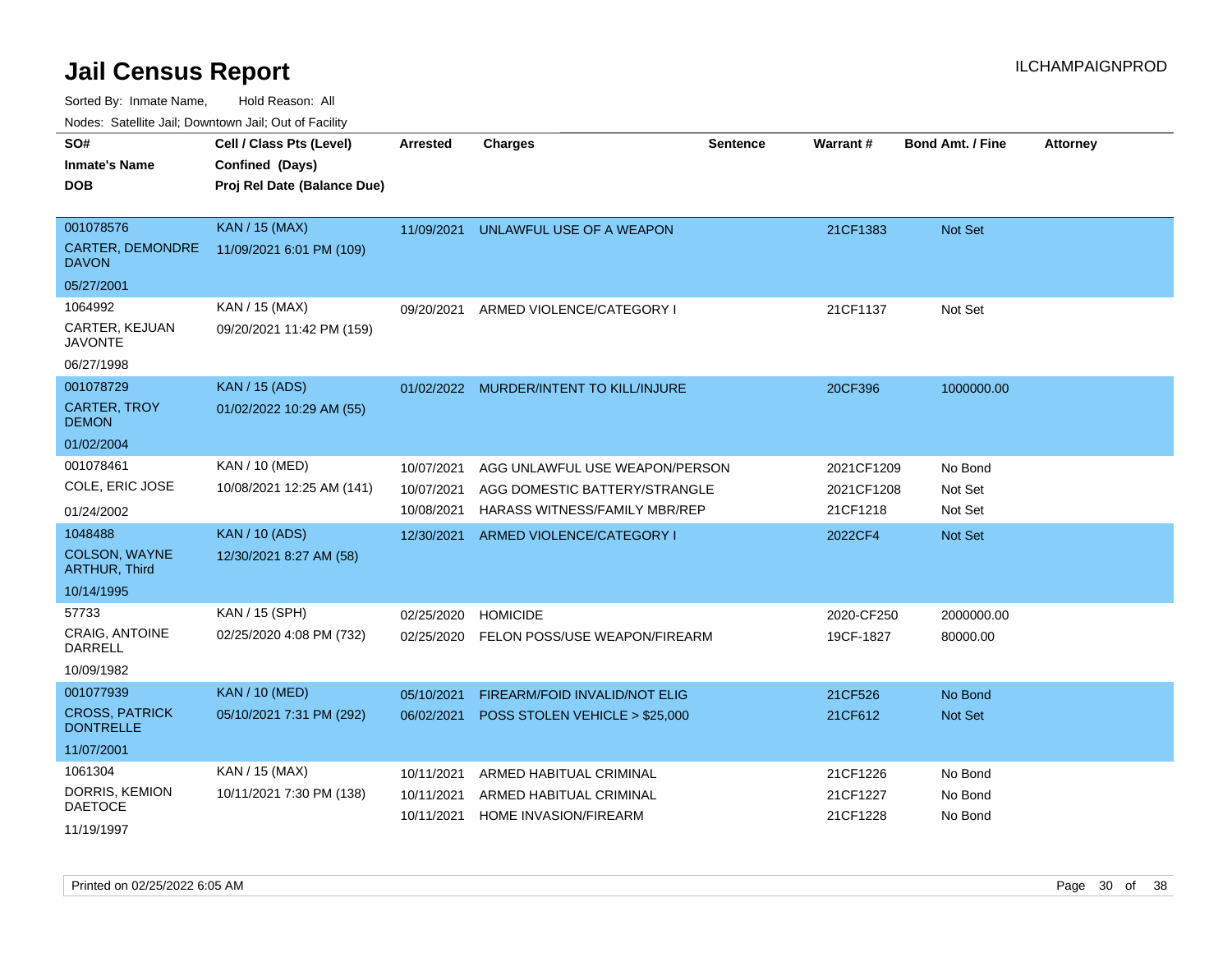| SO#                                        | Cell / Class Pts (Level)                      | <b>Arrested</b> | <b>Charges</b>                            | <b>Sentence</b> | <b>Warrant#</b> | <b>Bond Amt. / Fine</b> | <b>Attorney</b> |
|--------------------------------------------|-----------------------------------------------|-----------------|-------------------------------------------|-----------------|-----------------|-------------------------|-----------------|
|                                            |                                               |                 |                                           |                 |                 |                         |                 |
| <b>Inmate's Name</b>                       | Confined (Days)                               |                 |                                           |                 |                 |                         |                 |
| <b>DOB</b>                                 | Proj Rel Date (Balance Due)                   |                 |                                           |                 |                 |                         |                 |
|                                            |                                               |                 |                                           |                 |                 |                         |                 |
| 1059194                                    | <b>EHD</b>                                    | 02/08/2022      | DRIVING ON SUSPENDED LICENSE              |                 | 2019TR10596     | <b>Not Set</b>          |                 |
| <b>ELAM, NICKOLAS</b><br><b>VONTRELL</b>   | 02/08/2022 10:13 AM (18)                      |                 |                                           |                 |                 |                         |                 |
| 10/23/1990                                 | 3/9/2022 (0.00)                               |                 |                                           |                 |                 |                         |                 |
| 001077363                                  | KAN / 25 (SPH)                                | 10/30/2020      | HOME INVASION/FIREARM                     | 10y (DOC)       | 20CF1202        | 500000.00               |                 |
| GARY, DAKOTA<br><b>TREVON</b>              | 10/30/2020 10:41 AM (484)                     |                 |                                           |                 |                 |                         |                 |
| 12/31/2001                                 |                                               |                 |                                           |                 |                 |                         |                 |
| 1013012                                    | <b>KAN / 15 (MAX)</b>                         | 07/08/2021      | ATTEMPT (FIRST DEGREE MURDER)             |                 | 2021CF790       | 1000000.00              |                 |
| <b>GARY, XAVIER LAMAR</b>                  | 07/08/2021 9:24 AM (233)                      | 07/08/2021      | FELON POSS/USE FIREARM PRIOR              |                 | 2020CF650       | 25000.00                |                 |
|                                            |                                               |                 | 07/08/2021 FELON POSS/USE FIREARM PRIOR   |                 | 21CF798         | Not Set                 |                 |
| 12/14/1991                                 |                                               |                 |                                           |                 |                 |                         |                 |
| 952666                                     | <b>EHD</b>                                    | 01/25/2022      | DRIVING ON REVOKED LICENSE                |                 | 2021TR175       | Not Set                 |                 |
| Junior                                     | GILL, MICHAEL LAMAR, 01/25/2022 10:05 AM (32) |                 |                                           |                 |                 |                         |                 |
| 12/07/1986                                 | 3/10/2022 (0.00)                              |                 |                                           |                 |                 |                         |                 |
| 1065946                                    | <b>KAN / 10 (MED)</b>                         | 09/04/2021      | AGG BATTERY/DISCHARGE FIREARM             |                 | 21CF1057        | 750000.00               |                 |
| <b>GODBOLT, DESMOND</b><br><b>DEVONTAE</b> | 09/04/2021 1:17 AM (175)                      | 09/04/2021      | <b>RESIST/OBSTRUCTING A PEACE OFFICEF</b> |                 | 21CM407         | Not Set                 |                 |
| 11/15/1997                                 |                                               |                 |                                           |                 |                 |                         |                 |
| 1070118                                    | KAN / 15 (MAX)                                | 08/31/2021      | AGGRAVATED DOMESTIC BATTERY               |                 | 21CF1049        | No Bond                 |                 |
| <b>GRAHAM, CORTEZ</b>                      | 08/31/2021 9:32 PM (179)                      | 09/02/2021      | PROBATION VIOLATION                       |                 | 21CF55          | Not Set                 |                 |
| <b>LAMON</b>                               |                                               |                 |                                           |                 |                 |                         |                 |
| 03/31/1976                                 |                                               |                 |                                           |                 |                 |                         |                 |
| 1076506                                    | <b>KAN / 15 (MAX)</b>                         | 09/17/2021      | AGG UUW/PERSON/CM THREAT VIOL             |                 | 21CF1131        | Not Set                 |                 |
|                                            | GRAY, JAMARH EMERE 09/17/2021 10:41 AM (162)  | 09/20/2021      | <b>DOMESTIC BATTERY</b>                   |                 | 21CM430         | Not Set                 |                 |
| 06/21/2003                                 |                                               |                 |                                           |                 |                 |                         |                 |
| 1055117                                    | <b>EHD</b>                                    | 02/15/2022      | AGG BATTERY/PUBLIC PLACE                  |                 | 2021CM47        | Not Set                 |                 |
| GREAM, JOHN<br>ROBERT LEE                  | 02/15/2022 10:44 AM (11)                      |                 |                                           |                 |                 |                         |                 |
| 08/23/1996                                 | 6/13/2022 (0.00)                              |                 |                                           |                 |                 |                         |                 |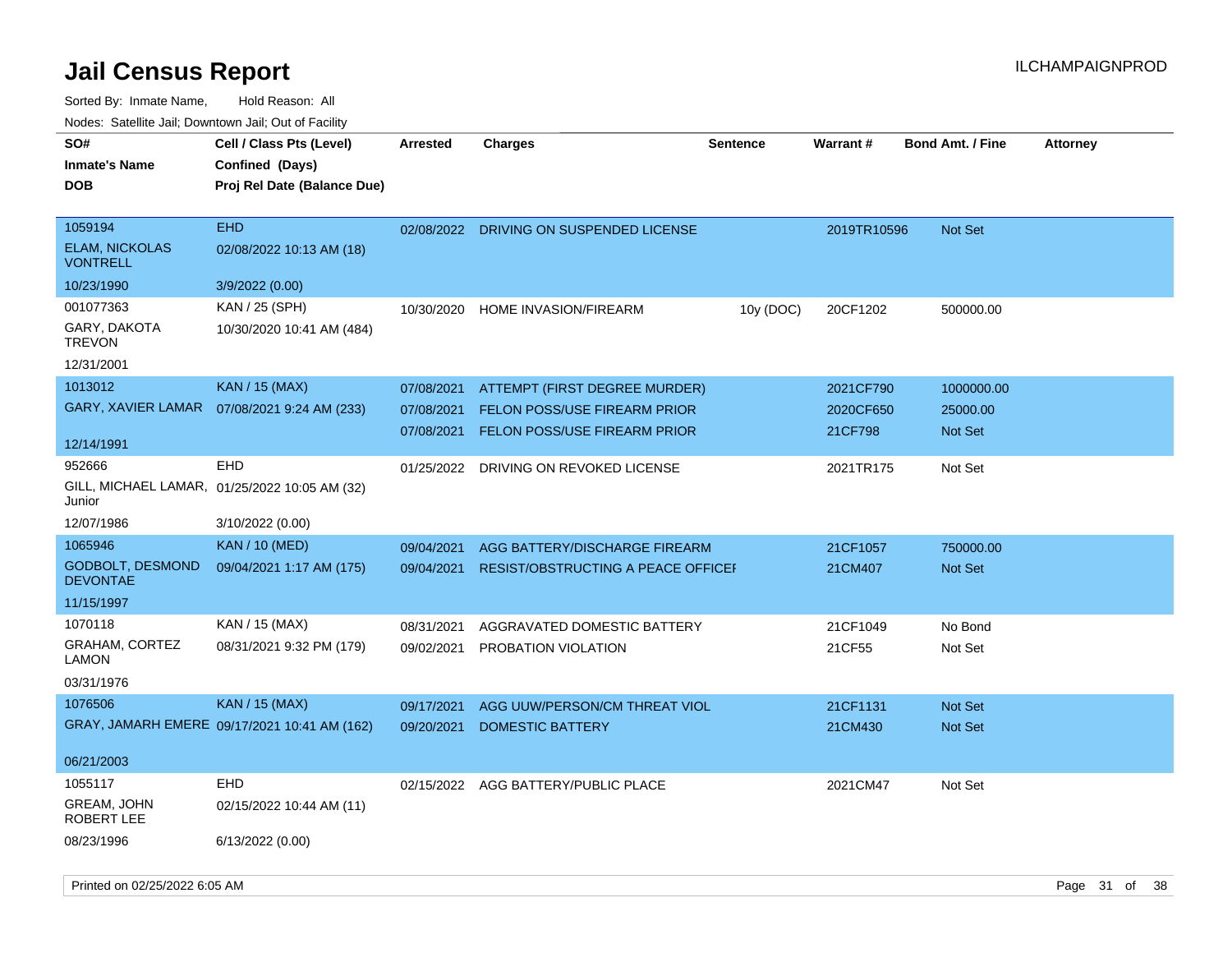| SO#<br><b>Inmate's Name</b><br><b>DOB</b>                                           | Cell / Class Pts (Level)<br>Confined (Days)<br>Proj Rel Date (Balance Due) | Arrested                               | <b>Charges</b>                                                                                 | Sentence             | Warrant#                         | <b>Bond Amt. / Fine</b>          | <b>Attorney</b> |
|-------------------------------------------------------------------------------------|----------------------------------------------------------------------------|----------------------------------------|------------------------------------------------------------------------------------------------|----------------------|----------------------------------|----------------------------------|-----------------|
| 1037683<br><b>HARRISON, HAROLD</b><br><b>RAY</b>                                    | EHD<br>02/23/2022 10:01 AM (3)                                             | 02/23/2022<br>02/23/2022 AGG DUI/3     | AGG DUI/LIC SUSP OR REVOKED                                                                    |                      | 2020CF350<br>2020CF1351          | Not Set<br><b>Not Set</b>        |                 |
| 11/30/1963                                                                          | 5/22/2022 (0.00)                                                           |                                        |                                                                                                |                      |                                  |                                  |                 |
| 1045186<br>HOLBROOK, JOHNNIE                                                        | KAN / 15 (MAX)<br>08/16/2021 11:07 AM (194)                                | 08/16/2021<br>08/16/2021               | ARMED VIOLENCE/CATEGORY I<br>FELON POSS/USE WEAPON/FIREARM                                     |                      | 21CF934<br>19CF968               | 1000000.00<br>Not Set            |                 |
| <b>MATHIS</b><br>07/19/1996                                                         |                                                                            | 08/16/2021<br>08/16/2021               | AGG FLEEING POLICE/21 MPH OVER<br>FELON POSS/USE WEAPON/FIREARM                                |                      | 21CF988<br>21CF989               | Not Set<br>Not Set               |                 |
| 972300<br>HOLT, MICHAEL<br><b>TERRELL</b>                                           | <b>KAN / 10 (MED)</b><br>12/22/2021 8:36 AM (66)                           | 12/22/2021<br>12/22/2021               | <b>RESIDENTIAL BURGLARY</b><br>AGG CRIM SEX ABUSE/VICTIM <9                                    |                      | 18CF1691<br>19CF1277             | 25000.00<br>250000.00            |                 |
| 12/25/1989                                                                          |                                                                            |                                        |                                                                                                |                      |                                  |                                  |                 |
| 001078146<br>HUNT, TEIGAN<br><b>JAZAIREO</b>                                        | KAN / 15 (MAX)<br>07/09/2021 12:41 PM (232)                                | 07/09/2021<br>07/09/2021               | AGG BATTERY/DISCHARGE FIREARM<br>ARMED ROBBERY/ARMED W/FIREARM                                 |                      | 21CF795<br>21CF806               | 1000000.00<br>Not Set            |                 |
| 05/14/2003                                                                          |                                                                            |                                        |                                                                                                |                      |                                  |                                  |                 |
| 989743<br>JACKSON, STEVE<br>ALLEN                                                   | <b>KAN / 15 (ADS)</b><br>04/13/2021 2:45 AM (319)                          | 04/13/2021                             | AGGRAVATED DOMESTIC BATTERY                                                                    |                      | 21CF399                          | Not Set                          |                 |
| 06/04/1991<br>001078788<br>JOHNSON, BRENTON Z 01/21/2022 8:33 PM (36)<br>08/07/1987 | KAN / 5 (ADS)                                                              |                                        | 01/21/2022 AGGRAVATED BATTERY                                                                  |                      | 22CF93                           | Not Set                          |                 |
| 001078401<br><b>KNIGHT, ERIC Junior</b>                                             | <b>KAN / 10 (ADS)</b><br>09/19/2021 7:32 PM (160)                          | 09/19/2021                             | UNLAWFUL VEHICULAR INVASION                                                                    | 3y/6m (DOC) 21CF1134 |                                  | Not Set                          |                 |
| 07/11/1991                                                                          |                                                                            |                                        |                                                                                                |                      |                                  |                                  |                 |
| 1064445<br>LARUE, TERENCE<br><b>TRAMEL</b><br>12/23/1998                            | KAN / 15 (MAX)<br>04/23/2021 11:18 AM (309)                                | 04/23/2021<br>04/23/2021<br>04/23/2021 | AGG DISCHARGE FIREARM/OCC VEH<br>POSSESS 15<100 GRAMS COCAINE<br>FELON POSS/USE FIREARM/PAROLE |                      | 2021CF295<br>19CF1052<br>21CF899 | 500000.00<br>10000.00<br>Not Set |                 |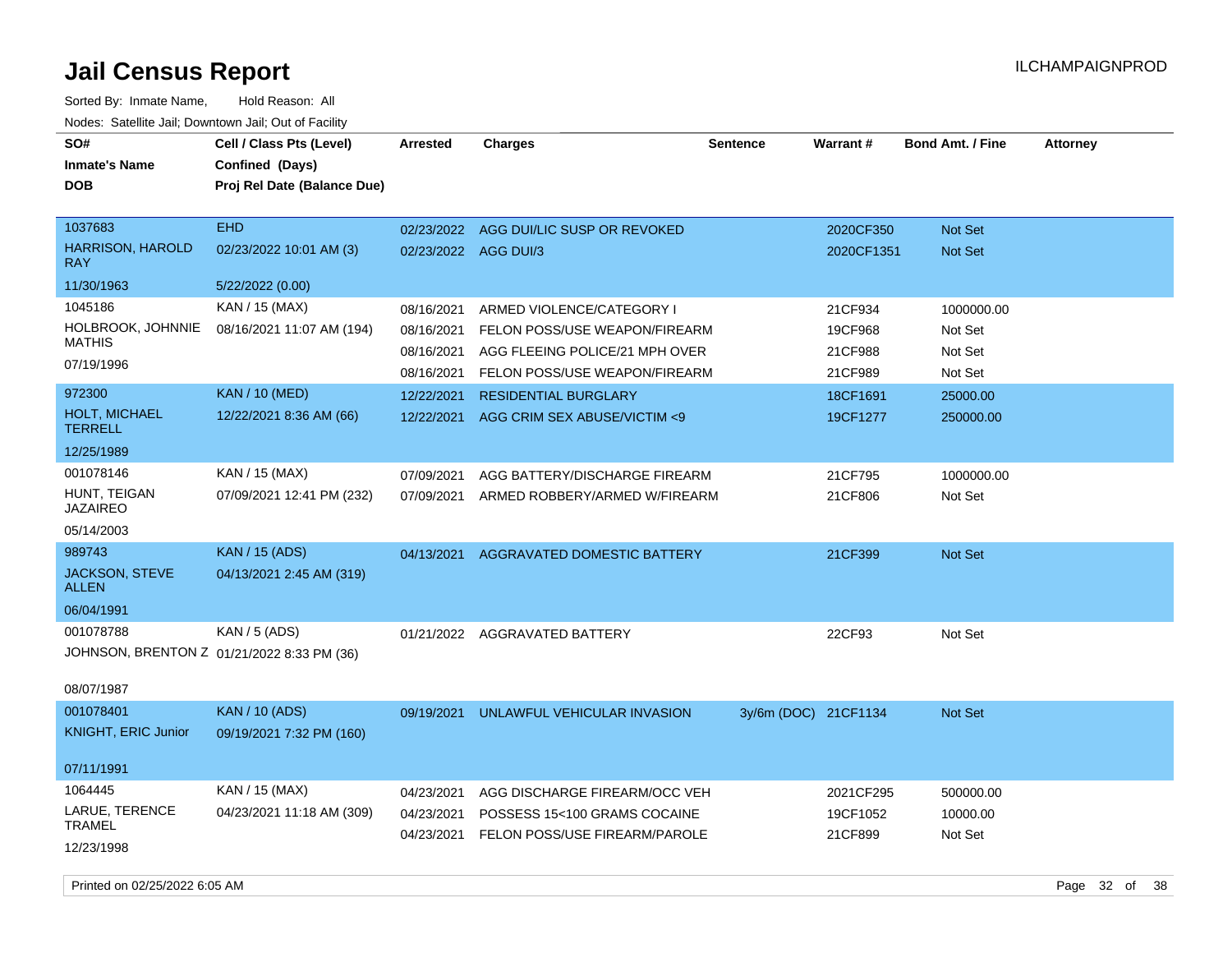| 10000. Catolino can, Domntonn can, Cat or I doint |                             |                      |                                |                 |                 |                         |                 |
|---------------------------------------------------|-----------------------------|----------------------|--------------------------------|-----------------|-----------------|-------------------------|-----------------|
| SO#                                               | Cell / Class Pts (Level)    | <b>Arrested</b>      | <b>Charges</b>                 | <b>Sentence</b> | <b>Warrant#</b> | <b>Bond Amt. / Fine</b> | <b>Attorney</b> |
| Inmate's Name                                     | Confined (Days)             |                      |                                |                 |                 |                         |                 |
| DOB                                               | Proj Rel Date (Balance Due) |                      |                                |                 |                 |                         |                 |
|                                                   |                             |                      |                                |                 |                 |                         |                 |
| 001078237                                         | <b>KAN / 15 (ADS)</b>       | 08/03/2021           | AGG DISCHARGE FIREARM/OCC VEH  |                 | 21CF928         | No Bond                 |                 |
| LAWS, TERON<br><b>RAMONTE</b>                     | 08/03/2021 6:29 PM (207)    |                      |                                |                 |                 |                         |                 |
| 04/03/2001                                        |                             |                      |                                |                 |                 |                         |                 |
| 001078470                                         | KAN / 15 (MAX)              | 10/10/2021           | MURDER/INTENT TO KILL/INJURE   |                 | 21CF1221        | Not Set                 |                 |
| LEE, AMAHRION<br>JA'MERE                          | 10/10/2021 1:23 PM (139)    |                      |                                |                 |                 |                         |                 |
| 11/05/2002                                        |                             |                      |                                |                 |                 |                         |                 |
| 56792                                             | <b>KAN / 10 (MED)</b>       | 02/02/2021           | ARMED HABITUAL CRIMINAL        |                 | 2021CF141       | 500000.00               |                 |
| LILLARD, LAWRENCE<br>TYRONE                       | 02/02/2021 2:11 PM (389)    | 02/22/2021           | DRIVING ON REVOKED LICENSE     |                 | 21TR426         | 5000.00                 |                 |
| 10/20/1982                                        |                             |                      |                                |                 |                 |                         |                 |
| 40877                                             | <b>EHD</b>                  | 02/01/2022 AGG DUI/3 |                                |                 | 2020CF986       | Not Set                 |                 |
| MABRY-HALL,<br>REBECCA SUE                        | 02/01/2022 9:32 AM (25)     |                      |                                |                 |                 |                         |                 |
| 03/21/1971                                        | 5/1/2022 (0.00)             |                      |                                |                 |                 |                         |                 |
| 001078575                                         | <b>KAN / 10 (MED)</b>       | 11/09/2021           | <b>GUNRUNNING</b>              |                 | 21CF1330        | 750000.00               |                 |
| <b>MCLAURIN, KEYON A</b>                          | 11/09/2021 12:41 PM (109)   |                      |                                |                 |                 |                         |                 |
|                                                   |                             |                      |                                |                 |                 |                         |                 |
| 11/19/2002                                        |                             |                      |                                |                 |                 |                         |                 |
| 1011046                                           | KAN / 15 (ADS)              | 04/10/2021           | ATTEMPT (FIRST DEGREE MURDER)  |                 | 21CF392         | Not Set                 |                 |
| MILES, DARRION<br><b>ANTONIO KEVONTA</b>          | 04/11/2021 12:46 AM (321)   |                      |                                |                 |                 |                         |                 |
| 03/18/1990                                        |                             |                      |                                |                 |                 |                         |                 |
| 001077278                                         | <b>KAN / 15 (MAX)</b>       | 10/06/2020           | MURDER/INTENT TO KILL/INJURE   |                 | 2020CF146       | 2000000.00              |                 |
| MILLER, D'ANDRE                                   | 10/06/2020 12:49 PM (508)   | 10/06/2020           | AGG FLEEING POLICE/21 MPH OVER |                 | 2019CF1171      | 50000.00                |                 |
| 09/08/1986                                        |                             |                      |                                |                 |                 |                         |                 |
| 001078712                                         | KAN / 10 (MED)              | 12/23/2021           | AGG DISCH FIREARM/1ST AID PERS |                 | 21CF1581        | Not Set                 |                 |
| MONTGOMERY,<br>RASHARD MYKI                       | 12/23/2021 4:27 PM (65)     |                      |                                |                 |                 |                         |                 |
| 11/05/2001                                        |                             |                      |                                |                 |                 |                         |                 |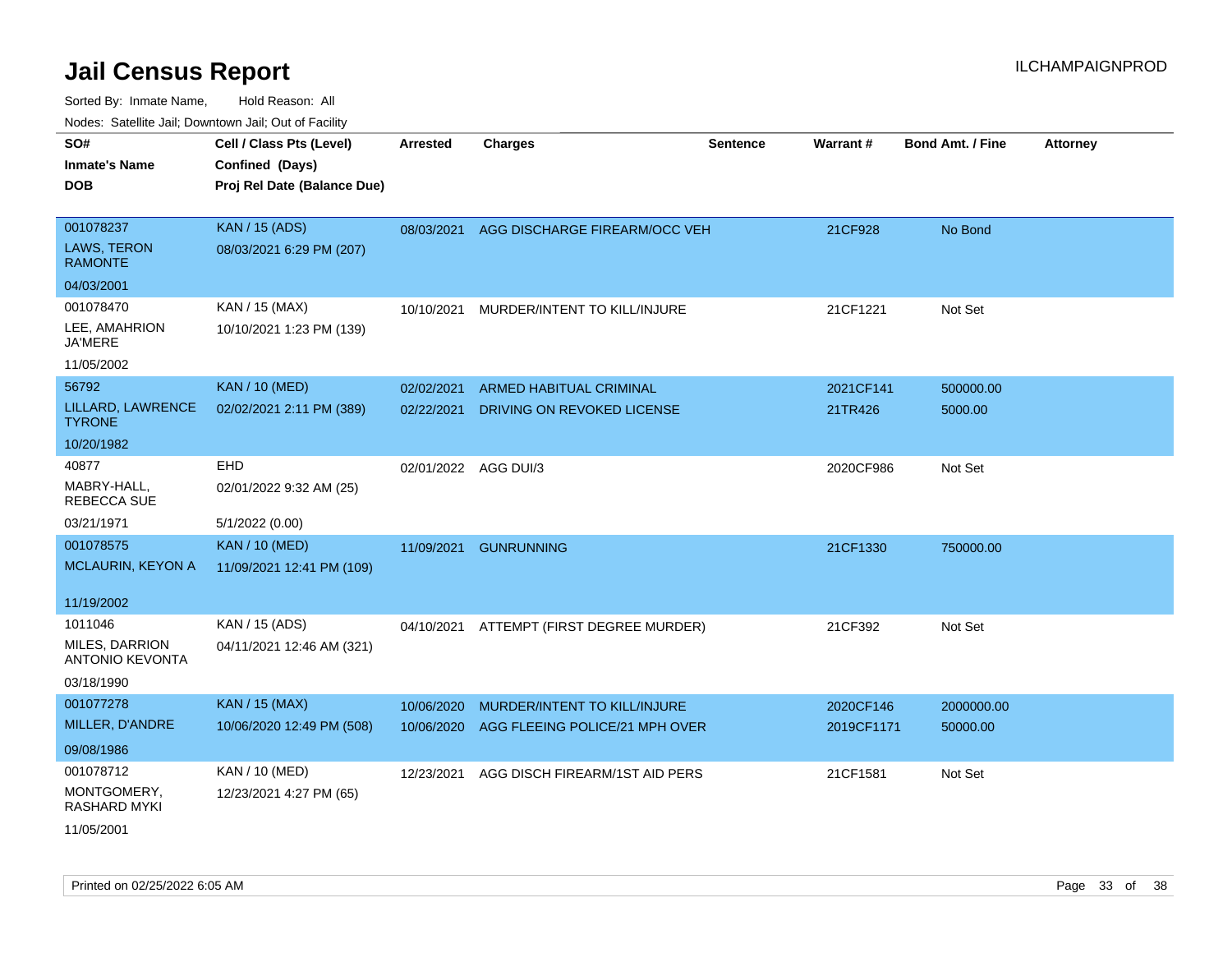| Noues. Salemie Jan, Downtown Jan, Out of Facility |                                               |                    |                                          |                 |             |                         |                 |
|---------------------------------------------------|-----------------------------------------------|--------------------|------------------------------------------|-----------------|-------------|-------------------------|-----------------|
| SO#                                               | Cell / Class Pts (Level)                      | <b>Arrested</b>    | <b>Charges</b>                           | <b>Sentence</b> | Warrant#    | <b>Bond Amt. / Fine</b> | <b>Attorney</b> |
| <b>Inmate's Name</b>                              | Confined (Days)                               |                    |                                          |                 |             |                         |                 |
| <b>DOB</b>                                        | Proj Rel Date (Balance Due)                   |                    |                                          |                 |             |                         |                 |
|                                                   |                                               |                    |                                          |                 |             |                         |                 |
| 1026477                                           | <b>KAN / 15 (ADS)</b>                         | 09/21/2021         | AGG DISCHARGE FIREARM/OCC VEH            |                 | 21CF1138    | Not Set                 |                 |
| NEWBILL, DEVONTRE<br><b>LAMONT</b>                | 09/21/2021 2:27 AM (158)                      | 09/22/2021         | PROBATION VIOLATION                      |                 | 20CF577     | Not Set                 |                 |
| 11/22/1993                                        |                                               |                    |                                          |                 |             |                         |                 |
| 1072907                                           | <b>KAN</b>                                    | 07/14/2021         | CRIMINAL DAMAGE <\$500/SCHOOL            |                 | 2021CF840   | 5000.00                 |                 |
| NIKOLAEV, YEVGENIY                                | 07/14/2021 10:10 PM (227)                     | 07/14/2021         | ATTEMPT (FIRST DEGREE MURDER)            |                 | 2021-CF-832 | 2000000.00              |                 |
|                                                   |                                               |                    |                                          |                 |             |                         |                 |
| 10/06/1983                                        |                                               |                    |                                          |                 |             |                         |                 |
| 001078558                                         | <b>KAN / 10 (MED)</b>                         | 11/03/2021         | UNLAWFUL USE OF A WEAPON                 |                 | 21CF1352    | Not Set                 |                 |
| PARRISH, DOMINIC<br><b>WALTER</b>                 | 11/03/2021 1:25 PM (115)                      |                    |                                          |                 |             |                         |                 |
| 08/23/2001                                        |                                               |                    |                                          |                 |             |                         |                 |
| 001078063                                         | KAN / 15 (MAX)                                | 06/15/2021         | AGG CRIM SEX ASSAULT/WEAPON              |                 | 2021CF678   | 1000000.00              |                 |
|                                                   | PERRY, ROBERT Junior 06/15/2021 4:37 PM (256) | 06/15/2021         | <b>ROBBERY</b>                           |                 | 2021CF159   | 25000.00                |                 |
|                                                   |                                               |                    |                                          |                 |             |                         |                 |
| 12/21/1990                                        |                                               |                    |                                          |                 |             |                         |                 |
| 1008308                                           | KAN / 10 (ADS)                                | 01/30/2022 ASSAULT |                                          |                 | 19CM364     | 4000.00                 |                 |
| PETTIGREW, MARIO<br><b>TRAVINIO</b>               | 01/30/2022 6:15 AM (27)                       |                    | 01/30/2022 AGG BTRY/GREAT BOD HARM/60+   |                 | 22CF131     | No Bond                 |                 |
| 08/11/1992                                        |                                               |                    |                                          |                 |             |                         |                 |
| 37559                                             | <b>EHD</b>                                    |                    | 01/12/2022 DRIVING ON REVOKED LICENSE    |                 | 2021TR2685  | Not Set                 |                 |
| PICKENS, DAVID<br><b>EUGENE</b>                   | 01/12/2022 10:16 AM (45)                      |                    |                                          |                 |             |                         |                 |
| 02/01/1973                                        | 3/12/2022 (0.00)                              |                    |                                          |                 |             |                         |                 |
| 001078799                                         | <b>KAN / 10 (MED)</b>                         |                    | 01/27/2022 FIREARM/FOID INVALID/NOT ELIG |                 | 22CF116     | <b>Not Set</b>          |                 |
| PURNELL, MARKISE<br><b>MONROE</b>                 | 01/27/2022 9:50 AM (30)                       |                    |                                          |                 |             |                         |                 |
| 07/13/2002                                        |                                               |                    |                                          |                 |             |                         |                 |
| 001077614                                         | KAN / 15 (MAX)                                |                    | 01/17/2021 ATTEMPT (FIRST DEGREE MURDER) |                 | 21CF66      | Not Set                 |                 |
| <b>DEVON</b>                                      | ROBINSON, DONTRELL 01/17/2021 3:08 PM (405)   |                    |                                          |                 |             |                         |                 |
| 09/22/2002                                        |                                               |                    |                                          |                 |             |                         |                 |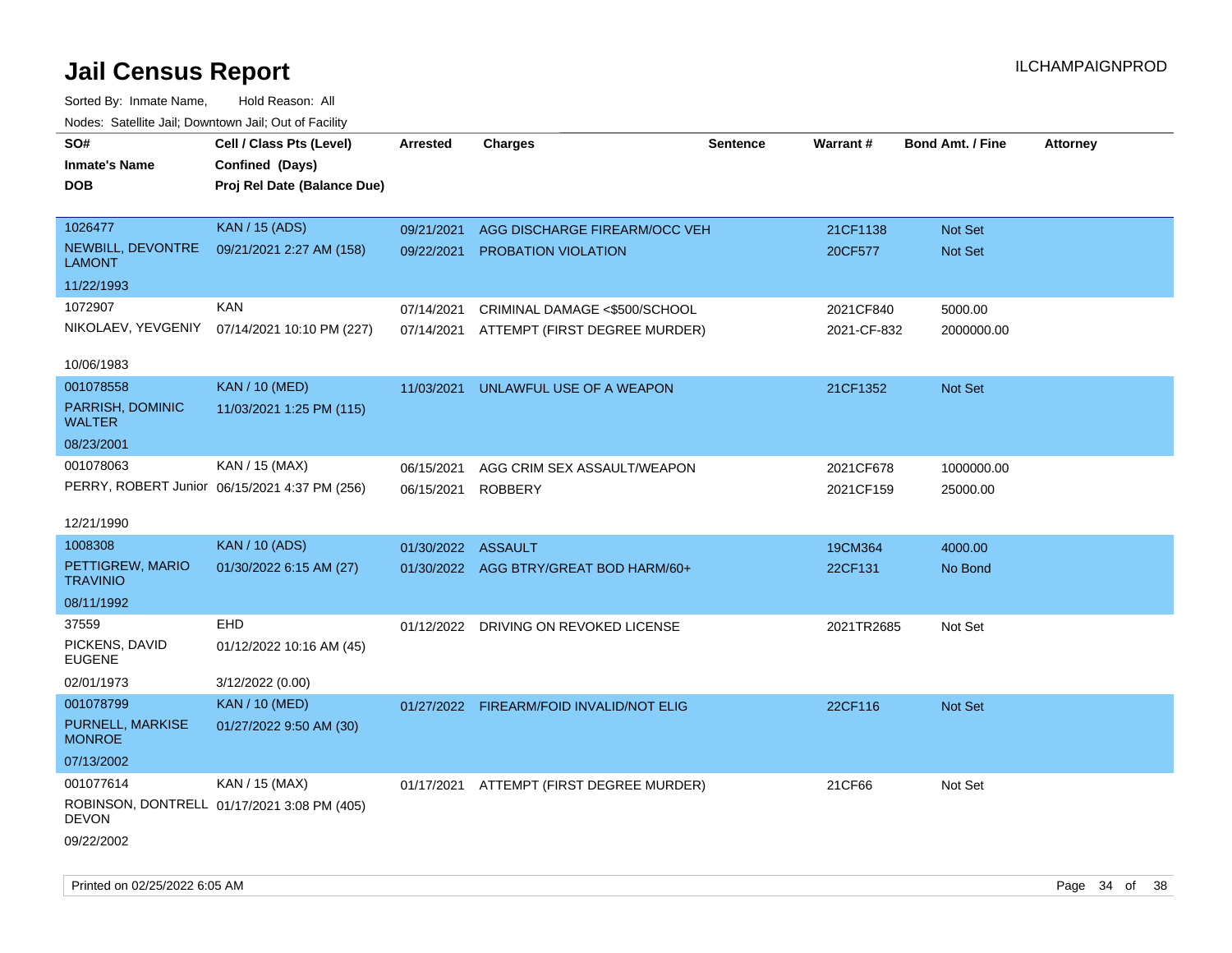| SO#<br><b>Inmate's Name</b><br><b>DOB</b>                      | Cell / Class Pts (Level)<br>Confined (Days)<br>Proj Rel Date (Balance Due) | Arrested                                                           | <b>Charges</b>                                                                                                                              | <b>Sentence</b> | Warrant#                                                            | <b>Bond Amt. / Fine</b>                                      | <b>Attorney</b> |
|----------------------------------------------------------------|----------------------------------------------------------------------------|--------------------------------------------------------------------|---------------------------------------------------------------------------------------------------------------------------------------------|-----------------|---------------------------------------------------------------------|--------------------------------------------------------------|-----------------|
| 1061216<br><b>RUNGE, ANDRE</b><br><b>MARSEAN</b><br>12/05/1997 | <b>KAN / 10 (MED)</b><br>06/22/2021 4:42 PM (249)                          | 06/22/2021                                                         | <b>HOME INVASION/FIREARM</b>                                                                                                                |                 | 21CF727                                                             | Not Set                                                      |                 |
| 650295<br>SANDAGE, JERALD<br><b>EUGENE</b><br>06/07/1971       | PIA / 50 (MAX)<br>04/22/2020 6:30 AM (675)                                 | 04/22/2020<br>04/22/2020<br>04/22/2020<br>04/22/2020<br>04/22/2020 | CRIMINAL SEXUAL ASSAULT<br><b>CRIMINAL SEXUAL ASSAULT</b><br><b>CRIMINAL SEXUAL ABUSE</b><br>CRIMINAL SEXUAL ASSAULT<br>OFFICIAL MISCONDUCT |                 | 2020-CF407<br>2020-CF408<br>2020-CF409<br>2020-CF410<br>2019-CF1811 | 750000.00<br>750000.00<br>750000.00<br>750000.00<br>25000.00 |                 |
| 59178<br><b>SANDERS, MICHAEL</b><br>JEAN<br>12/22/1967         | <b>KAN / 15 (MAX)</b><br>12/13/2021 4:17 PM (75)                           | 12/13/2021                                                         | AGG DISCHARGE FIREARM/OCC VEH                                                                                                               |                 | 21CF1274                                                            | 1500000.00                                                   |                 |
| 001078704<br>SHORTER, JAQUAN<br><b>MAURICE</b><br>10/08/1998   | KAN / 15 (MAX)<br>12/23/2021 1:23 AM (65)                                  | 12/21/2021                                                         | MURDER/INTENT TO KILL/INJURE                                                                                                                |                 | 21CF1575                                                            | Not Set                                                      |                 |
| 1062194<br>SIMMONS, MICHAEL<br><b>JAMAL</b><br>11/03/1997      | <b>KAN / 15 (MAX)</b><br>02/27/2020 1:11 PM (730)                          | 02/27/2020<br>09/23/2020                                           | MURDER/OTHER FORCIBLE FELONY<br>AGG BATTERY/DISCHARGE FIREARM                                                                               |                 | 20CF-247<br>20CF1061                                                | 1000000.00<br><b>Not Set</b>                                 |                 |
| 001078115<br>SMITH, JAMES<br>NASHAUN, Junior<br>09/18/2000     | KAN / 15 (MAX)<br>07/01/2021 2:44 PM (240)                                 | 07/01/2021                                                         | ARMED VIOLENCE/CATEGORY I                                                                                                                   | 5y (DOC)        | 21CF772                                                             | Not Set                                                      |                 |
| 001077868<br>SPEARMENT,<br><b>KENTRELL</b><br>01/21/2002       | <b>KAN / 15 (MAX)</b><br>04/21/2021 9:48 PM (311)                          | 04/21/2021<br>08/19/2021                                           | ARMED ROBBERY/ARMED W/FIREARM<br><b>FLEEING/ATTEMPT ELUDE OFFICER</b>                                                                       |                 | 21CF445<br>2021TR1053                                               | Not Set<br>1000.00                                           |                 |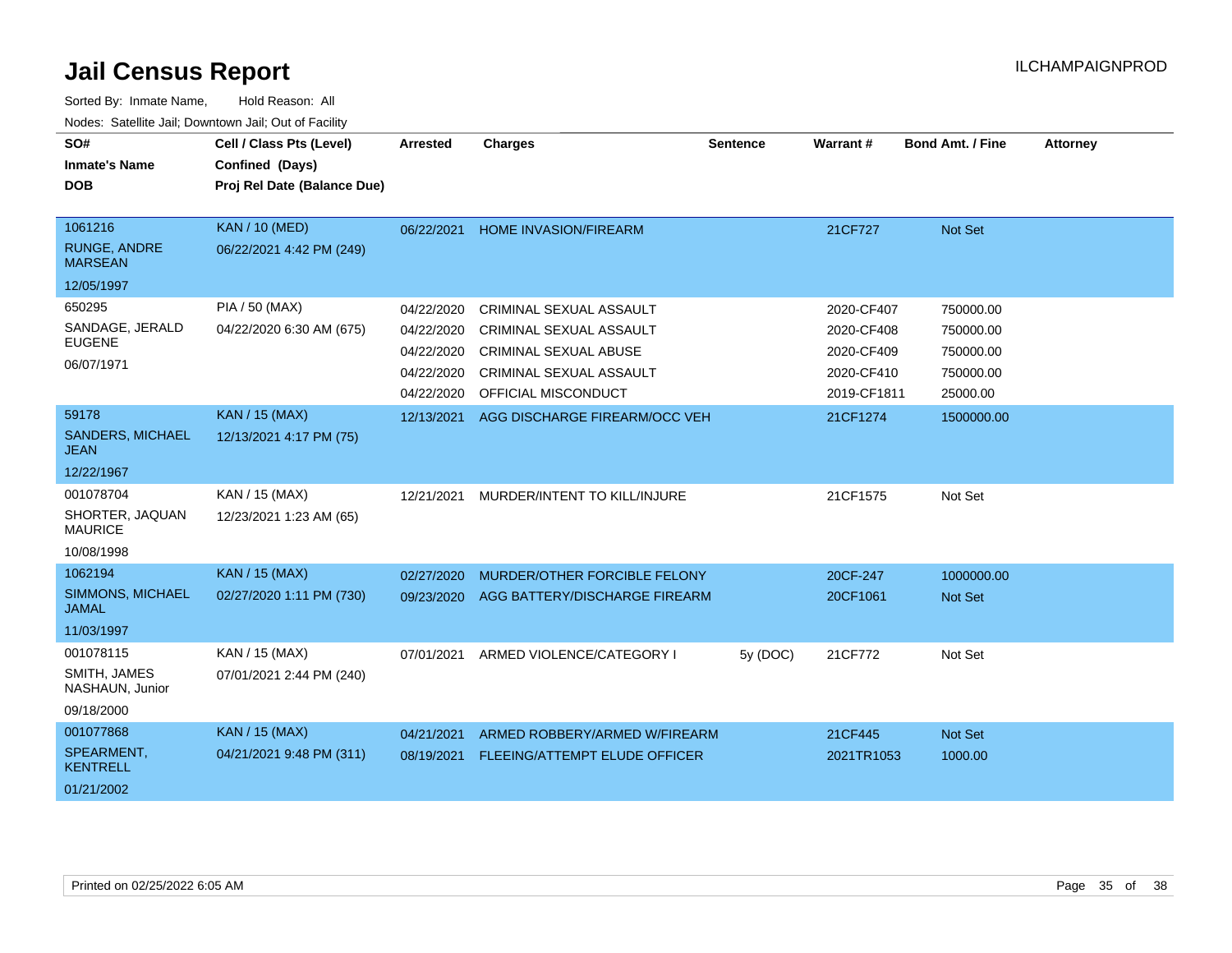| SO#                                  | Cell / Class Pts (Level)                      | <b>Arrested</b> | <b>Charges</b>                            | <b>Sentence</b> | Warrant#   | <b>Bond Amt. / Fine</b> | <b>Attorney</b> |
|--------------------------------------|-----------------------------------------------|-----------------|-------------------------------------------|-----------------|------------|-------------------------|-----------------|
| <b>Inmate's Name</b>                 | Confined (Days)                               |                 |                                           |                 |            |                         |                 |
| <b>DOB</b>                           | Proj Rel Date (Balance Due)                   |                 |                                           |                 |            |                         |                 |
|                                      |                                               |                 |                                           |                 |            |                         |                 |
| 11979                                | <b>EHD</b>                                    |                 | 01/11/2022 AGG FLEEING POLICE/21 MPH OVER |                 | 2021CF629  | Not Set                 |                 |
| <b>STARK, JACK LYNN</b>              | 01/11/2022 10:13 AM (46)                      |                 |                                           |                 |            |                         |                 |
| 12/31/1955                           | 4/9/2022 (0.00)                               |                 |                                           |                 |            |                         |                 |
| 001077854                            | EHD                                           | 09/15/2021      | DRIVING RVK/SUSP DUI/SSS 4-9              |                 | 2021CF306  | Not Set                 |                 |
| STUKINS, DANNY RAY                   | 09/15/2021 10:17 AM (164)                     |                 |                                           |                 |            |                         |                 |
| 07/05/1985                           | 3/13/2022 (0.00)                              |                 |                                           |                 |            |                         |                 |
| 65920                                | <b>KAN / 15 (MAX)</b>                         | 12/21/2021      | ARMED ROBBERY/ARMED W/FIREARM             |                 | 21CF1543   | 100000.00               |                 |
| TAPSCOTT,<br><b>CORNELIUS</b>        | 12/21/2021 10:57 PM (67)                      |                 |                                           |                 |            |                         |                 |
| 07/14/1985                           |                                               |                 |                                           |                 |            |                         |                 |
| 1046632                              | KAN / 15 (MAX)                                | 09/14/2021      | ARMED VIOLENCE/CATEGORY II                |                 | 21CF912    | 750000.00               |                 |
|                                      | TATE, JAVON MARQUIS 09/14/2021 12:10 PM (165) |                 |                                           |                 |            |                         |                 |
| 08/10/1996                           |                                               |                 |                                           |                 |            |                         |                 |
| 1033031                              | <b>KAN</b> / 15 (MAX)                         | 08/19/2020      | *AGG BATTERY W/FIREARM/PERSON             |                 | 2020-CF923 | 500000.00               |                 |
| <b>TOMS, ANDREW</b><br><b>CHUCKY</b> | 08/19/2020 5:59 PM (556)                      |                 |                                           |                 |            |                         |                 |
| 09/28/1978                           |                                               |                 |                                           |                 |            |                         |                 |
| 1004142                              | KAN / 15 (MAX)                                | 10/27/2021      | POSSESSION OF METH/15<100GRAMS            |                 | 2021CF1298 | 1500000.00              |                 |
| TOY, KAYON LARENZ                    | 10/22/2021 1:01 PM (127)                      |                 |                                           |                 |            |                         |                 |
| 09/12/1991                           |                                               |                 |                                           |                 |            |                         |                 |
| 001078386                            | <b>KAN / 10 (MED)</b>                         | 09/14/2021      | POSSESSION OF STOLEN FIREARM              |                 | 2021CF1099 | 250000.00               |                 |
| <b>TURNER, AMARIO</b>                | 09/14/2021 11:42 PM (165)                     |                 |                                           |                 |            |                         |                 |
| 09/23/2002                           |                                               |                 |                                           |                 |            |                         |                 |
| 1011886                              | EHD                                           |                 | 01/12/2022 AGG FLEEING/2+ CON DEVICES     |                 | 2021CF378  | Not Set                 |                 |
| TURNER, SHAWNTAY<br><b>EUGENE</b>    | 01/12/2022 9:25 AM (45)                       |                 |                                           |                 |            |                         |                 |
| 01/09/1992                           | 3/11/2022 (0.00)                              |                 |                                           |                 |            |                         |                 |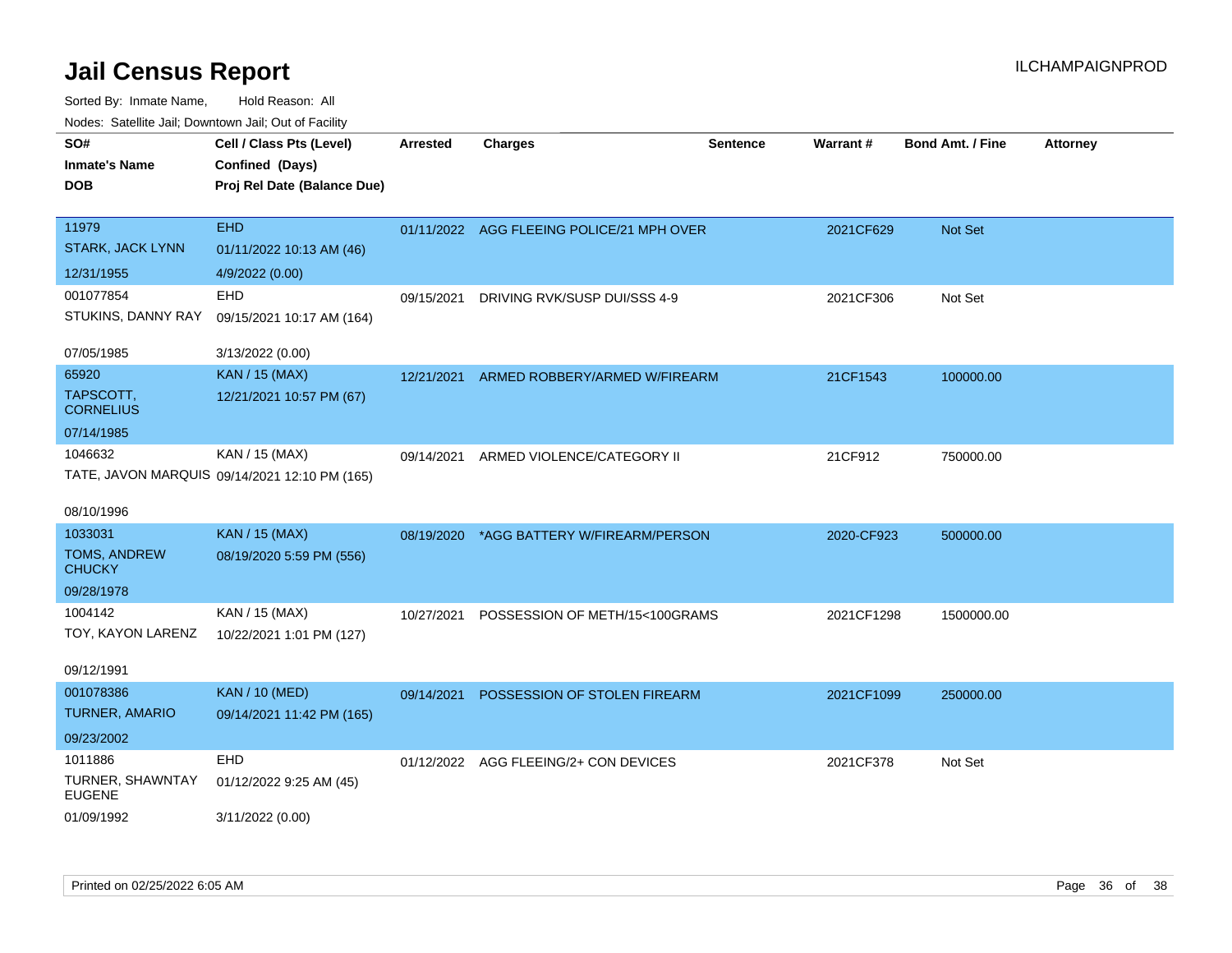| SO#<br><b>Inmate's Name</b>          | Cell / Class Pts (Level)<br>Confined (Days) | <b>Arrested</b> | <b>Charges</b>                     | <b>Sentence</b> | Warrant#      | <b>Bond Amt. / Fine</b> | <b>Attorney</b> |
|--------------------------------------|---------------------------------------------|-----------------|------------------------------------|-----------------|---------------|-------------------------|-----------------|
| <b>DOB</b>                           | Proj Rel Date (Balance Due)                 |                 |                                    |                 |               |                         |                 |
| 961786                               | <b>KAN / 15 (ADS)</b>                       |                 | 01/24/2022 ARMED HABITUAL CRIMINAL |                 | 22CF104       | Not Set                 |                 |
| <b>WARREN, DESIE</b><br><b>ARNEZ</b> | 01/24/2022 7:23 AM (33)                     |                 |                                    |                 |               |                         |                 |
| 04/28/1988                           |                                             |                 |                                    |                 |               |                         |                 |
| 1062558                              | KAN / 10 (MED)                              | 10/02/2021      | FELON POSS/USE WEAPON/FIREARM      |                 | 21CF1185      | Not Set                 |                 |
| WELLS, JIAMANTE<br><b>AMORE</b>      | 10/02/2021 8:29 PM (147)                    |                 |                                    |                 |               |                         |                 |
| 09/02/1995                           |                                             |                 |                                    |                 |               |                         |                 |
| 1002033                              | <b>KAN / 15 (MAX)</b>                       | 09/08/2021      | ARMED VIOLENCE/CATEGORY I          |                 | 2021-CF-AWOW  | <b>Not Set</b>          |                 |
| <b>WEST, ANTONIO</b>                 | 09/08/2021 11:01 PM (171)                   | 09/08/2021      | DRIVING ON SUSPENDED LICENSE       |                 | 2019-TR-11944 | 5000.00                 |                 |
| <b>DEONTA</b>                        |                                             | 09/08/2021      | ARMED ROBBERY/ARMED W/FIREARM      |                 | 2020-CF-1406  | 500000.00               |                 |
| 04/15/1992                           |                                             | 09/08/2021      | AGG UNLAWFUL USE OF WEAPON/VEH     |                 | 2021-CF-AWOW  | <b>Not Set</b>          |                 |
|                                      |                                             | 09/08/2021      | OBSTRCT JUSTICE/LEAVE STATE        |                 | 2021-CF-AWOW  | <b>Not Set</b>          |                 |
| 1022068                              | KAN / 15 (ADS)                              | 10/10/2021      | FELON POSS/USE WEAPON/FIREARM      |                 | 21CF1212      | Not Set                 |                 |
| <b>WILKINS, MICHAEL</b><br>CARL      | 10/10/2021 5:07 AM (139)                    |                 |                                    |                 |               |                         |                 |
| 07/10/1992                           |                                             |                 |                                    |                 |               |                         |                 |
| 001078709                            | <b>KAN / 15 (MAX)</b>                       | 12/22/2021      | ARMED VIOLENCE/CATEGORY I          |                 | 21CF1586      | <b>Not Set</b>          |                 |
| <b>WILLIAMS, DAVID LEE</b>           | 12/22/2021 11:00 AM (66)                    |                 |                                    |                 |               |                         |                 |
| 12/18/1989                           |                                             |                 |                                    |                 |               |                         |                 |
| 28328                                | <b>EHD</b>                                  | 02/02/2022      | AGG DUI/NO VALID DL                |                 | 2021CF19      | Not Set                 |                 |
| <b>WILLIAMS, DERRICK</b>             | 02/02/2022 9:39 AM (24)                     |                 |                                    |                 |               |                         |                 |
| 05/10/1965                           | 3/2/2022 (0.00)                             |                 |                                    |                 |               |                         |                 |
| 539662                               | <b>KAN / 10 (MED)</b>                       | 08/14/2021      | <b>AGGRAVATED BATTERY</b>          |                 | 21CF979       | No Bond                 |                 |
| <b>WILLIAMS, JAVONTAE</b>            | 08/14/2021 1:28 AM (196)                    | 08/14/2021      | <b>AGGRAVATED DOMESTIC BATTERY</b> |                 | 2020CF1098    | 25000.00                |                 |
| <b>DEMAR</b>                         |                                             | 08/14/2021      | DOM BTRY/CONTACT/1-2 PRECONV       |                 | 2021CF770     | 250000.00               |                 |
| 07/28/1991                           |                                             | 08/14/2021      | <b>CITY OV ARREST</b>              |                 | 2017OV893     | 1000.00                 |                 |